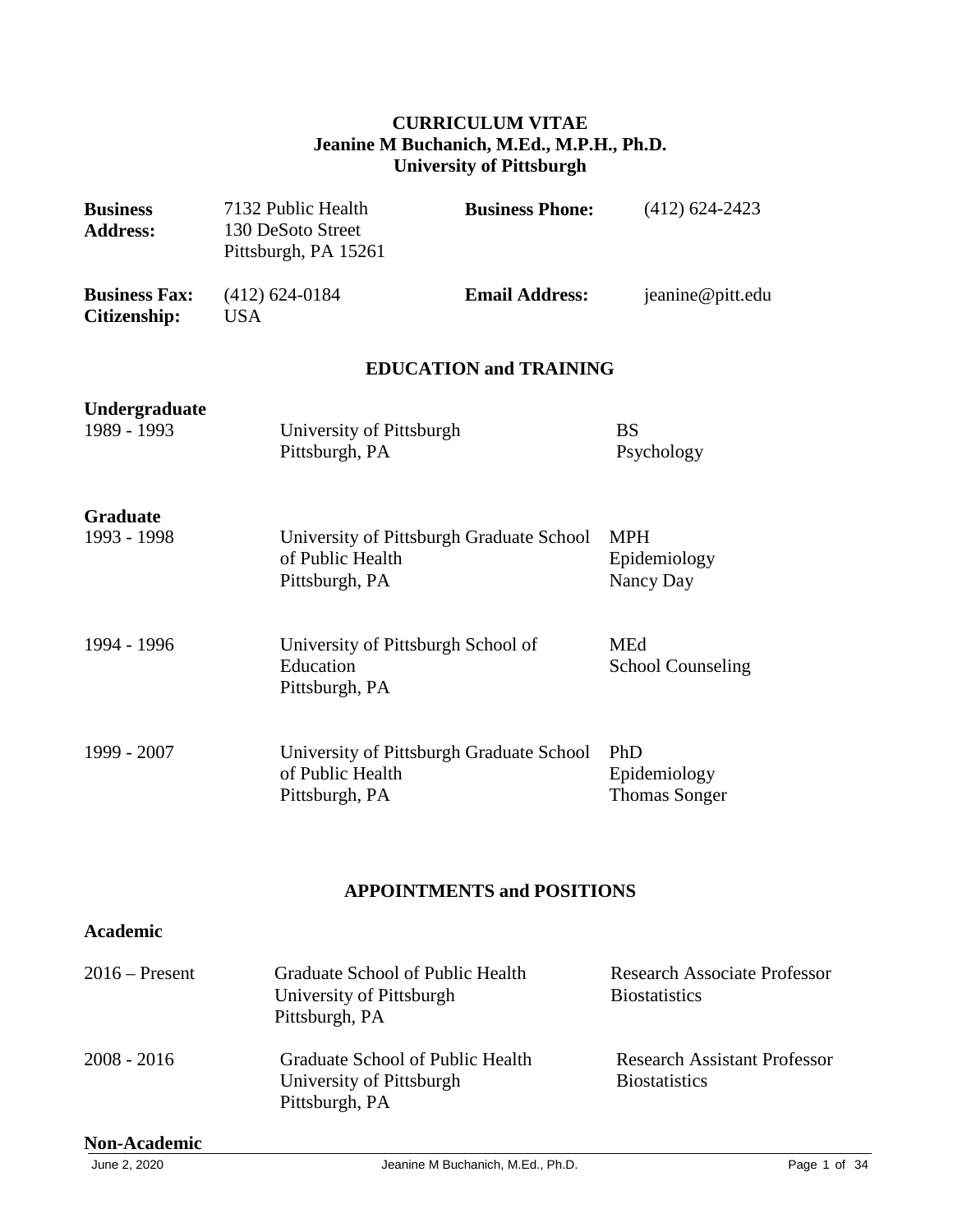| 1996 - 1998      | University of Pittsburgh                                                                      | Research Specialist III<br><b>Biostatistics</b>      |
|------------------|-----------------------------------------------------------------------------------------------|------------------------------------------------------|
| $1998 - 2000$    | University of Pittsburgh                                                                      | Research Specialist IV<br><b>Biostatistics</b>       |
| $2000 - 2008$    | University of Pittsburgh                                                                      | <b>Research Specialist V</b><br><b>Biostatistics</b> |
| $2008$ - Present | Center for Occupational Biostatistics and<br>Epidemiology<br>Graduate School of Public Health | Deputy Director                                      |

## **MEMBERSHIP in PROFESSIONAL and SCIENTIFIC SOCIETIES**

| 1998 - Present<br>$2006 - 2010$<br>$2010$ - Present<br>2010 - Present<br>2012 - Present<br>$2014$ – Present<br>2019 - Present | Member, Society of Epidemiological Research<br>Member, Society for Neuro-Oncology<br>Elected Member, American College of Epidemiology<br>Member, International Society for Environmental Epidemiology<br>Member, American Statistical Association<br>Member, American Public Health Association<br>Elected Member, International Statistical Institute |
|-------------------------------------------------------------------------------------------------------------------------------|--------------------------------------------------------------------------------------------------------------------------------------------------------------------------------------------------------------------------------------------------------------------------------------------------------------------------------------------------------|
|                                                                                                                               | <b>HONORS and AWARDS</b>                                                                                                                                                                                                                                                                                                                               |
| 1989 - 1993                                                                                                                   | Chancellor's Scholar, Full Scholarship, University of Pittsburgh                                                                                                                                                                                                                                                                                       |
| 1990 - 1993                                                                                                                   | Scholar, Golden Key National Honor Society                                                                                                                                                                                                                                                                                                             |
| 1995 - 1996                                                                                                                   | Scholar, Chi Sigma Iota National Honor Society in Counseling                                                                                                                                                                                                                                                                                           |
| 2011                                                                                                                          | Hewlett International Grant Program Award, University Center for<br><b>International Studies</b>                                                                                                                                                                                                                                                       |
| 2010                                                                                                                          | University of Pittsburgh, GSPH Certificate in Teaching Excellence for<br><b>Online Course Development and Teaching</b>                                                                                                                                                                                                                                 |
| 2010                                                                                                                          | University of Pittsburgh, GSPH Certificate in Teaching Excellence for<br>Principles of Good Practice and Teaching                                                                                                                                                                                                                                      |
| 2018                                                                                                                          | Delta Omega National Honor Society in Public Health Inductee                                                                                                                                                                                                                                                                                           |
| 2020                                                                                                                          | Dr. James L. Craig Endowed Excellence in Education Award Nominee                                                                                                                                                                                                                                                                                       |
|                                                                                                                               |                                                                                                                                                                                                                                                                                                                                                        |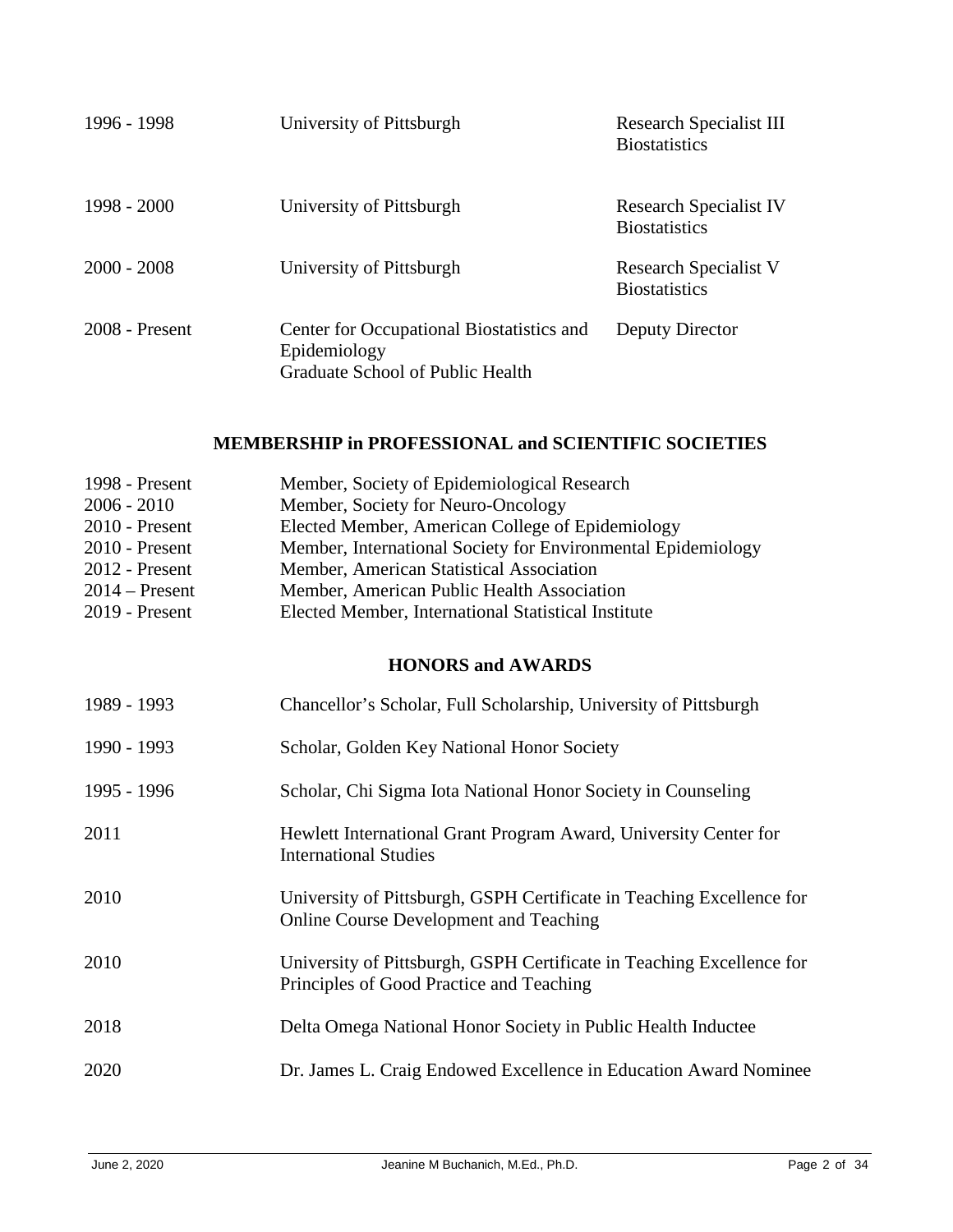### **PUBLICATIONS**

#### **Peer-reviewed Publications (\*denotes student-advisee author)**

- 1. Schall LC, **Buchanich JM**, Marsh GM, Bittner GM. Utilizing multiple vital status tracing services optimizes mortality follow-up in large cohort studies. Annals of epidemiology. 2001 Jul; 11 (5):292-6. PMID: 11399442.
- 2. Marsh GM, **Buchanich JM**, Youk AO. Historical cohort study of US man-made vitreous fiber production workers: VI. Respiratory system cancer standardized mortality ratios adjusted for the confounding effect of cigarette smoking. Journal of occupational and environmental medicine / American College of Occupational and Environmental Medicine. 2001 Sep; 43 (9):803-8. PMID: 11561363.
- 3. **Buchanich JM**, Marsh GM, Youk AO. Historical cohort study of US man-made vitreous fiber production workers: V. Tobacco-smoking habits. Journal of occupational and environmental medicine / American College of Occupational and Environmental Medicine. 2001 Sep; 43 (9):793-802. PMID: 11561362.
- 4. Marsh GM, Youk AO, Stone RA, **Buchanich JM**, Gula MJ, Smith TJ, Quinn MM. Historical cohort study of US man-made vitreous fiber production workers: I. 1992 fiberglass cohort follow-up: initial findings. Journal of occupational and environmental medicine / American College of Occupational and Environmental Medicine. 2001 Sep; 43 (9):741-56. PMID: 11561358.
- 5. Marsh GM, Gula MJ, Youk AO, **Buchanich JM**, Churg A, Colby TV. Historical cohort study of US man-made vitreous fiber production workers: II. Mortality from mesothelioma. Journal of occupational and environmental medicine / American College of Occupational and Environmental Medicine. 2001 Sep; 757-66.
- 6. Smith TJ, Quinn MM, Marsh GM, Youk AO, Stone RA, **Buchanich JM**, Gula MJ. Historical cohort study of US man-made vitreous fiber production workers: VII. Overview of the exposure assessment. Journal of Occupational and Environmental Medicine / American College of Occupational and Environmental Medicine. 2001 Sep; 43 (9):809-23. PMID: 11561364.
- 7. Stone RA, Youk AO, Marsh GM, **Buchanich JM**, McHenry MB, Smith TJ. Historical cohort study of US man-made vitreous fiber production workers: IV. Quantitative exposure-response analysis of the nested case-control study of respiratory system cancer. Journal of Occupational and Environmental Medicine / American College of Occupational and Environmental Medicine. 2001 Sep; 43 (9):779-92. PMID: 11561361.
- 8. Youk AO, Marsh GM, Stone RA, **Buchanich JM**, Smith TJ. Historical cohort study of US man-made vitreous fiber production workers: III. Analysis of exposure-weighted measures of respirable fibers and formaldehyde in the nested case-control study of respiratory system cancer. Journal of Occupational and Environmental Medicine / American College of Occupational and Environmental Medicine. 2001 Sep; 43 (9):767-78. PMID: 11561360.
- 9. Quinn MM, Smith TJ, Youk AO, Marsh GM, Stone RA, **Buchanich JM**, Gula MJ. Historical cohort study of US man-made vitreous fiber production workers: VIII. Exposurespecific job analysis. Journal of Occupational and Environmental Medicine / American College of Occupational and Environmental Medicine. 2001 Sep; 43 (9):824-34. PMID: 11561365.
- 10. Marsh GM, Youk AO, Stone R, **Buchanich JM**, Gula MJ, Smith TJ, Churg A, Colby TV. Does Fiber Glass Pose a Respiratory Cancer Risk in Man? Findings from the Latest Update of the U.S. Cohort Study of Man-Made Vitreous Fiber Workers. Annals of Occupational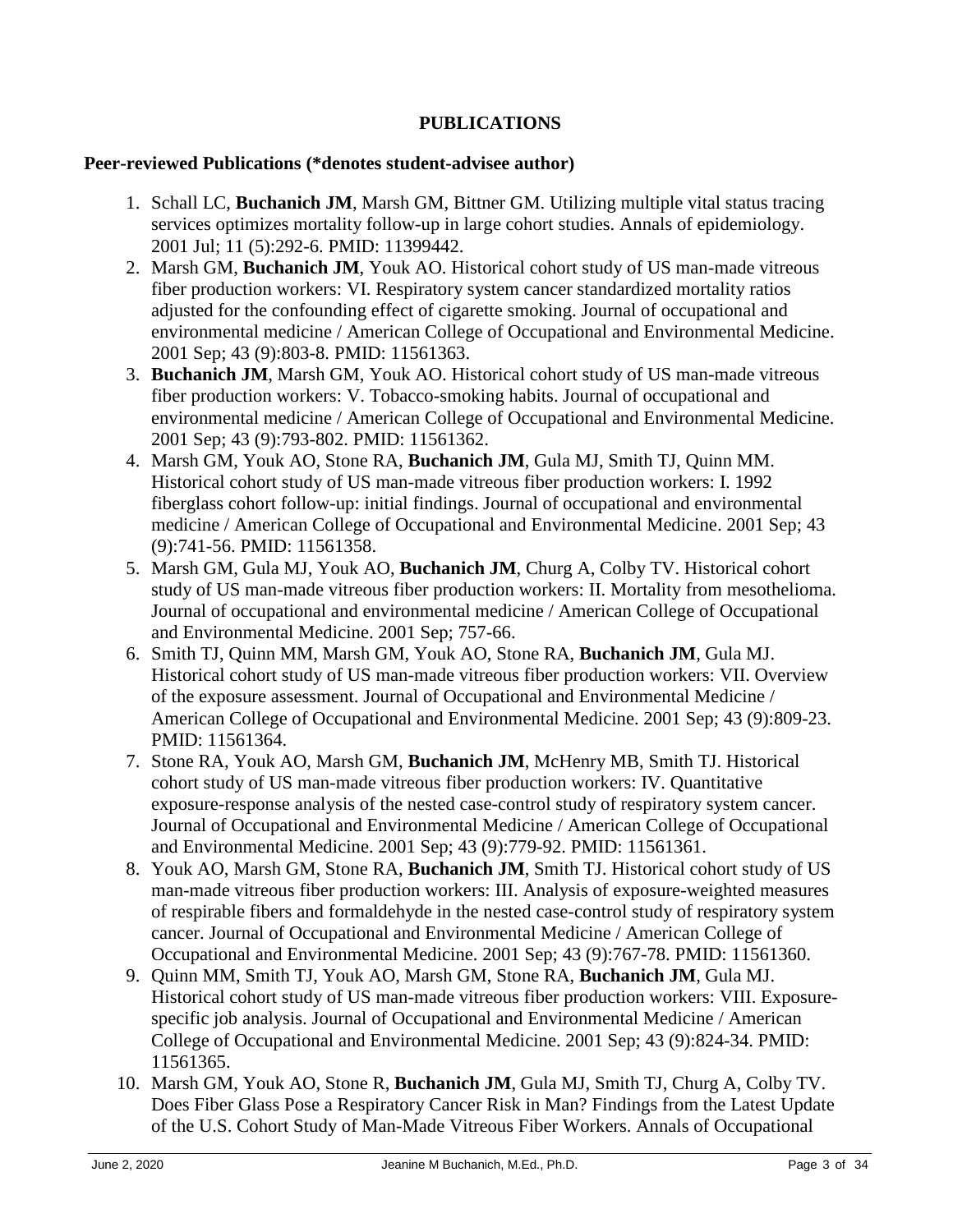Hygiene. 2002; 46:110-114.

- 11. Marsh GM, Youk AO, **Buchanich JM**, Cassidy LD, Lucas LJ, Esmen NA, Gathuru IM. Pharyngeal cancer mortality among chemical plant workers exposed to formaldehyde. Toxicology and Industrial Health. 2002 Jul; 18 (6):257-68. PMID: 14992463.
- 12. Stone RA, Youk AO, Marsh GM, **Buchanich JM**, Smith TJ. Historical cohort study of U.S. man-made vitreous fiber production workers IX: summary of 1992 mortality follow up and analysis of respiratory system cancer among female workers. Journal of occupational and environmental medicine / American College of Occupational and Environmental Medicine. 2004 Jan; 46 (1):55-67. PMID: 14724479.
- 13. Dolan DG, Youk AO, Marsh GM, **Buchanich JM**. A 50-year historical cohort mortality study of workers in a pharmaceutical plant. Journal of occupational and environmental medicine / American College of Occupational and Environmental Medicine. 2004 Feb; 46 (2):161-6. PMID: 14767219.
- 14. Cassidy LD, **Buchanich JM**, Guice K. Comparison of Injury Severity Scoring Systems to Identify Most Relevant Variables for Inclusion in a National Trauma Registry for Children. Journal of registry management. 2005; 32 (1):4-10.
- 15. Marsh GM, Youk AO, Esmen NA, **Buchanich JM**. Mortality patterns among workers in a US pharmaceutical production plant. Annals of epidemiology. 2005 Feb; 15 (2):112-22. PMID: 15652716.
- 16. **Buchanich JM**, Dolan DG, Marsh GM, Madrigano J. Underascertainment of deaths using social security records: a recommended solution to a little-known problem. American journal of epidemiology. 2005 Jul 15; 162 (2):193-4. PMID: 15972936.
- 17. Lippert JF, Lacey SE, Kennedy KJ, Esmen NA, **Buchanich JM**, Marsh GM. Magnetic field exposure in a nondestructive testing operation. Archives of environmental & occupational health. 2007; 62 (4):187-93. PMID: 18458022.
- 18. Marsh GM, Youk AO, **Buchanich JM**, Kant IJ, Swaen G. Mortality patterns among workers exposed to acrylamide: updated follow up. Journal of Occupational and Environmental Medicine / American College of Occupational and Environmental Medicine. 2007 Jan; 49 (1):82-95. PMID: 17215717. doi: 10.1097/JOM.0b013e31802db536.
- 19. Hall TA, Esmen NA, Jones EP, Basara H, Phillips ML, Marsh GM, Youk AO, **Buchanich JM**, Leonard RC. Chemical process based reconstruction of exposures for an epidemiological study. III. Analysis of industrial hygiene samples. Chemico-biological interactions. 2007 Mar 20; 166:277-84. PMID: 17074311.
- 20. Leonard RC, Kreckmann KH, Lineker GA, Marsh G, **Buchanich JM**, Youk A. Comparison of standardized mortality ratios (SMRs) obtained from use of reference populations based on a company-wide registry cohort to SMRs calculated against local and national rates. Chemico-biological interactions. 2007 Mar 20; 166:317-22. PMID: 17011535.
- 21. Marsh GM, Youk AO, **Buchanich JM**, Cunningham M, Esmen NA, Hall TA, Phillips ML. Mortality patterns among industrial workers exposed to chloroprene and other substances. II. Mortality in relation to exposure. Chemico-biological Interactions. 2007 Mar 20; 166:301-16. PMID: 17007827. doi: 10.1016/j.cbi.2006.08.012.
- 22. Marsh GM, Youk AO, **Buchanich JM**, Cunningham M, Esmen NA, Hall TA, Phillips ML. Mortality patterns among industrial workers exposed to chloroprene and other substances. I. General mortality patterns. Chemico-biological Interactions. 2007 Mar 20; 166:285-300. PMID: 16999943. doi: 10.1016/j.cbi.2006.08.011.
- 23. Esmen NA, Hall TA, Phillips ML, Jones EP, Basara H, Marsh GM, **Buchanich JM**. Chemical process-based reconstruction of exposures for an epidemiological study. Part II.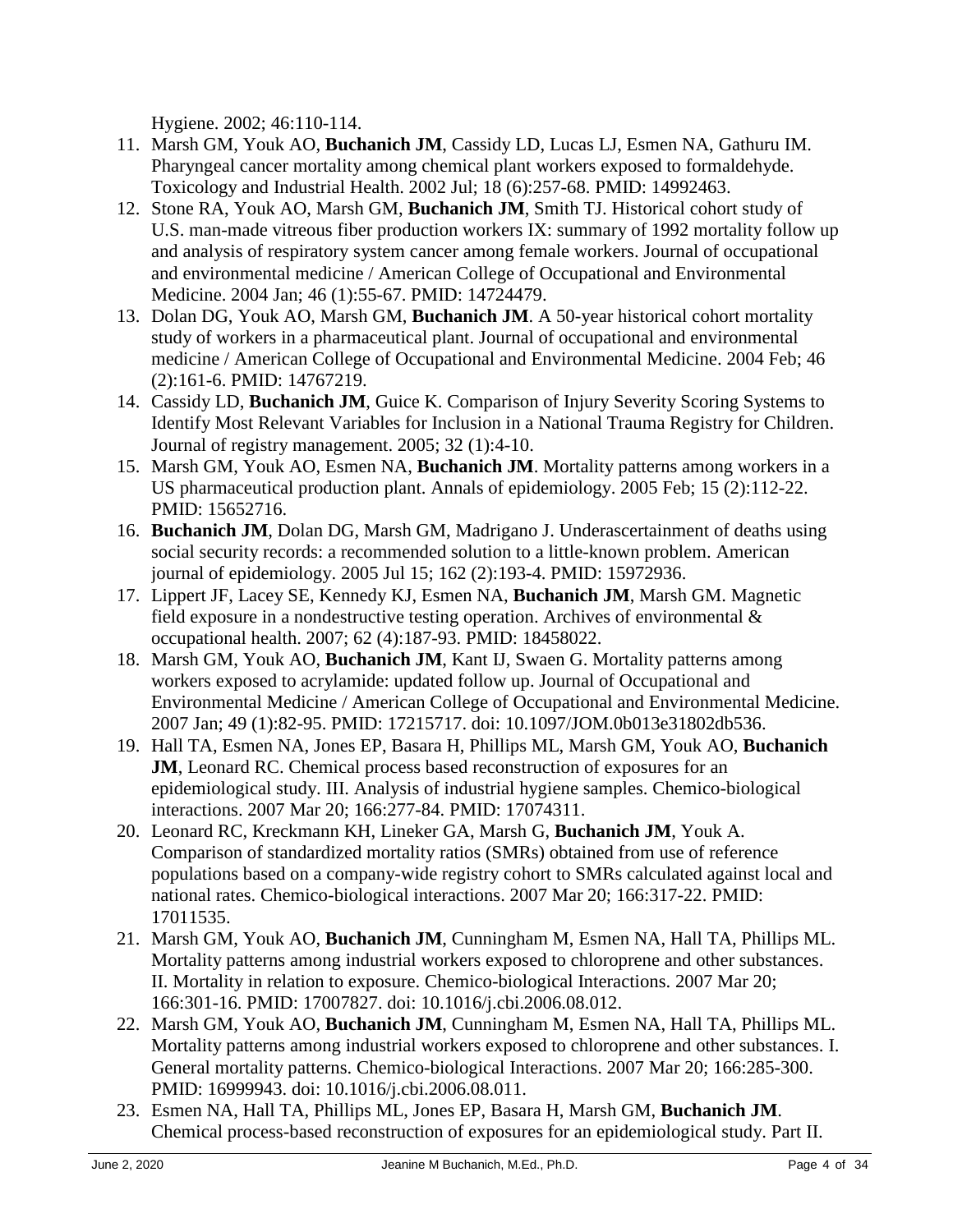Estimated exposures to chloroprene and vinyl chloride. Chemico-biological Interactions. 2007 Mar 20; 166:264-76. PMID: 16989794. doi: 10.1016/j.cbi.2006.08.010.

- 24. Marsh GM, Youk AO, **Buchanich JM**, Erdal S, Esmen NA. Work in the metal industry and nasopharyngeal cancer mortality among formaldehyde-exposed workers. Regulatory Toxicology and Pharmacology : RTP. 2007 Aug; 48 (3):308-19. PMID: 17544557. doi: 10.1016/j.yrtph.2007.04.006.
- 25. Cassidy LD, Cunningham M, **Buchanich JM**, Marsh GM, Guice K. Proposed Sampling Plan for a National Trauma Registry for Children. Journal of registry management. 2008; 35:113-119.
- 26. **Buchanich JM**, Cassidy LD, Guice K. National Trauma Registry for Children Project: A National Hospital Survey. Journal of registry management. 2008; 35:12-17.
- 27. Marsh GM, **Buchanich JM**, Youk AO, Cunningham MA, Lieberman FS, Kennedy KJ, Lacey SE, Hancock RP, Esmen NA. Long-term health experience of jet engine manufacturing workers: II. Total and cause-specific mortality excluding central nervous system neoplasms. Journal of occupational and environmental medicine / American College of Occupational and Environmental Medicine. 2008 Oct; 50 (10):1117-29. PMID: 18849757.
- 28. Marsh GM, **Buchanich JM**, Youk AO, Cunningham MA, Lieberman FS, Kennedy KJ, Lacey SE, Hancock RP, Esmen NA. Long-term health experience of jet engine manufacturing workers: I. Mortality from central nervous system neoplasms. Journal of occupational and environmental medicine / American College of Occupational and Environmental Medicine. 2008 Oct; 50 (10):1099-116. PMID: 18849756.
- 29. **Buchanich JM**, Youk AO, Marsh GM, Bornemann Z, Lacey SE, Kennedy KJ, Hancock RP, Esmen NA, Lieberman FS. Methodological issues in a retrospective cancer incidence study. American journal of epidemiology. 2009 Jul 1; 170 (1):112-9. PMID: 19414497.
- 30. Youk AO, **Buchanich JM**, Marsh GM, Cunningham M, Esmen NA. Pharmaceutical production workers and the risks of mortality from respiratory system cancer and lymphatic and hematopoietic tissue cancers. Journal of occupational and environmental medicine / American College of Occupational and Environmental Medicine. 2009 Aug; 51 (8):903-15. PMID: 19620890.
- 31. Marsh GM, Esmen NA, **Buchanich JM**, Youk AO. Mortality patterns among workers exposed to arsenic, cadmium, and other substances in a copper smelter. American Journal of Industrial Medicine. 2009 Aug; 52 (8):633-44. PMID: 19533624. doi: 10.1002/ajim.20714.
- 32. Marsh GM, **Buchanich JM**, Youk AO, Cunningham MA, Lieberman FS, Kennedy KJ, Lacey SE, Hancock RP, Esmen NA, Fleissner ML. Long-term health experience of jet engine manufacturing workers: III. Incidence of malignant central nervous system neoplasms. Neuroepidemiology. 2010 Aug; 35 (2):123-41. PMID: 20523076.
- 33. **Buchanich JM**, Youk AO, Marsh GM, Kennedy KJ, Esmen NA, Lacey SE, Hancock R, Cunningham MA, Lieberman FS, Fleissner ML. Long-term health experience of jet engine manufacturing workers: IV. A comparison of central nervous system cancer ascertainment using mortality and incidence data. Annals of epidemiology. 2010 Oct; 20 (10):759-65. PMID: 20816315.
- 34. Marsh GM, **Buchanich JM**, Youk AO. Fiber glass exposure and human respiratory system cancer risk: lack of evidence persists since 2001 IARC re-evaluation. Regulatory toxicology and pharmacology: RTP. 2011 Jun; 60 (1):84-92. PMID: 21345360.
- 35. **Buchanich JM**, Youk AO, Marsh GM, Kennedy KJ, Lacey SE, Hancock RP, Esmen NA, Cunningham MA, Leiberman FS, Fleissner ML. Long-term health experience of jet engine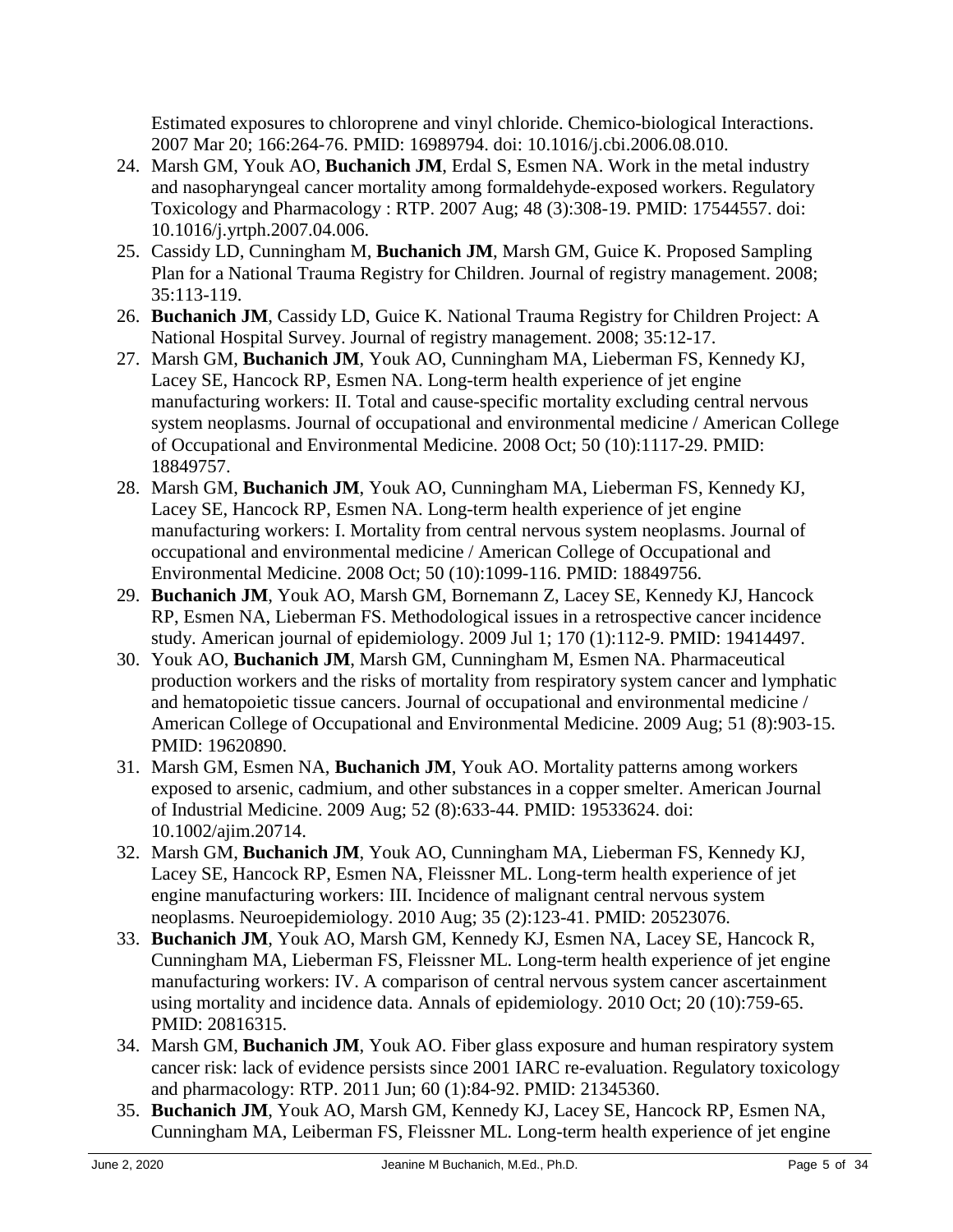manufacturing workers: V. Issues with the analysis of non-malignant central nervous system neoplasms. Journal of registry management. 2011 Oct; 38 (3):115-9. PMID: 22223053.

- 37. Youk AO, **Buchanich JM**, Fryzek J, Cunningham M, Marsh GM. An ecological study of cancer mortality rates in high altitude counties of the United States. High altitude medicine & biology. 2012 Jun; 13 (2):98-104. PMID: 22724612.
- 38. \*Cooper JN, **Buchanich JM**, Youk A, Brooks MM, Barinas-Mitchell E, Conroy MB, Sutton-Tyrrell K. Reductions in arterial stiffness with weight loss in overweight and obese young adults: potential mechanisms. Atherosclerosis. 2012 Aug; 223 (2):485-90. PMCID: PMC3411893. PMID: 22703865. doi: 10.1016/j.atherosclerosis.2012.05.022.
- 39. Talbott E, Brink LL, Marshall LP, **Buchanich JM**. Population and Exposure Characteristics of Coal Mining and Non-Coal Mining Counties in West Virginia. SME Transactions. 2013 Apr.
- 40. **Buchanich JM**, Talbott E, Youk AO, \*Potter AN, Marshall LP. Comparison of Mortality Rates between Appalachian Coal Mining Counties with Non-Coal Mining. In: Craynon JR, editor. Environmental Considerations in Energy Productions. Environmental Considerations in Energy Productions; 2013 Apr 14-18; Charleston, WV Englewood, CO: Soc. Mining Met. & Explor.; 2013 Apr. p.189-201.
- 41. Youk AO, Marsh GM, **Buchanich JM**, Downing S, Kennedy KJ, Esmen NA, Hancock RP, Lacey SE. Long-term health experience of jet engine manufacturing workers: IX. further investigation of general mortality patterns in relation to workplace exposures. Journal of Occupational and Environmental Medicine / American College of Occupational and Environmental Medicine. 2013 Jun; 55 (6):709-21. PMID: 23715112. doi: 10.1097/JOM.0b013e318289eeba.
- 42. Marsh GM, Youk AO, **Buchanich JM**, Downing S, Kennedy KJ, Esmen NA, Hancock RP, Lacey SE, Pierce JS, Fleissner ML. Long-term health experience of jet engine manufacturing workers: VIII. Glioblastoma incidence in relation to workplace experiences with parts and processes. Journal of Occupational and Environmental Medicine / American College of Occupational and Environmental Medicine. 2013 Jun; 55 (6):690-708. PMID: 23715111. doi: 10.1097/JOM.0b013e3182871583.
- 43. Marsh GM, **Buchanich JM**, Youk AO, Downing S, Esmen NA, Kennedy KJ, Lacey SE, Hancock RP, Fleissner ML, Lieberman FS. Long-term health experience of jet engine manufacturing workers: results from a 12-year exploratory investigation. J Occup Environ Med Jun 2013; 55(6): 652-3. doi: 10.1097/JOM.0b013e3182851605.
- 44. Marsh GM, Youk AO, **Buchanich JM**, Xu H, Downing S, Kennedy KJ, Esmen NA, Hancock RP, Lacey SE, Fleissner ML. Long-term health experience of jet engine manufacturing workers: VI: incidence of malignant central nervous system neoplasms in relation to estimated workplace exposures. Journal of Occupational and Environmental Medicine / American College of Occupational and Environmental Medicine. 2013 Jun; 55 (6):654-75. PMID: 23715109. doi: 10.1097/JOM.0b013e3182749c4a.
- 45. Kennedy KJ, Esmen NA, Hancock RP, Lacey SE, Marsh GM, **Buchanich JM**, Youk AO. Long-term health experience of jet engine manufacturing workers: VII: occupational exposures. Journal of Occupational and Environmental Medicine / American College of Occupational and Environmental Medicine. 2013 Jun; 55 (6):676-89. PMID: 23715108. doi: 10.1097/JOM.0b013e3182717e8f.
- 46. Moreau JF, **Buchanich JM**, Geskin JZ, Akilov OE, Geskin LJ. Non-random geographic distribution of patients with cutaneous T-cell lymphoma in the Greater Pittsburgh Area. Dermatology Online Journal. 2014 Jul; 20 (7). PMID: 25046454.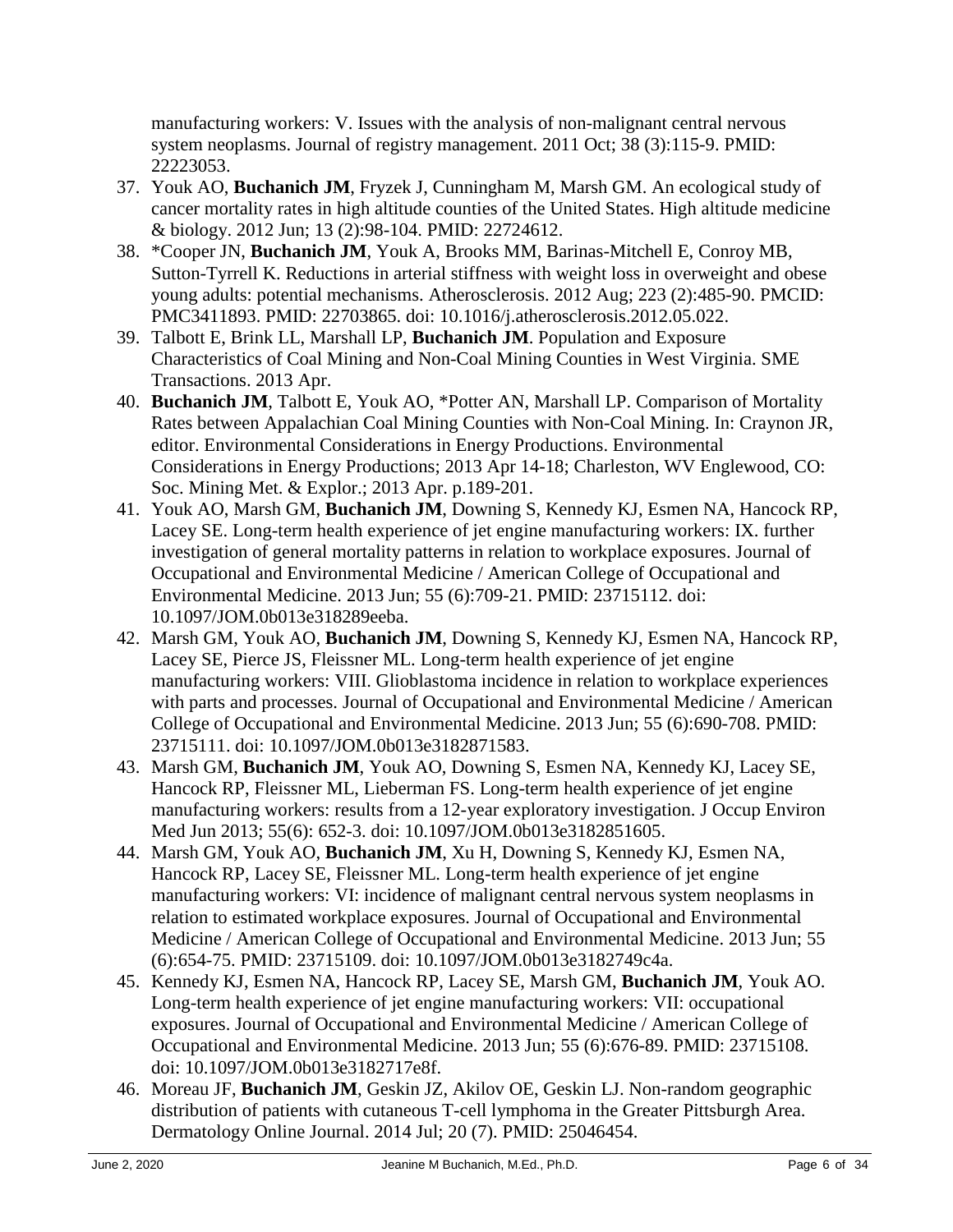- 47. Brink LL, Talbott EO, Stacy S, Marshall LP, Sharma RK, **Buchanich JM**. The Association of Respiratory Hospitalization Rates in WV Counties, Total, Underground, and Surface Coal Production and Sociodemographic Covariates. Journal of Occupational and Environmental Medicine / American College of Occupational and Environmental Medicine. 2014 Nov; 56 (11):1179-88. PMID: 25376413. doi: 10.1097/JOM.0000000000000246.
- 48. **Buchanich JM**, \*Balmert LC, Youk AO, \*Woolley SM, Talbott EO. General mortality patterns in Appalachian coal-mining and non-coal-mining counties. Journal of Occupational and Environmental Medicine / American College of Occupational and Environmental Medicine. 2014 Nov; 56 (11):1169-78. PMID: 25376412. doi: 10.1097/JOM.0000000000000245.
- 49. **Buchanich JM**, Mertz KJ, Washington TL, Logue JN, Marchetto D, Roda PI, Irvin-Barnwell E. [Updated and expanded study of polycythemia vera and other](http://www.ncbi.nlm.nih.gov/pubmed/25803630)  [myeloproliferative neoplasms in the tri-county area.](http://www.ncbi.nlm.nih.gov/pubmed/25803630) J Registry Manag. 2014 Winter;41(4):175-81. PubMed PMID: 25803630.
- 50. Talbott E, Stacy S, Brink LL, Sharma R, **Buchanich JM**. Is there an Association of Circulatory Hospitalizations independent of Mining Employment in Coal Mining and Non-Coal Mining Counties in West Virginia? Journal of Occupational and Environmental Medicine. 2015 Apr;57(4):e30-6. doi: 10.1097/JOM.0000000000000425. PubMed PMID: 25851190.
- 51. \*Woolley SM, Meacham SL, \*Balmert LC, Talbott EO, **Buchanich JM**. Comparison of Mortality Disparities in Central Appalachian Coal- and Non-Coal-Mining Counties. Journal of Occupational and Environmental Medicine / American College of Occupational and Environmental Medicine. 2015 Mar 23. PMID:25806416. doi:10.1097/JOM.0000000000000435.
- 52. Mertz KJ, **Buchanich JM**, Washington TL, Irvin-Barnwell EA, Woytowitz DV, Smith RE. Chronic myelogenous leukemia in eastern Pennsylvania: an assessment of registry reporting. Journal of Registry Management. 2015;42(1):9-11. PMID:25961786.
- 53. \*Balmert LC, Youk AO, \*Woolley SM, Talbott EO, **Buchanich JM**. Heart disease mortality in Appalachian coal-mining counties. SM Journal of Public Health and Epidemiology. 2015 :1(1):1002-1006.
- 54. \*Balmert LC, Youk AO, \*Woolley SM, Talbott EO, **Buchanich JM**. Respiratory System Cancer, Chronic Obstructive Pulmonary Disease, and Non-Malignant Respiratory Disease Mortality in Appalachian Coal Mining and Non-Coal Mining Counties. SME Transactions. 2015; 1(1).
- 55. **Buchanich JM,** Talbott EO, \*Balmert LC, \*Woolley SM, Youk AO. Disparities in Diabetes Mellitus Mortality Rates in Coal Mining and Non-Coal Mining Areas of Appalachia. SME Transactions. 2015.
- 56. \*Woolley SM, Youk AO, Bear TS, \*Balmert LC, Talbott EO, **Buchanich JM**. Impact of Coal Mining on Self-Rated Health among Appalachian Residents. Journal of Environmental and Public Health. vol. 2015, Article ID 501837, 6 pages, 2015. doi:10.1155/2015/501837.
- 57. \*Ferguson AA, Bilonick RA, **Buchanich JM**, Marsh GM, Fisher AL. How well do raters agree on the development stage of Caenorhabditis elegans? PLOS One. 2015 Jul 14;10(7) doi:10.1371/journal.pone.0132365.
- 58. Gathuru IM, **Buchanich JM**, Dolan D, Marsh GM. Health Hazards in the Pharmaceutical Industry. Pharmaceutical Regulatory Affairs. 2015, 4:145. doi:10.4172/2167- 7689.1000145.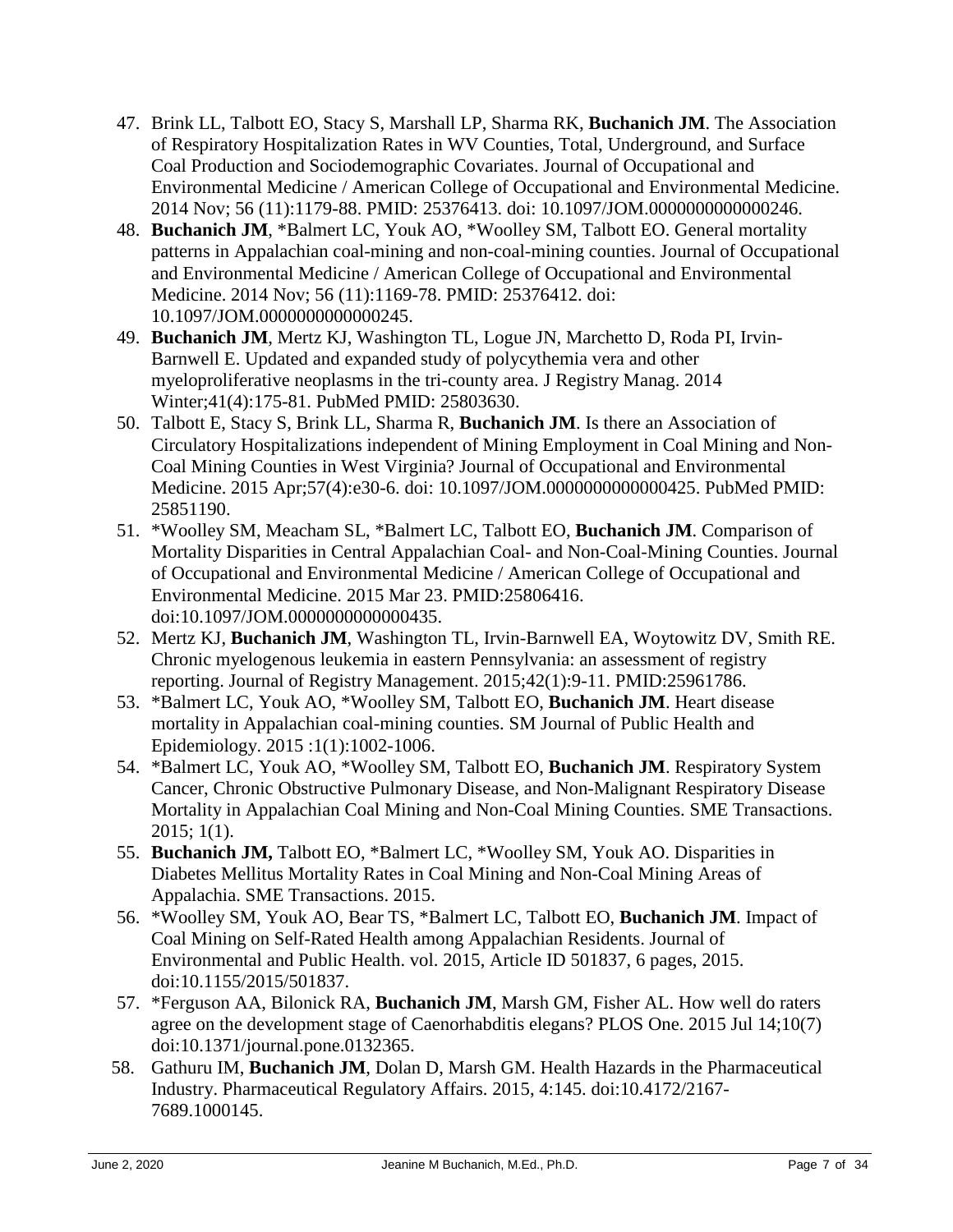- 59. \*Balmert LC, **Buchanich JM**, Pringle JL, Williams KE, Burke DS, Marsh GM. Patterns and Trends in Accidental Poisoning Deaths: Pennsylvania's Experience 1979-2014. PLOS One. 2016; 11(3): e0151655. Doi.10.1371/.journal.pone.015655.
- 60. **Buchanich JM**, \*Balmert LC, Pringle JL, Williams KE, Burke DS, Marsh GM. Patterns and Trends in Accidental Poisoning Death Rates in the United States, 1979-2014. Preventive Medicine. 2016 April. Doi: 10.1016/j.upmed.2106.04.007.
- 61. Wallner P, Kundi M, Moshammer H, Zimmerman SD, **Buchanich JM**, Marsh GM. Mortality among hardmetal production workers: A retrospective cohort study in the Austrian hardmetal industry. Journal of Occupational and Environmental Medicine. 2017; DOI: 10.1097/JOM.0000000000001046.
- 62. Morfeld P, Gross JV, Erren T, Noll B, Yong M, Kennedy KJ, Esmen NA, Zimmerman SD, **Buchanich JM**, Marsh GM. Mortality among hardmetal production workers: German Historical Cohort Study. Journal of Occupational and Environmental Medicine. 2017; DOI: 10.1097/JOM.0000000000001061.
- 63. Marsh GM, **Buchanich JM**, Zimmerman SD, Liu Y, Balmert LC, Esmen NA, Kennedy KJ. Mortality among Hard Metal Production Workers: US Cohort and Nested Case-Control Studies. Journal of Occupational and Environmental Medicine. 2017; DOI: 10.1097/JOM.0000000000001075.
- 64. Kennedy KJ, Esmen NA, **Buchanich JM**, Zimmerman SD, Sleeuwehoek AJ, Marsh GM. Mortality among hardmetal production workers: Occupational Exposures. Journal of Occupational and Environmental Medicine. 2017; DOI: 10.1097/JOM.0000000000001068. Westberg H, Bryngelsson I, Marsh GM, **Buchanich JM**, Zimmerman SD, Kennedy KJ,
- 65. Esmen NA, Svartengren M. Mortality among hardmetal production workers: Swedish measurement data and exposure assessment. Journal of Occupational and Environmental Medicine. 2017; DOI: 10.1097/JOM.0000000000001147.
- 66. Marsh GM, **Buchanich JM**, Zimmerman SD, Liu Y, Balmert LC, Graves J, Esmen NA, Kennedy KJ, Moshammer H, Morfeld P, Erren T, Groen JV, Yong M, Svartengren M, Westberg H, McElvenny D, Cherrie J. Mortality among Hard Metal Production Workers: Pooled Analysis of Cohort Data from an International Investigation. Journal of Occupational and Environmental Medicine. 2017; DOI: 10.1097/JOM.0000000000001151.
- 67. Svartengren M, Bryngelsson I, Marsh GM, **Buchanich JM**, Zimmerman SD, Kennedy KJ, Esmen NA, Westberg H. Cancer incidence among hardmetal production workers: The Swedish cohort. Journal of Occupational and Environmental Medicine. 2017; DOI: 10.1097/JOM.0000000000001147.
- 68. McElvenny DM, MacCalman L, Sleeuwenhoek A, Davis A, Miller B, Alexander C, Cowie H, Cherrie J, Kennedy KJ, Esmen NA, Zimmerman SD, **Buchanich JM**, Marsh GM. Mortality among hardmetal production workers: UK Cohort and Nested Case-Control Studies. Journal of Occupational and Environmental Medicine. 2017; doi: 10.1097/JOM.0000000000001036.
- 69. \*Creppage K, Yohannan J, Williams K, **Buchanich JM**, Songer T, Wisniewski S, Fabio A. The rapid escalation of fentanyl in illicit drug evidence in Allegheny County, Pennsylvania, 2010-2016. Public Health Reports. 2018; 133(2); 142-146.
- 70. **Buchanich JM**, \*Wooley SM, Lann MF, Marsh GM, Burke DS. Improvement in US Racial Disparities in Years of Life Lost Since 1990. PLOS ONE. 2018; doi.org/10.1371/journal.pone.0194308.
	- 71. **Buchanich JM**, \*Balmert LC, Burke DS. The effect of incomplete death certificates on estimates of unintentional opioid-related overdose deaths in the united states, 1999-2015. Public Health Reports. 2018; DOI: 10.1177/0033354918774330.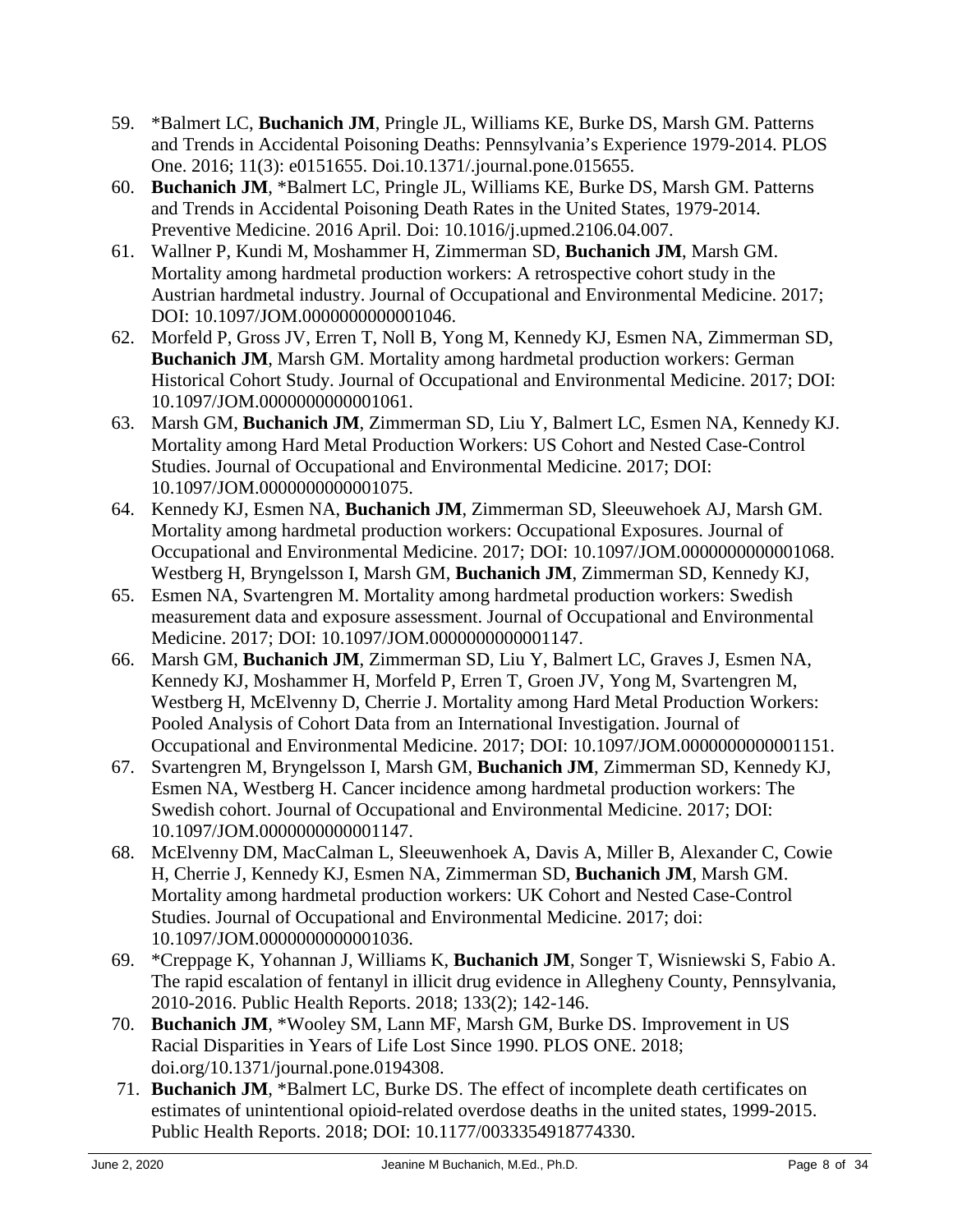- 72. Burke DS, **Buchanich JM**. Drug Overdose in Pennsylvania: Measuring, Tracking and Forecasting the Epidemic. Commonwealth: A Journal of Pennsylvania Politics and Policy. 2018; 20 (2-3). DOI: http://dx.doi.org/10.15367/com.v20i2-3.186.
	- 73. Woolf SH, Chapman DA, **Buchanich JM**, \*Bobby KJ, Zimmerman EB, Blackburn SM. Changes in midlife death rates across racial and ethnic groups in the United States: Systematic analysis of vital statistics. British Medical Journal. 2018; DOI: 10.1136/bmj.k3096.
- 74. Jalal H, **Buchanich JM**, Roberts MS, \*Balmert LC, Zhang K, Burke DS. Changing dynamics of the drug overdose epidemic in the United States from 1979 through 2016. Science. 2018; DOI: 10.1126/science.aau1184 .
- 75. Marsh GM, **Buchanich JM**, Zimmerman SD, \*Graves JL, \*Liu Y. Mortality among United States Aerospace Materials Manufacturing Workers. American Journal of Industrial Medicine. 2019; DOI: 10.1002/ajim.22943.
	- 76. Slavova S, Delcher C, **Buchanich JM**, Bunn TL, Goldberger BA, Costich JF. Methodological complexities in quantifying rates of fatal opioid-related overdose. Current Epidemiology Reports. 2019. doi.org/10.1007/s40471-019-00201-9.
	- 77. Stacy SL, **Buchanich JM**, Ma Z, Mair C, Robertson L, Sharma RK, Talbott EO, Yuan J-M. Maternal obesity, birth size, and risk of childhood cancer development. American Journal of Epidemiology. 2019. doi.org/10.1093/aje/kwz118.
	- 78. Jalal H, **Buchanich JM**, Sinclair DR, Roberts MS, Burke DS. Age and Generational Patterns of Overdose Death Risk. Nature Medicine. 2020; 26: 699-704. [https://doi.org/10.1038/s41591-020-0855-y.](https://doi.org/10.1038/s41591-020-0855-y)
	- 79. Dahiya G, Nestasie M, Power JE, \*Bobby KJ, \*Qing Y, Joshi AA, **Buchanich JM**, Poornima IG. Gender Based Disparity in Transcatheter Aortic Value Replacement Utilization: Insights from Nationwide Inpatient Sample 2012-2016. Journal of Invasive Cardiology. 2020; submitted.
	- 80. \*Creppage K, **Buchanich JM**, Williams K, Wisniewski S, Yang Y, Songer T, Yohannan J, Fabio A. Spatial Patterns of Illicit Opioid in Allegheny County, Pennsylvania, 2010-2017. Substance Abuse. 2020; submitted.
	- 81. \*Yi, Y, El Khoudary SR, **Buchanich JM**, Miller R, Rubinstein D, Matthews K, Orchard TJ, Costacou T. Women with Type 1 Diabetes (T1D) Experience a Shorter Reproductive Period Compared with Nondiabetic Women: The Pittsburgh Epidemiology of Diabetes Complications (EDC) Study and the Study of Women's Health Across the Nation (SWAN). BMC Medicine. 2020; submitted.
	- 82. Lo-Ciganic WH, Donohue JM, Hulsey EG, Barnes S, Li Y, Kuza CC, Yang Q, **Buchanich JM**, Huang JL, Mair C, Gellad WF. Integrating social determinants of health with claims data to predict risk of opioid overdose among Medicaid beneficiaries: a machine learning approach. Drug & Alcohol. 2020; submitted.
	- 83. \*Tomaszewski EL, Orchard TJ, Hawkins M, Conway BN, **Buchanich JM**, Songer T, Maynard J, Costacou T. Predictors of change in skin intrinsic fluorescence in type 1 diabetes: The Epidemiology of Diabetes Complications study. Diabetes Science and Technology. 2020; submitted.

### **Books, Book Chapters, Monographs**

1. **Buchanich J**, Keane CR, Lin CJ, Marsh GM, Medsgar A, Margaret A. Potter, Ricci EM, Schall L. Evaluation Study of the Community Health Project: Findings and Recommendations. Submitted to the Hon. Gary L. Gurian, Acting Secretary, Pennsylvania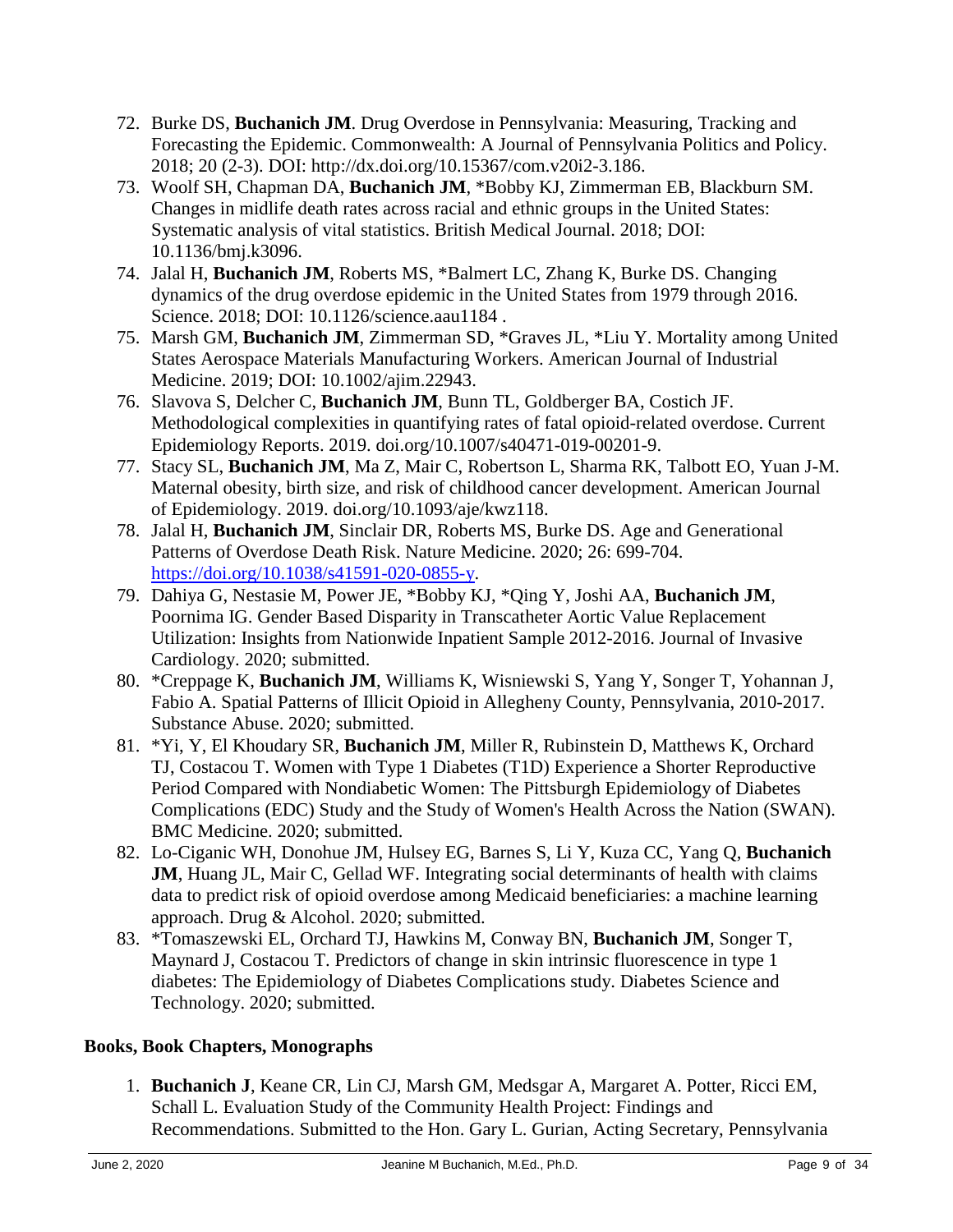Department of Health. (pp. p. 86, plus appendices; authors listed in alphabetical order). University of Pittsburgh: Center for Public Health Practice, 1999 Apr 7.

2. **Buchanich JM**, Songer TJ, Cassidy LD, Marsh GM, Ford HR. In: A Clinical Decision-Making Rule for Mild Head Injury in Infants and Toddlers. Saarbrucken, Germany: VDM Verlag Dr. Muller Aktiengesellschaft & Co., 2008.

### **Reviews, Proceedings of Conferences and Symposia (not peer-reviewed), Editorials**

1. Marsh GM, Youk AO, **Buchanich J**, Downing SC, Esmen NE, Kennedy K, Lacey SE, Lieberman FS. Long-Term Health Experience of Jet Engine Manufacturing Workers: Results from a 10-Year Exploratory Investigation. Journal of Occupational and Environmental Medicine. 2013; 55 (6):652-653.

## **Published Abstracts**

- 1. Schall LC, Marsh GM, **Buchanich JM**, Bittner G. A Comparison of Three National Vital Status Tracing Services for Large Scale [abstract]. 1999; . 9:457-458.
- 2. Marsh GM, Youk AO, Stone RA, **Buchanich JM**, Gula MJ, Smith TJ, Churg A, Colby T. Does fiberglass pose a respiratory system cancer risk in humans? Latest findings from the US cohort and nested case-control studies. [abstract]. 2002.
- 3. Marsh GM, Youk AO, **Buchanich JM**, Cassidy LD, Lucas LJ, Esmen NA, Gathuru I. Formaldehyde Exposure and Respiratory Tract Cancer among Chemical Plant Workers: An Updated Cohort Study and New Nested Case-Control Study [abstract]. In: British Occupational Hygiene Society; Annals of Occupational Hygiene. 2003.
- 4. Marsh GM, Youk AO, **Buchanich JM**, Esmen NA. Mortality Patterns among Pharmaceutical Production Workers at One U.S. Site [abstract]. In: British Occupational Hygiene Society; Annals of Occupational Hygiene. 2004.
- 5. Sharma R, **Buchanich J**. Structural Covariates of Disparities in County Low Birth Weight Rates: Incorporating Spatial Effects [abstract]. 2004.
- 6. Marsh GM, Youk AO, **Buchanich JM**, Esmen NA. Mortality Patterns among Workers Exposed to Chloroprene and Other Substances [abstract]. In: British Occupational Hygiene Society; Annals of Occupational Hygiene. 2005.
- 7. Marsh GM, **Buchanich JM**, Lieberman FS, Youk AO, Bornemann Z, Esmen NE, Lacey SE, Kennedy K, Hancock R. An epidemiological study of brain cancer mortality and incidence among a cohort of jet engine manufacturing workers [abstract]. 2006.
- 8. Marsh GM, **Buchanich JM**, Lieberman FS, Youk AO, Bornemann Z, Esmen NE, Lacey SE, Kennedy K, Hancock R. An epidemiological study of brain cancer mortality and incidence among a cohort of jet engine manufacturing workers: Year 5 Study Update [abstract]. 2007.
- 9. Esmen NA, Hancock RP, Lacey SE, Kennedy KJ, Marsh GM, **Buchanich JM**. Exposed to Aerosol Generated in High Temperature Alloy Surface Grinding [abstract]. In: British Occupational Hygiene Society; Annals of Occupational Hygiene. 2007.
- 10. Marsh GM, **Buchanich JM**, Youk A, Cunningham M, Lieberman F, Kennedy K, Lacey S, Hancock R, Esmen N. An epidemiological study of brain cancer mortality and incidence among a cohort of jet engine manufacturing workers: total and cause specific mortality with emphasis on CNS neoplasms. [abstract]. 2008.
- 11. Lacey S, Horvatin S, Alcazar T, Kennedy K, Hancock R, Esmen N, **Buchanich JM**, Youk A, Cunningham M, Marsh GM, Myers D. Examination of Workers Ability to Recall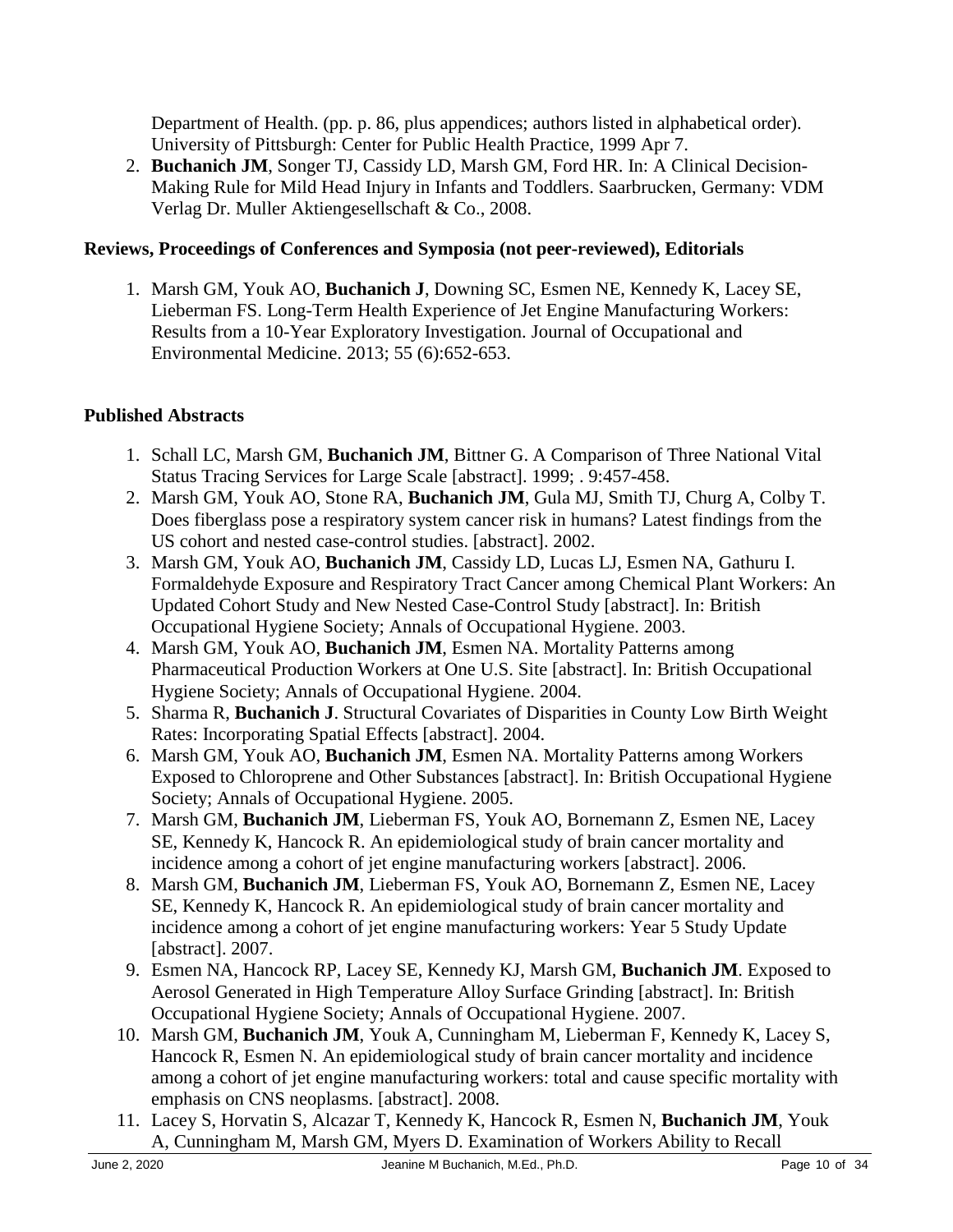Personal Occupational History [abstract]. In: British Occupational Hygiene Society; Annals of Occupational Hygiene. 2008.

- 12. **Buchanich JM**, Bornemann ZB, Marsh GM, Youk AO, Lieberman FS, Lacey SE, Kennedy KJ, Esmen NA, Hancock RH. An epidemiological study of brain cancer incidence among a cohort of jet engine manufacturing workers: methodological issues [abstract]. 2008.
- 13. Esmen NE, Kennedy KJ, Marsh GM, **Buchanich JM**. Exposure to lead and arsenic in copper smelting [abstract]. In: British Occupational Hygiene Society; Annals of Occupational Hygiene. 2008.
- 14. Lacey S, Kennedy K, Hancock R, Esmen N, **Buchanich JM**, Youk A, Cunningham M, Marsh GM, Lieberman F. Exposure reconstruction to inform an epidemiologic study of brain cancer mortality among a cohort of jet engine manufacturing workers: an update on findings to date. [abstract]. 2008.
- 15. Kennedy K, Esmen N, **Buchanich JM**, Lacey S, Marsh GM, Youk A, Hancock R. Occupational hygiene considerations in a large retrospective epidemiology study: job dictionary. [abstract]. In: British Occupational Hygiene Society; Annals of Occupational Hygiene. 2009.
- 16. Lacey S, Gundi V, Kennedy K, Hancock R, Esmen N, **Buchanich JM**, Youk A, Marsh GM. Application of GIS in occupational exposure reconstruction. [abstract]. In: British Occupational Hygiene Society; Annual of Occupational Hygiene. 2009.
- 17. **Buchanich JM**, Marsh GM, Esmen NA, Youk AO, Kennedy KJ. Cerebrovascular Mortality among Arsenic-Exposed Copper Smelter Workers [abstract]. In: British Occupational Hygiene Society; Annals of Occupational Hygiene. 2009.
- 18. **Buchanich JM**, Youk AO, Marsh GM, Bornemann ZB, Lacey SE, Kennedy KJ, Esmen NA. Methodological Issues in a Retrospective Cancer Incidence Study [abstract]. 2009.
- 19. **Buchanich JM**, Youk AO, Marsh GM, Cunningham MA, Lieberman FS, Kennedy KJ, Esmen NA, Lacey SE, Hancock R. Methodological Issues with Non-Malignant CNS Incidence Analyses [abstract]. 2009.
- 20. Marsh GM, **Buchanich JM**, Youk AO, Cunningham MA, Lieberman FS, Kennedy KJ, Esmen NA, Lacey SE, Hancock R. General Methodology for Malignant CNS Incidence Analyses [abstract]. 2009.
- 21. Kennedy KJ, Lacey SE, Hancock R, Esmen NA, **Buchanich JM**, Youk AO, Cunningham MA, Marsh GM, Lieberman FS. Exposure reconstruction for epidemiologic studies of brain cancer mortality and incidence among a cohort of jet engine manufacturing workers: an update [abstract]. 2009.
- 22. Youk AO, **Buchanich JM**, Marsh GM, Fryzek J. A Study of Cancer Mortality Rates in High Altitude Counties of the United States. [abstract]. 2010.
- 23. **Buchanich JM**, Youk AO, Marsh GM, Bornemann ZB, Lacey SE, Kennedy KJ, Esmen NA. A Comparison of Central Nervous System Cancer Identification Using Mortality and Incidence Data [abstract]. In: Society for Epidemiological Research, Annual Meeting; American Journal of Epidemiology. 2010.
- 24. **Buchanich JM**, Youk AO, Marsh GM, Bornemann Z, Lacey SE, Kennedy KJ, Esmen NA. A Comparison of Central Nervous System Cancer Identification Using Mortality and Incidence Data. [abstract]. 2010 Jun 22-25 ; Seattle, WA 2010.
- 25. Marsh G, **Buchanich JM**, Zimmerman S, Kennedy K, Esmen N, Moshammer H, Morfeld P, Erren T, Svartengren M, Westberg H, McElvenny D, Cherrie J. 0269 An international historical cohort study of workers in the hard-metal industry: mid-study epidemiology update. Occupational and Environmental Medicine. 2014 Jun; 71:A96-7. PMID: 25018544.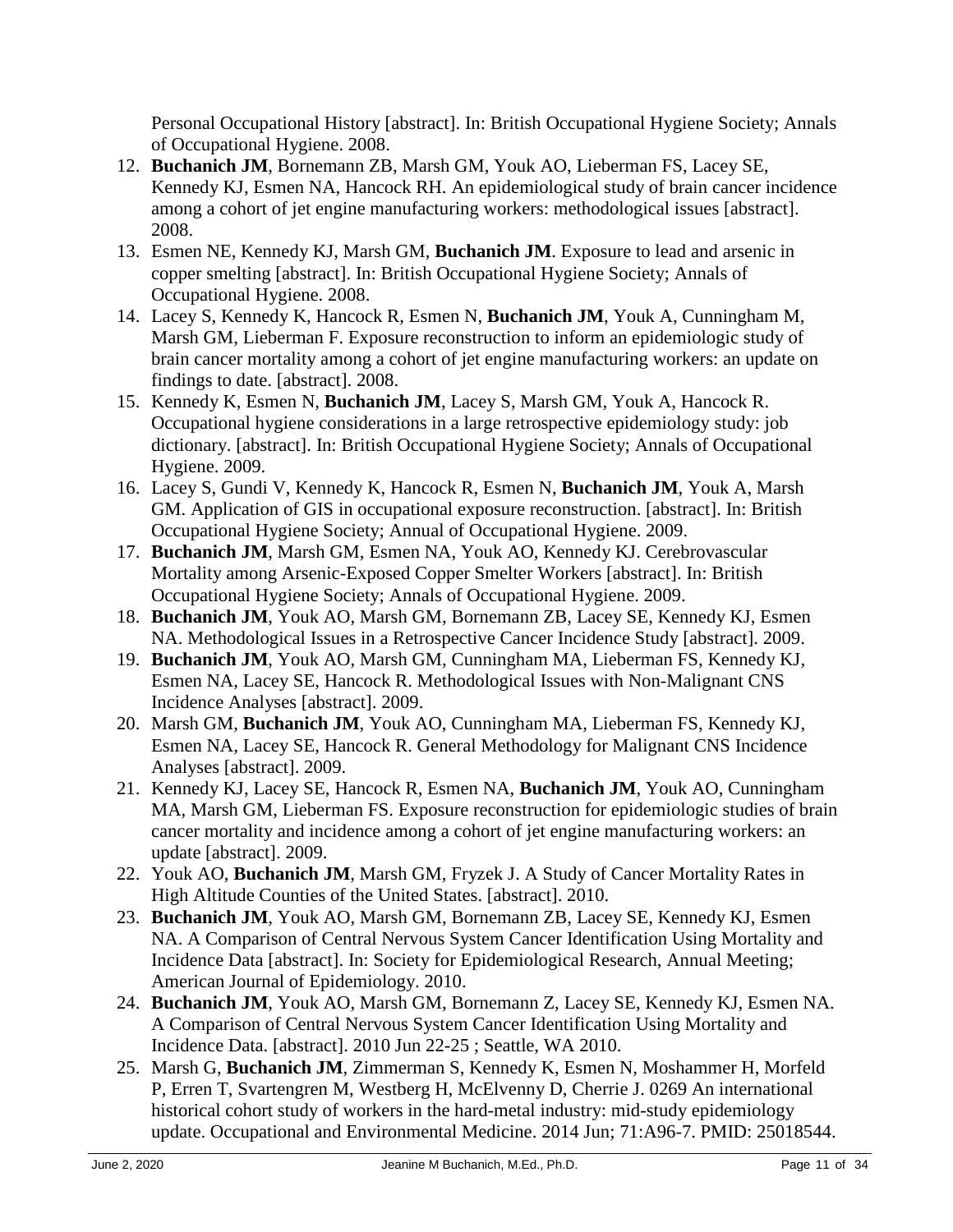doi: 10.1136/oemed-2014-102362.302.

26. Kennedy K, Esmen N, Marsh G, **Buchanich JM**, Downing Zimmerman S, Moshammer H, Morfeld P, Erren T, Svartengren M, Westberg H, McElvenny D, Cherrie J. 0050 An international historical cohort study of workers in the hard-metal industry: exposure assessment. Occupational and Environmental Medicine. 2014 Jun; 71:A65. PMID: 25018435. doi: 10.1136/oemed-2014-102362.203.

### **Other Publications**

- 1. Marsh GM, Youk AO, **Buchanich JM**, Esmen NA. Mortality Patterns among Employees of the Eli Lilly & Co., Clinton, IN Plant. Final Report Submitted to Eli Lilly & Co., October 1998.
- 2. Marsh GM, Youk AO, **Buchanich JM**: Cohort Mortality Study of the Wallingford, Connecticut Plant. Additional Investigations of Pharyngeal Cancers. Technical Report Submitted to Cytec Industries, Inc., March 2001.
- 3. Marsh GM, Youk AO, **Buchanich JM**: Cohort Mortality Study of Workers of the GenCorp Lawrence, Massachusetts Plastics Producing Plant. Technical Report Submitted to TERRA, Inc., May 2001.
- 4. Marsh GM, Youk AO, Stone RA, **Buchanich JM**, Gula MJ. Re: Historical Cohort Study of US Man-Made Vitreous Fiber Production Workers. Response to a Letter to the Editor. J Occ Env Med 2002; 44(44)107-108.
- 5. Marsh GM, **Buchanich JM**, Youk AO. Mortality Surveillance and Epidemiologic Support Program for Owens Corning, 2002 Demonstration Report. Technical Report Submitted to Owens Corning, December 2002.
- 6. Marsh GM, Youk AO, **Buchanich JM**. Mortality Surveillance and Epidemiologic Support Program for Solutia, Inc. Report for a 13-Plant Aggregate. Technical Report Submitted to Solutia, Inc., January 2003.
- 7. Marsh GM, Cassidy LD, **Buchanich JM**. Hospital Satisfaction Survey (Study Year 2004 Data Year 2003). Final Report Submitted to Gateway Health Plan, January 2004.
- 8. Marsh GM, Cassidy LD, **Buchanich JM**. Primary Care and Specialty Care Practitioners' Survey (Study Year 2004 - Data Year 2003). Final Report Submitted to Gateway Health Plan, January 2004.
- 9. Marsh GM, Cassidy LD, **Buchanich JM**. Primary Care and Specialty Care Practitioners' Survey (Data Year 2004). Final Report Submitted to Gateway Health Plan, November 2004.
- 10. Marsh GM, Cassidy LD, **Buchanich JM**. Hospital Satisfaction Survey (Data Year 2004). Final Report Submitted to Gateway Health Plan, November 2004.
- 11. Marsh GM, Youk AO, **Buchanich JM**. Mortality Surveillance and Epidemiologic Support Program for Owens Corning: 2004 Project Report. Technical Report Submitted to Owens Corning, December 2004.
- 12. Marsh GM, Youk AO, **Buchanich JM**. Mortality Surveillance and Epidemiologic Support Program for Owens Corning: 2005 Project Report. Technical Report Submitted to Owens Corning, October 2005.
- 13. Marsh GM, Youk AO, **Buchanich JM**. BP Whiting Refinery Epidemiology Study: Final Report. Technical Report Submitted to BP, July 2006.
- 14. Marsh GM, Youk AO, **Buchanich JM**. Mortality Surveillance and Epidemiologic Support Program for Owens Corning: 2006 Project Report. Technical Report Submitted to Owens Corning, December 2006.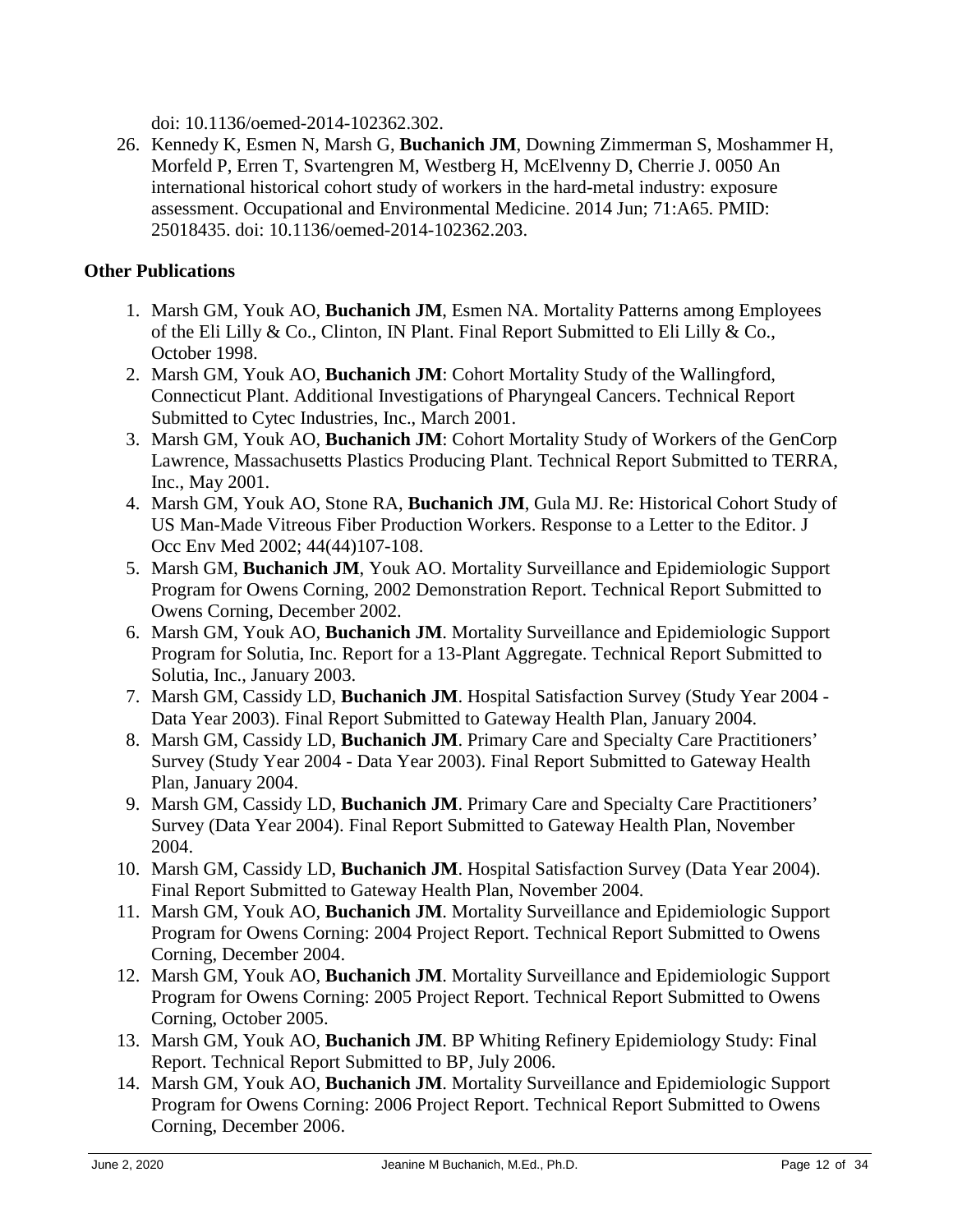- 15. Marsh GM, Esmen NA, **Buchanich JM**, Youk AO: Copperhill Cohort Mortality Study Update: Final Report (Phase IV). Technical Report Submitted to National Institute of Occupational Safety and Health (NIOSH), March 2007.
- 16. Marsh GM, **Buchanich JM**, Youk AO. Mortality Surveillance and Epidemiologic Support Program for Owens Corning: 2007 Project Report. Technical Report Submitted to Owens Corning, December 2007.
- 17. Marsh GM, Youk AO, **Buchanich JM**, Cunningham MA. Mortality Patterns among Employees of the Eli Lilly & Co., Tippecanoe, IN Plant. Technical Report Submitted to Eli Lilly and Company, December 2007.
- 18. Marsh GM, **Buchanich JM**, Esmen NA, Lacey SE, Kennedy KJ. Tungsten Industry Phase Two Study: Progress Report to Sponsors. Technical Report Submitted to the International Tungsten Industry Association, February 2008.
- 19. Marsh GM, **Buchanich JM**, Cunningham MA. Evaluation of Confounding by Smoking in Workers Exposed to Diesel Exhaust. Technical Report Submitted to the International Truck and Engine Corporation, May 2008.
- 20. Marsh GM, **Buchanich JM**, Esmen NA, Lacey SE, Kennedy KJ. Tungsten Industry Phase Two Study: Progress Report to Sponsors. Technical Report Submitted to the International Tungsten Industry Association, June 2008.
- 21. Marsh GM, **Buchanich JM**, Esmen NA, Lacey SE, Kennedy KJ. Cohort Mortality Study of Workers Exposed to Tungsten Carbide with a Cobalt Binder: Phase 2 Study Final Report and Phase 3 Study Proposal. Technical Report Submitted to the International Tungsten Industry Association, November 2008.
- 22. Marsh GM, **Buchanich JM**, Youk AO. Mortality Surveillance and Epidemiologic Support Program for Owens Corning: 2008 Project Report. Technical Report Submitted to Owens Corning, December 2008.
- 23. Marsh GM, **Buchanich JM**, Lieberman FS. The Epidemiology and Biostatistical Component of the Pratt & Whitney Cohort Mortality and Cancer Incidence Study: Progress Report to Sponsor. Technical Report Submitted to Pratt & Whitney, March 2009.
- 24. Marsh GM, **Buchanich JM**, Youk AO. National Toxicology Program Draft Background Document on Glass Wool Fibers. Technical Report for presentation at the NTP Report on Carcinogens, Expert Panel Meeting, May 2009.
- 25. Marsh GM, **Buchanich JM**, Lieberman FS. The Epidemiology and Biostatistical Component of the Pratt & Whitney Cohort Mortality and Cancer Incidence Study: Progress Report to Scientific Advisory Council. Technical Report Submitted to Connecticut Department of Public Health, May 2009.
- 26. Marsh GM, **Buchanich JM**, Youk AO. Mortality Surveillance and Epidemiologic Support Program for Owens Corning: 2009 Project Report. Technical Report Submitted to Owens Corning, December 2009.
- 27. Marsh GM, **Buchanich JM**, Youk AO. Comments on the September 29, 2009 Draft of the IRIS Toxicological Review for Chloroprene. Technical Report for presentation at the NTP Report on Carcinogens, Expert Panel Meeting, December 2009.
- 28. Marsh GM, **Buchanich JM**, Youk AO. Mortality Surveillance and Epidemiologic Support Program for Owens Corning: 2010 Project Report. Technical Report Submitted to Owens Corning, February 2011.
- 29. **Buchanich JM**; Talbott, EO. ARIES Area 6 Community Health and Mining. Final Report, Presented to ARIES, May 2012.
- 30. Marsh GM, **Buchanich JM**, Youk AO, Downing S. Mortality Surveillance and Epidemiologic Support Program for Owens Corning: 2012 Project Report. Technical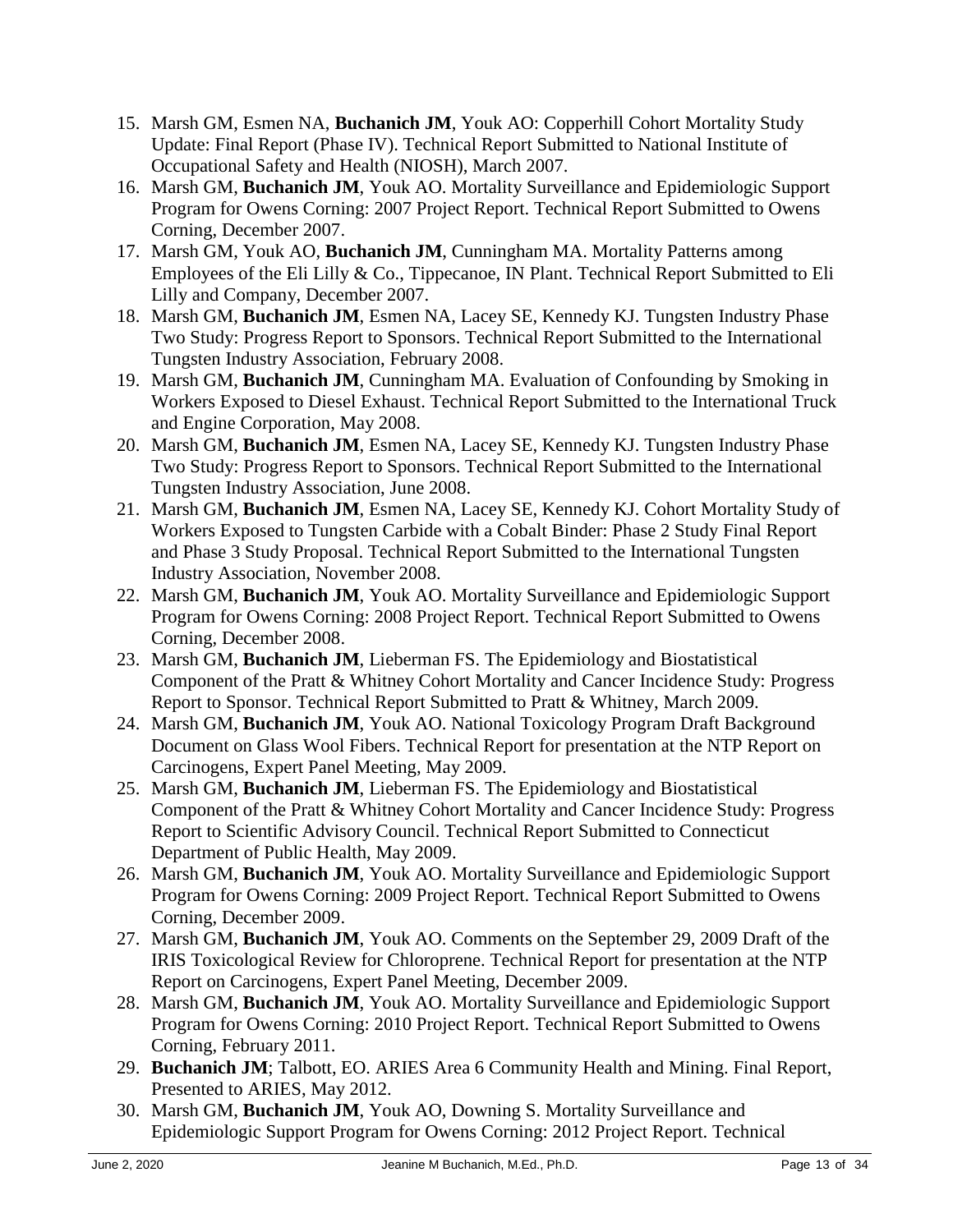Report Submitted to Owens Corning, December 2012.

- 31. **Buchanich JM**. Mertz, K. Washington, TL. Updated and Expanded Study of Polycythemia Vera and Other Myeloproliferative Neoplasms in the Tri-County Area: Final Report to Pennsylvania Department of Health. February 2013.
- 32. **Buchanich, JM**; Youk, AO; Talbott, EO; Potter, AN; Marshall, LP. ARIES Technical Bulletin No. 2: Mortality Rates in Appalachian Coal Mining Counties. April 2013.
- 33. **Buchanich JM**, \*Balmert LC, Youk AO, \*Wooley SM, Talbott EO. Response to Morfeld. . 10.1097/JOM.0000000000000397. Journal of Occupational and Environmental Medicine / American College of Occupational and Environmental Medicine. 2015 Feb; 57 (2):e13-4. PMID: 25654528. doi:
- 34. Woolf SH, Chapman DA, **Buchanich JM**, Snellings LK, \*Bobby KJ, Hill L, Zimmerman EB. Why are death rates rising in the white population of California? The Role of Stress-Related Conditions. Final Report to the California Endowment. 2018 January.
- 35. Woolf SH, Chapman DA, **Buchanich JM**, Snellings LK, \*Bobby KJ, Hill L, Zimmerman EB. Why are death rates rising in the white population of Missouri? The Role of Stress-Related Conditions. Final Report to the Sunflower Foundation. 2018 March.Woolf SH,
- 36. Chapman DA, **Buchanich JM**, Snellings LK, \*Bobby KJ, Hill L, Zimmerman EB. Why are death rates rising in the white population of Virginia? The Role of Stress-Related Conditions. Final Report to the California Endowment. 2018 April.
- 37. Woolf SH, Chapman DA, **Buchanich JM**, Snellings LK, \*Bobby KJ, Hill L, Zimmerman EB. Why are death rates rising in the white population of Kansas? The Role of Stress-Related Conditions. Final Report to the Sunflower Foundation. 2018 May.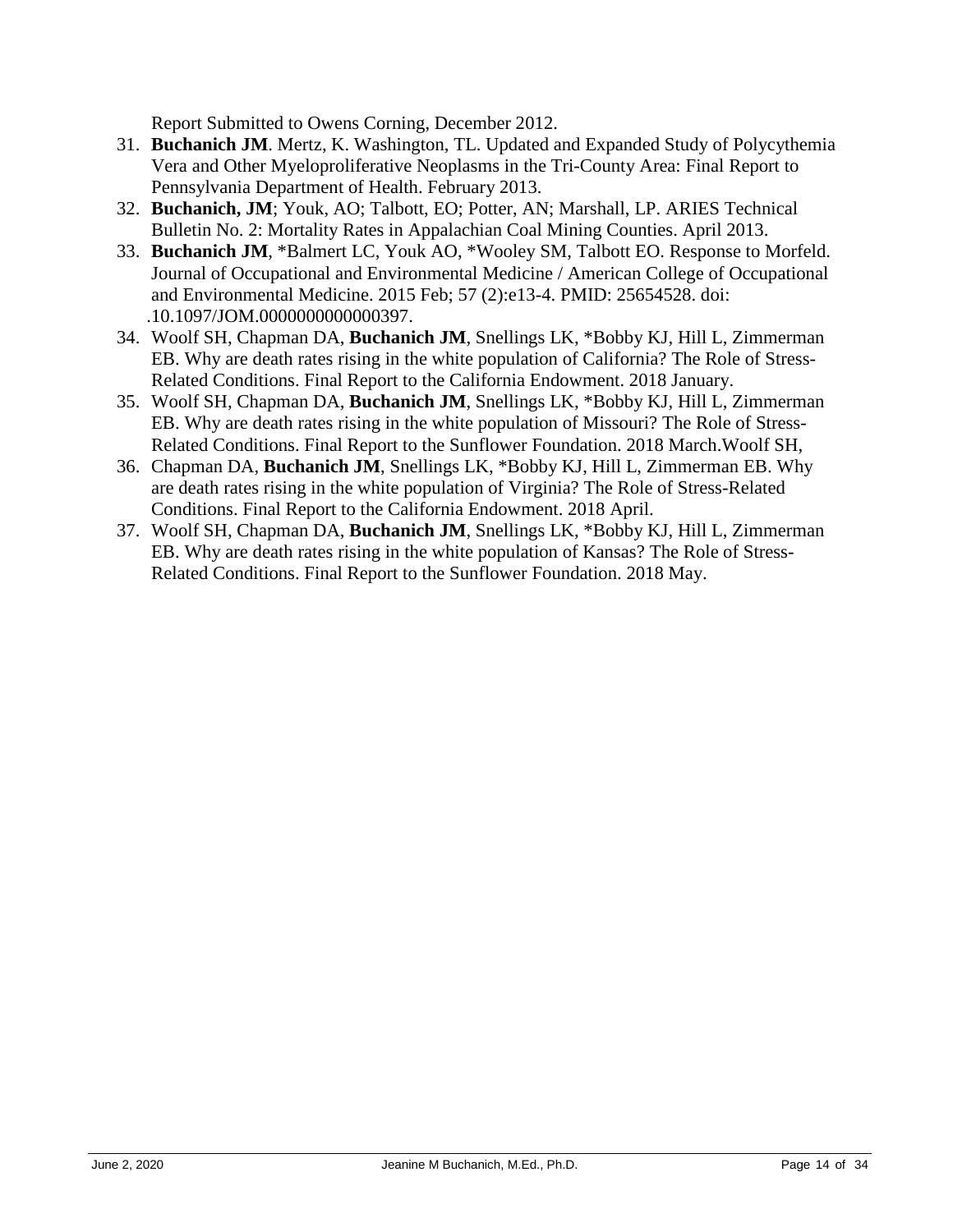## **RESEARCH**

## **Current research support:**

| Funding Agency:                                            | Commonwealth of Pennsylvania                                          |
|------------------------------------------------------------|-----------------------------------------------------------------------|
| Title of Grant:                                            | Pennsylvania Prescription Drug Monitoring Program Evaluation          |
| Principal Investigator:                                    | Jeanine Buchanich                                                     |
| <b>Buchanich Role on Grant:</b>                            | Principal Investigator                                                |
| Years Inclusive:                                           | 2/2020-8/2022                                                         |
| Percent Effort:                                            | 45%                                                                   |
| <b>Total Direct Costs:</b>                                 | \$900,000                                                             |
|                                                            |                                                                       |
| Funding Agency:                                            | Centers for Disease Control & Prevention                              |
| Title of Grant:                                            | <b>Evaluating Problem Solving Courts as a Public Health</b>           |
|                                                            | <b>Intervention to Prevent Opioid Overdose</b>                        |
| Principal Investigator:                                    | Elizabeth Van Nostrand                                                |
| <b>Buchanich Role on Grant:</b>                            | Co-Investigator                                                       |
| Years Inclusive:                                           | 9/2019-9/2022                                                         |
| Percent Effort:                                            | 20%                                                                   |
| <b>Total Direct Costs:</b>                                 | \$1,200,000                                                           |
|                                                            |                                                                       |
|                                                            | Urban Institute (Noble Maseru)                                        |
| Funding Agency:<br>Title of Grant:                         | Understanding Life Expectancy Differences In Pittsburgh               |
|                                                            | Communities                                                           |
|                                                            | Noble Maseru                                                          |
| Principal Investigator:                                    | Co-Investigator                                                       |
| <b>Buchanich Role on Grant:</b>                            | 7/2019-7/2020                                                         |
| Years Inclusive:                                           | 10%                                                                   |
| Percent Effort:                                            | \$150,000                                                             |
| <b>Total Direct Costs:</b>                                 |                                                                       |
|                                                            | Commonwealth of Pennsylvania                                          |
| Funding Agency:<br>Title of Grant:                         | Pennsylvania Opioid Data Dashboard and Data Analytics                 |
|                                                            | <b>Mark Roberts</b>                                                   |
| Principal Investigator:<br><b>Buchanich Role on Grant:</b> | Co-Investigator                                                       |
|                                                            | 1/2019-12/2020                                                        |
| Years Inclusive:                                           | 15%                                                                   |
| Percent Effort:                                            | \$1,200,000                                                           |
| <b>Total Direct Costs:</b>                                 |                                                                       |
|                                                            | <b>Richard King Mellon Foundation</b>                                 |
| Funding Agency:<br>Title of Grant:                         | <b>Machine Learning and Opioid Overdoses</b>                          |
|                                                            | Walid Gellad                                                          |
| Principal Investigator:                                    | Co-Investigator                                                       |
| <b>Buchanich Role on Grant:</b>                            | 4/2018-6/2020                                                         |
| Years Inclusive:                                           | 5%                                                                    |
| Percent Effort:                                            | \$900,000                                                             |
| <b>Total Direct Costs:</b>                                 |                                                                       |
| Funding Agency:                                            | Centers for Disease Control & Prevention                              |
| Title of Grant:                                            | <b>Identification and Characterization of Potential Environmental</b> |
|                                                            |                                                                       |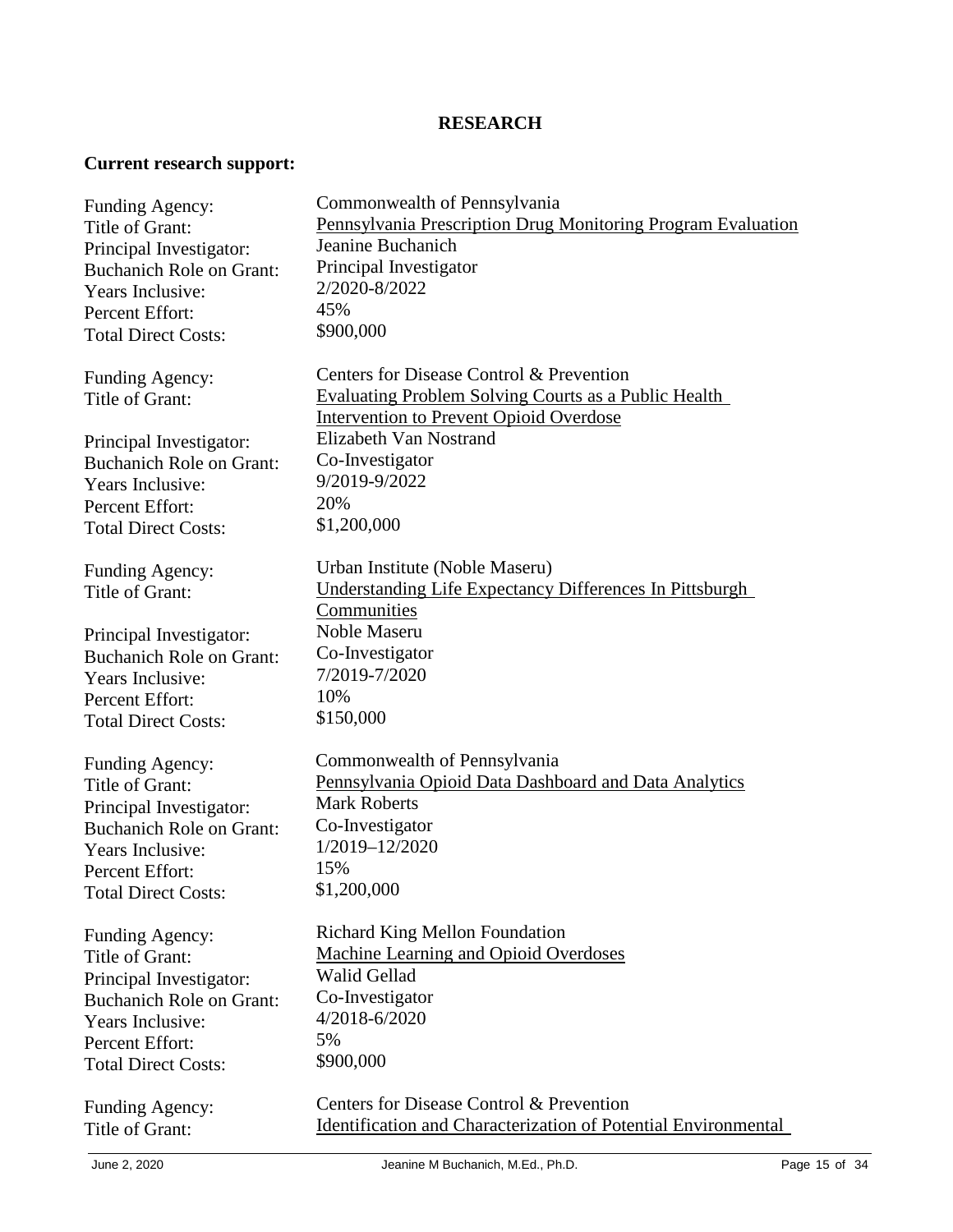|                                 | Risk Factors for ALS Using ATSDR ALS Registry Cases and a             |
|---------------------------------|-----------------------------------------------------------------------|
|                                 | <b>Control Population</b>                                             |
| Principal Investigator:         | <b>Evelyn Talbott</b>                                                 |
| <b>Buchanich Role on Grant:</b> | Co-Investigator                                                       |
| Years Inclusive:                | 9/2017-12/2020                                                        |
| Percent Effort:                 | 15%                                                                   |
| <b>Total Direct Costs:</b>      | \$1,250,000                                                           |
| Funding Agency:                 | <b>Lilly Pharmaceuticals</b>                                          |
| Title of Grant:                 | <b>Cohort Mortality &amp; Cancer Incidence Study of Manufacturing</b> |
|                                 | Workers in a Pharmaceutical Plant                                     |
| Principal Investigator:         | Jeanine Buchanich                                                     |
| <b>Buchanich Role on Grant:</b> | Principal Investigator                                                |
| Years Inclusive:                | $6/2015 - 12/2020$                                                    |
| Percent Effort:                 | 20%                                                                   |
| <b>Total Direct Costs:</b>      | \$500,000                                                             |
| Funding Agency:                 | Chloroprene Institute                                                 |
| Title of Grant:                 | <b>EMdritlivity Patterns Among Workers Exposed to Chloroprene</b>     |
| Principal Investigator:         | Gary Marsh                                                            |
| <b>Buchanich Role on Grant:</b> | $Co-I$                                                                |
| Years Inclusive:                | 10/2017-12/2020                                                       |
| Percent Effort:                 | 10%                                                                   |
| <b>Total Direct Costs:</b>      | \$350,000                                                             |
|                                 |                                                                       |

# **Past research support**

| Funding Agency:                 | NIH/NIGMS                                                  |                          |
|---------------------------------|------------------------------------------------------------|--------------------------|
| Title of Grant:                 | The MIDAS-III Program - Computational Models of Infectious |                          |
|                                 | Disease Threats                                            |                          |
| Principal Investigator:         | Donald Burke                                               |                          |
| <b>Buchanich Role on Grant:</b> | Co-Investigator                                            |                          |
| Years Inclusive:                | 7/2014-6/2019                                              |                          |
| Percent Effort:                 | 10%                                                        |                          |
| <b>Total Amount Awarded:</b>    | \$1,357,930                                                |                          |
|                                 |                                                            | Funding Agency:          |
| Funding Agency:                 | <b>HRSA</b>                                                |                          |
| Title of Grant:                 | Region 3 Public Health Training Center                     | Title of Grant:          |
| Principal Investigator:         | Elizabeth Van Nostrand                                     | Principal Investiga      |
| <b>Buchanich Role on Grant:</b> | $Co-I$                                                     | <b>Buchanich Role on</b> |
| Years Inclusive:                | 9/2017-8/2019                                              | Years Inclusive:         |
| Percent Effort:                 | 5%                                                         | Percent Effort:          |
| <b>Total Amount Awarded:</b>    | \$855,000                                                  | <b>Total Amount Awa</b>  |
| Funding Agency:                 | Robert Wood Johnson Foundation                             |                          |
| Title of Grant:                 | The MPDS as a Public Health Decision Making Tool           |                          |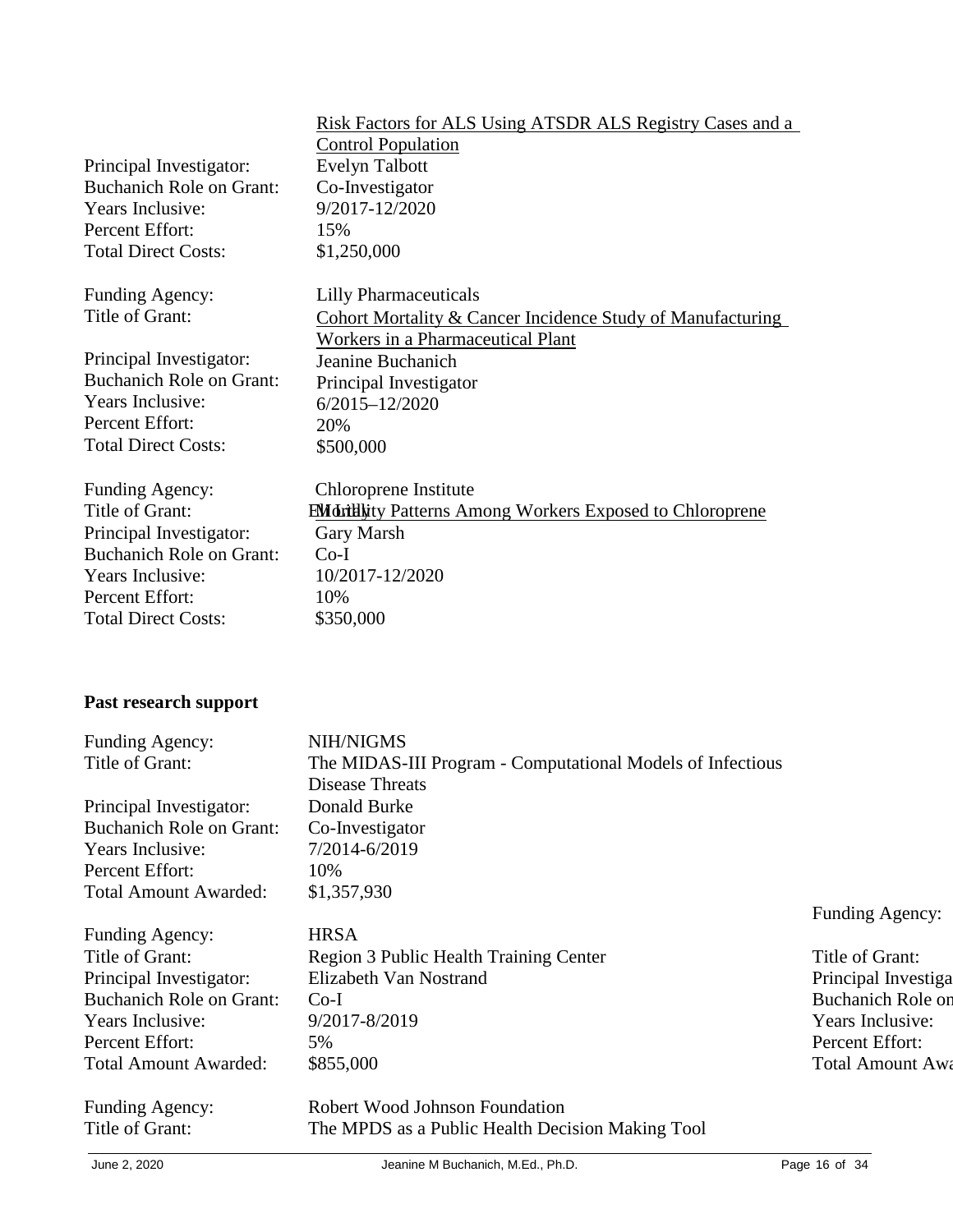| Donald Burke/Jeanine Buchanich<br>PI (multiple)<br>8/2015-7/2018<br>35%<br>\$797,000                                                                                             |
|----------------------------------------------------------------------------------------------------------------------------------------------------------------------------------|
| The California Endowment<br><b>Rising Mortality in Whites</b><br>Derek Chapman (VCU)/Jeanine Buchanich (UPitt)<br>PI (multiple)<br>$7/2016 - 5/2018$<br>10%<br>\$45,000          |
| <b>International Tungsten Industry Association</b><br>Tungsten Carbide with Cobalt Binder: Phase 3 Study<br>Gary Marsh<br>Co-Investigator<br>$11/2011 - 8/2017$<br>15%           |
| \$2,082,993                                                                                                                                                                      |
| <b>Pitt Public Health</b><br>An Examination of Individual-Level Overdose Mortality in<br>Pennsylvania, 1999-2015                                                                 |
| Jeanine Buchanich<br>PI (sole)<br>01/2016-12/2016<br>In kind<br>\$25,000                                                                                                         |
| National Eye Institute, NIH<br>2 R01 EY014943-06<br>Complications of Immunosuppression for Eye Diseases<br>John Kempen<br>PI (multiple)<br>$9/2010 - 8/2016$<br>20%<br>\$125,000 |
| Alpha Foundation<br>Connecting Dust Characteristics and Worker Health in<br><b>Underground Coal Mining</b><br>Jeanine Buchanich<br>PI (sole)<br>$11/2013 - 5/2017$<br>20.0%      |
|                                                                                                                                                                                  |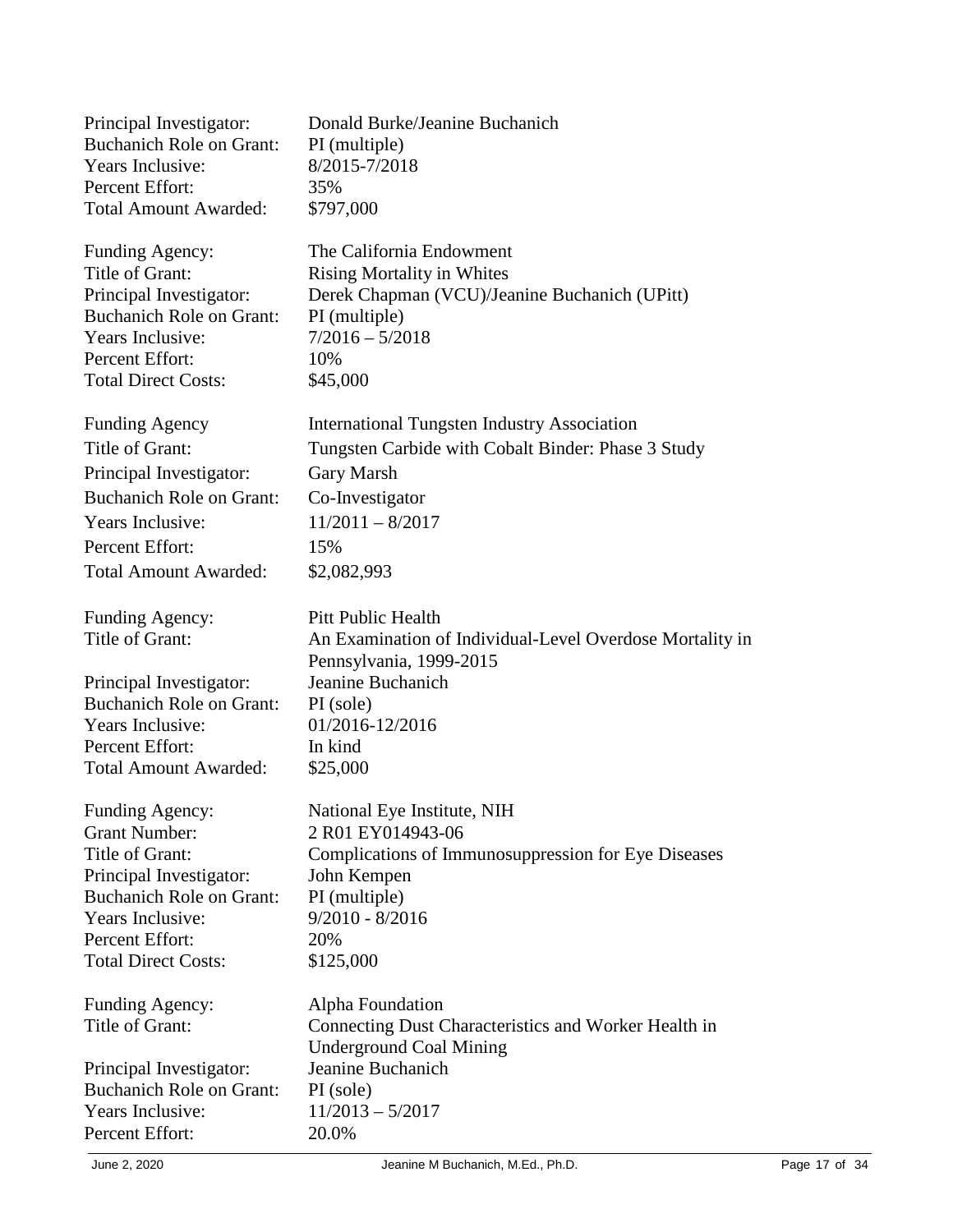| <b>Total Direct Costs:</b>      | \$737,000                                                        |
|---------------------------------|------------------------------------------------------------------|
| <b>Total Amount Awarded:</b>    | \$797,000                                                        |
|                                 |                                                                  |
| Funding Agency:                 | Appalachian Research Initiative for Environmental Science        |
| Title of Grant:                 | Health in Coal Mining and Non-Coal Mining Counties in            |
|                                 | Appalachia                                                       |
| Principal Investigator:         | Jeanine Buchanich                                                |
| <b>Buchanich Role on Grant:</b> | PI (sole)                                                        |
| Years Inclusive:                | $7/2012 - 6/2014$                                                |
| Percent Effort:                 | 20.0 %                                                           |
| <b>Total Direct Costs:</b>      | \$220,000                                                        |
|                                 |                                                                  |
| Funding Agency:                 | Appalachian Research Initiative for Environmental Science        |
| Title of Grant:                 | Health in Coal Mining and Non-Coal Mining Counties in            |
|                                 | Appalachian VA                                                   |
| Principal Investigator:         | Jeanine Buchanich                                                |
| <b>Buchanich Role on Grant:</b> | PI (sole)                                                        |
| Years Inclusive:                | $7/1/2013 - 12/31/2013$                                          |
| Percent Effort:                 | 20.0 %                                                           |
| <b>Total Direct Costs:</b>      | \$20,000                                                         |
|                                 |                                                                  |
| Funding Agency:                 | <b>Owens Corning</b>                                             |
| Title of Grant:                 | Mortality Surveillance and the Epidemiologic Support Program for |
|                                 | <b>Owens Corning</b>                                             |
| Principal Investigator:         | Gary Marsh                                                       |
| <b>Buchanich Role on Grant:</b> | Co-Investigator                                                  |
| Years Inclusive:                | 1/2009 - 12/2012                                                 |
|                                 |                                                                  |
| Percent Effort:                 | 10.0 %                                                           |
| <b>Total Direct Costs:</b>      | \$150,000                                                        |
| Funding Agency:                 | Pennsylvania Department of Health                                |
| Title of Grant:                 | Updated and Expanded Study of Polycythemia Vera and Other        |
|                                 | Myeloproliferative Neoplasms in the Tri-County Area              |
| Principal Investigator:         | Jeanine Buchanich                                                |
| <b>Buchanich Role on Grant:</b> | PI (sole)                                                        |
| Years Inclusive:                | $3/2010 - 9/2012$                                                |
|                                 |                                                                  |
| Percent Effort:                 | 20.0 %                                                           |
| <b>Total Direct Costs:</b>      | \$272,211                                                        |
| Funding Agency:                 | Appalachian Research Initiative for Environmental Science        |
| Title of Grant:                 | <b>ARIES Community Well-Being Study</b>                          |
| Principal Investigator:         | Jeanine Buchanich                                                |
| <b>Buchanich Role on Grant:</b> |                                                                  |
|                                 | PI (sole)                                                        |
| Years Inclusive:                | $1/2012 - 3/2012$                                                |
| Percent Effort:                 | 20.0 %                                                           |
| <b>Total Direct Costs:</b>      | \$45,000                                                         |
|                                 |                                                                  |
| Funding Agency:                 | Pennsylvania Department of Health                                |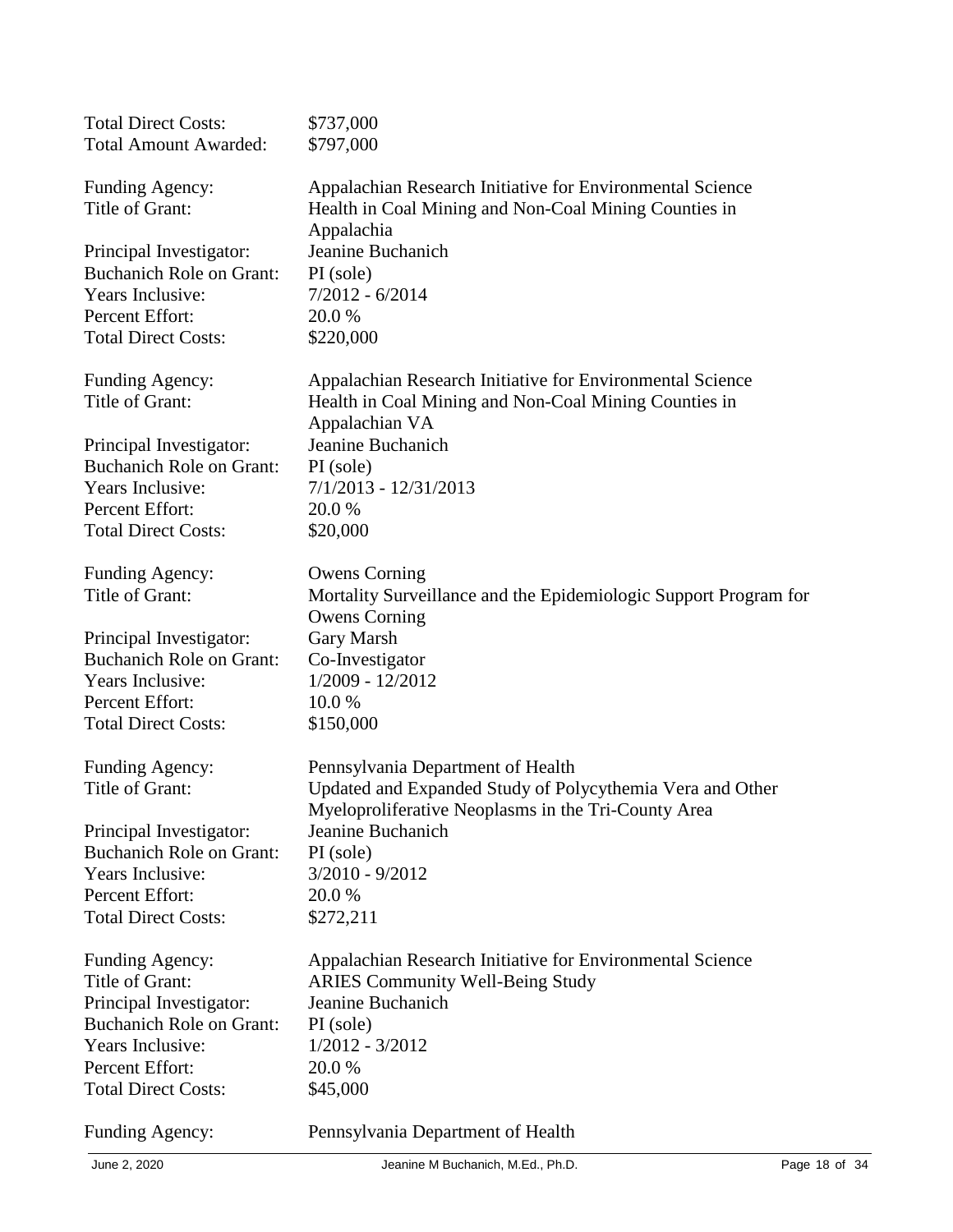| Title of Grant:                                               | Tungsten Carbide with Cobalt Binder: Phase 3 Part 2                                                                                            |
|---------------------------------------------------------------|------------------------------------------------------------------------------------------------------------------------------------------------|
| Principal Investigator:                                       | Gary Marsh                                                                                                                                     |
| <b>Buchanich Role on Grant:</b>                               | Co-Investigator                                                                                                                                |
| Years Inclusive:                                              | $2011 - 2012$                                                                                                                                  |
| Percent Effort:                                               | 10.0%                                                                                                                                          |
| <b>Total Direct Costs:</b>                                    | \$86,000                                                                                                                                       |
| Funding Agency:<br>Title of Grant:<br>Principal Investigator: | Pratt & Whitney<br>Epidemiology and Biostatistical Component of the Pratt &<br>Whitney Exploratory Cohort Mortality Study<br><b>Gary Marsh</b> |
| <b>Buchanich Role on Grant:</b>                               | Co-Investigator                                                                                                                                |
| Years Inclusive:                                              | $2008 - 2012$                                                                                                                                  |
| Percent Effort:                                               | 50.0%                                                                                                                                          |
| <b>Total Direct Costs:</b>                                    | \$3,680,000                                                                                                                                    |
| Funding Agency:<br><b>Grant Number:</b><br>Title of Grant:    | <b>NIH</b><br>$LOI3-SL-01-A$<br>National Children's Study: Evaluation of Commercial Resources<br>for Tracing/Locating NCS Participants         |
| Principal Investigator:                                       | Jeanine Buchanich                                                                                                                              |
| <b>Buchanich Role on Grant:</b>                               | PI (sole)                                                                                                                                      |
| Years Inclusive:                                              | $1/2011 - 9/2011$                                                                                                                              |
| Percent Effort:                                               | 20.0 %                                                                                                                                         |
| <b>Total Direct Costs:</b>                                    | \$50,000                                                                                                                                       |
| Funding Agency:                                               | Pennsylvania Department of Health                                                                                                              |
| Title of Grant:                                               | Tungsten Carbide Worker Epidemiology Study-Phase III, Part 1                                                                                   |
| Principal Investigator:                                       | Gary Marsh                                                                                                                                     |
| <b>Buchanich Role on Grant:</b>                               | Co-Investigator                                                                                                                                |
| Years Inclusive:                                              | $2009 - 2011$                                                                                                                                  |
| Percent Effort:                                               | 35.0%                                                                                                                                          |
| <b>Total Direct Costs:</b>                                    | \$375,000                                                                                                                                      |
| Funding Agency:                                               | <b>International Tungsten Industry Association</b>                                                                                             |
| Title of Grant:                                               | Tungsten Industry Phase Two Study                                                                                                              |
| Principal Investigator:                                       | Gary Marsh                                                                                                                                     |
| <b>Buchanich Role on Grant:</b>                               | Co-Investigator                                                                                                                                |
| Years Inclusive:                                              | $2008 - 2009$                                                                                                                                  |
| Percent Effort:                                               | 20.0 %                                                                                                                                         |
| <b>Total Direct Costs:</b>                                    | \$100,000                                                                                                                                      |

## **OTHER SCHOLARLY ACTIVITIES**

## **Editorial Board(s)**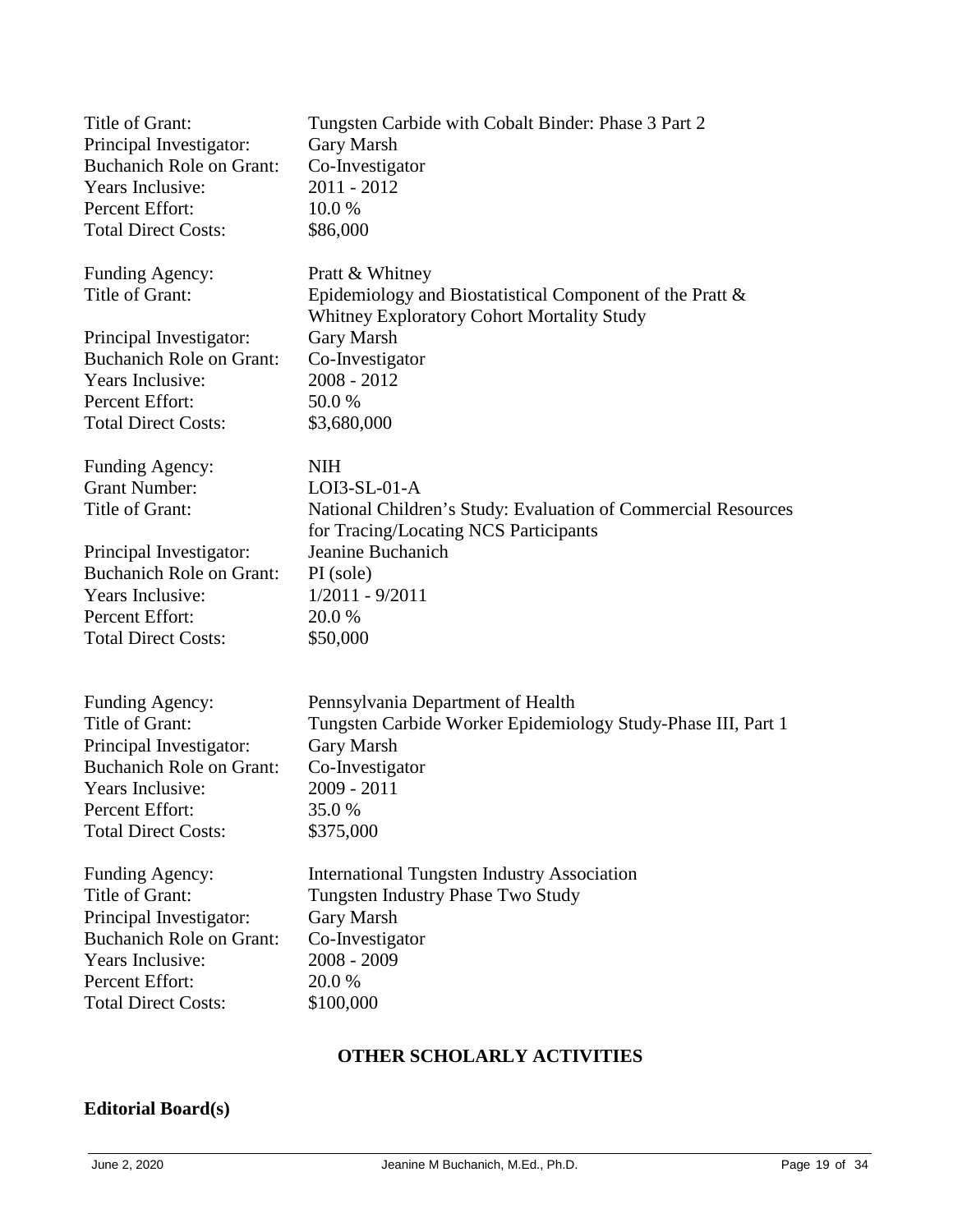| $2011$ - Present | Member, Case Reports in Oncological Medicine                              |
|------------------|---------------------------------------------------------------------------|
| $2013$ - Present | Member, Advances in Medicine                                              |
| $2013$ – Present | Member, Advances in Epidemiology                                          |
| $2019$ – Present | Member, International Journal of Environmental Research and Public        |
|                  | Health                                                                    |
| 2020-Present     | Associate Section Editor, International Journal of Environmental Research |
|                  | and Public Health                                                         |

# **Manuscript Reviewer**

| $2007 - 2007$    | Reviewer, Journal of Occupational and Environmental Hygiene          |
|------------------|----------------------------------------------------------------------|
| 2007 - Present   | Reviewer, American Journal of Epidemiology                           |
| $2008 - 2008$    | Reviewer, The Open Epidemiology Journal (TOEPIJ)                     |
| $2009 - 2009$    | Reviewer, Critical Reviews in Toxicology                             |
| 2009 - Present   | Reviewer, Annals of Epidemiology                                     |
| $2010$ – Present | Reviewer, Journal of Occupational and Environmental Medicine         |
| $2015$ – Present | Reviewer, Journal of Environmental and Public Health                 |
| $2015$ - Present | Reviewer, American Journal of Preventive Medicine                    |
| $2015$ – Present | Reviewer, International Journal of Environmental Research and Public |
|                  | Health                                                               |
| $2015$ – Present | Reviewer, BMC Public Health                                          |
| $2016$ – Present | Reviewer, Healthcare                                                 |
| $2016$ – Present | Reviewer, Journal of Public Health                                   |
| $2016$ – Present | Reviewer, BMJ Open                                                   |
| 2018             | Reviewer, BMJ Evidence-Based Medicine                                |
| 2018             | Reviewer, International Journal of Radiation Biology                 |
| 2018             | Reviewer, Drug and Alcohol Dependence                                |
| 2018             | Reviewer, Journal of the American Medical Association                |
| 2018             | Reviewer, American Journal of Drug and Alcohol Abuse                 |
| 2019             | Reviewer, Public Health Reports                                      |
| 2019–Present     | Statistical Reviewer, Journal of the American Medical Association    |

## **Grant Reviewer**

| $2007$ - Present | Reviewer, WorkSafe BC                                                |
|------------------|----------------------------------------------------------------------|
| 2009             | Chair, Centers for Disease Control and Prevention (CDC) Grants for   |
|                  | <b>Public Health Dissertation Special Emphasis Panel</b>             |
| 2014             | Member, CDC Special Emphasis Panel: DD-14-002: Research              |
|                  | Approaches to Improve the Care and Outcomes of People Living with    |
|                  | Spina Bifida                                                         |
| 2015             | Member, CDC Special Emphasis Panel: DD15-001: Public Health          |
|                  | Research on Modifiable Risk Factors for Spina Bifida                 |
| 2016             | Member, CDC Special Emphasis Panel: ZDP1 KVA (A1 & A2):              |
|                  | Pregnancy Risk Assessment Monitoring System Component A              |
| 2018             | Member, NIH United States Renal Data System (USRDS). Special         |
|                  | Emphasis Panel ZDK1 GRB-1 J6 1, Contract Review                      |
| 2019             | Member, CDC Special Emphasis Panel: DD19-001– Research Approaches    |
|                  | to Improve the Care and Outcomes of People Living with Spina Bifida, |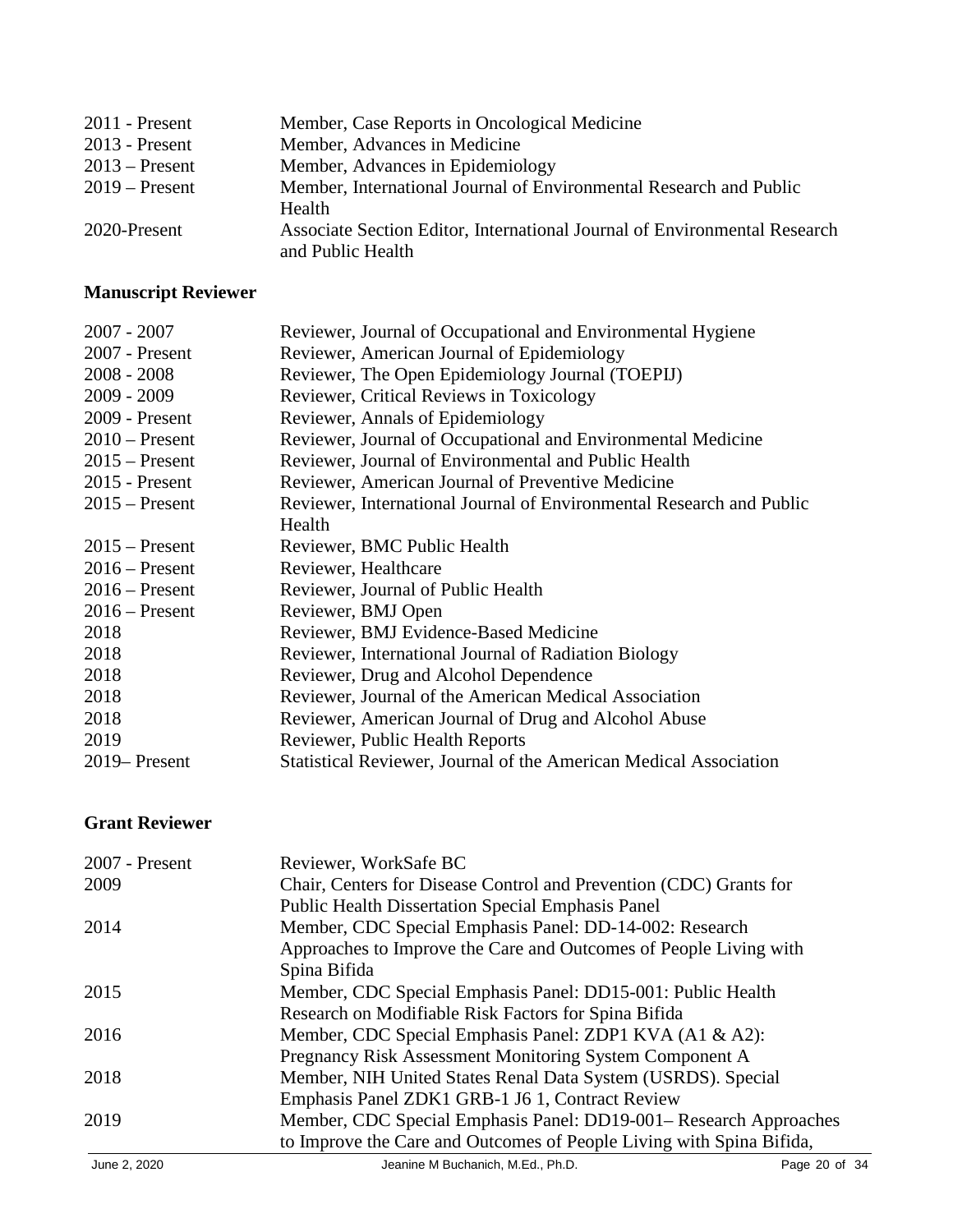|      | Components A and B                                              |
|------|-----------------------------------------------------------------|
| 2019 | Member, NIH United States Renal Data System (USRDS). ZDK1 GRB-1 |
|      | 16 1, Source Selection Meeting                                  |

#### **Conference Planning & Review**

| $2011 - 2017$ | Reviewer, Society of Epidemiologic Research Annual Meeting           |
|---------------|----------------------------------------------------------------------|
| $2013 - 2017$ | Reviewer, American College of Epidemiology Annual Scientific Meeting |
| $2019 - 2020$ | Reviewer, American Public Health Association Annual Meeting          |

#### **Other Review Activities**

| $2012 - 2017$ | Reviewer, Association of Schools and Programs of Public Health/CDC |
|---------------|--------------------------------------------------------------------|
|               | Allan Rosenfeld Global Health Fellowship Program                   |
| $2013 - 2017$ | Reviewer, Association of Schools and Programs of Public Health/CDC |
|               | <b>Public Health Fellowship Program</b>                            |

### **INVITED PRESENTATIONS**

- 1. **Buchanich JM**. Looking for Risk Factors for CTCL. Presented at: 13th Annual Brian V. Jegasothy Support Group for CTCL; 2010 Oct; Pittsburgh, PA.
- 2. **Buchanich JM**. Methodological Issues in a Retrospective Cancer Incidence Study. Presented at: Cancer Registry Data Access for Research - Streamlining the Research Regulatory Process; 2012 May; Pittsburgh, PA.
- 3. **Buchanich JM**, Talbott E, Potter AP, Marshall LP. Mortality in Appalachian Coal Mining and Non-Coal Mining Counties. Presented at: ARIES Annual Investigators' Meeting; 2012 Sep; Morgantown, WV.
- 4. **Buchanich JM**. Use of Cancer Registry Data in an Epidemiologic Investigation. Presented at: Pennsylvania Association of Cancer Registrars' Annual Meeting; 2012 Sep; Pittsburgh, PA.
- 5. **Buchanich JM**, Starbuck B. Effective Communication Skills. Presented at: Conference for Statistical Practice; 2013 Feb 21; New Orleans, LA.
- 6. **Buchanich JM**. Effective Communication Skills. Presented at: ASA Annual Chapter Meeting; 2013 Mar 22; Philadelphia, PA.
- 7. Talbott E, Marshall LP, Brink LL, **Buchanich JM**. Population and exposure characteristics of coal mining and non-coal mining counties in West Virginia. Presented at: Proceedings of the Environmental Considerations in Energy Production Symposium; 2013 Apr; West Virginia.
- 8. **Buchanich JM**, \*Balmert L, Youk AO, Woolley S, Talbott E. Mortality in Appalachian Coal Mining and Non-Coal Mining Counties. Presented at: ARIES Annual Investigators' Meeting 2014; 2014 Apr 28-30; Louisville, KY.
- 9. **Buchanich JM**, Sarver EA. Connecting Dust Characteristics and Worker Health in Coal Mining. Presented at: Joint Spring Meeting WVCMI, WVCA, SME/CAS 2015 May 13 - 15. Roanoke, WV.
- 10. **Buchanich JM**. Use of PA Cancer Registry Data in a Cancer Cluster Investigation in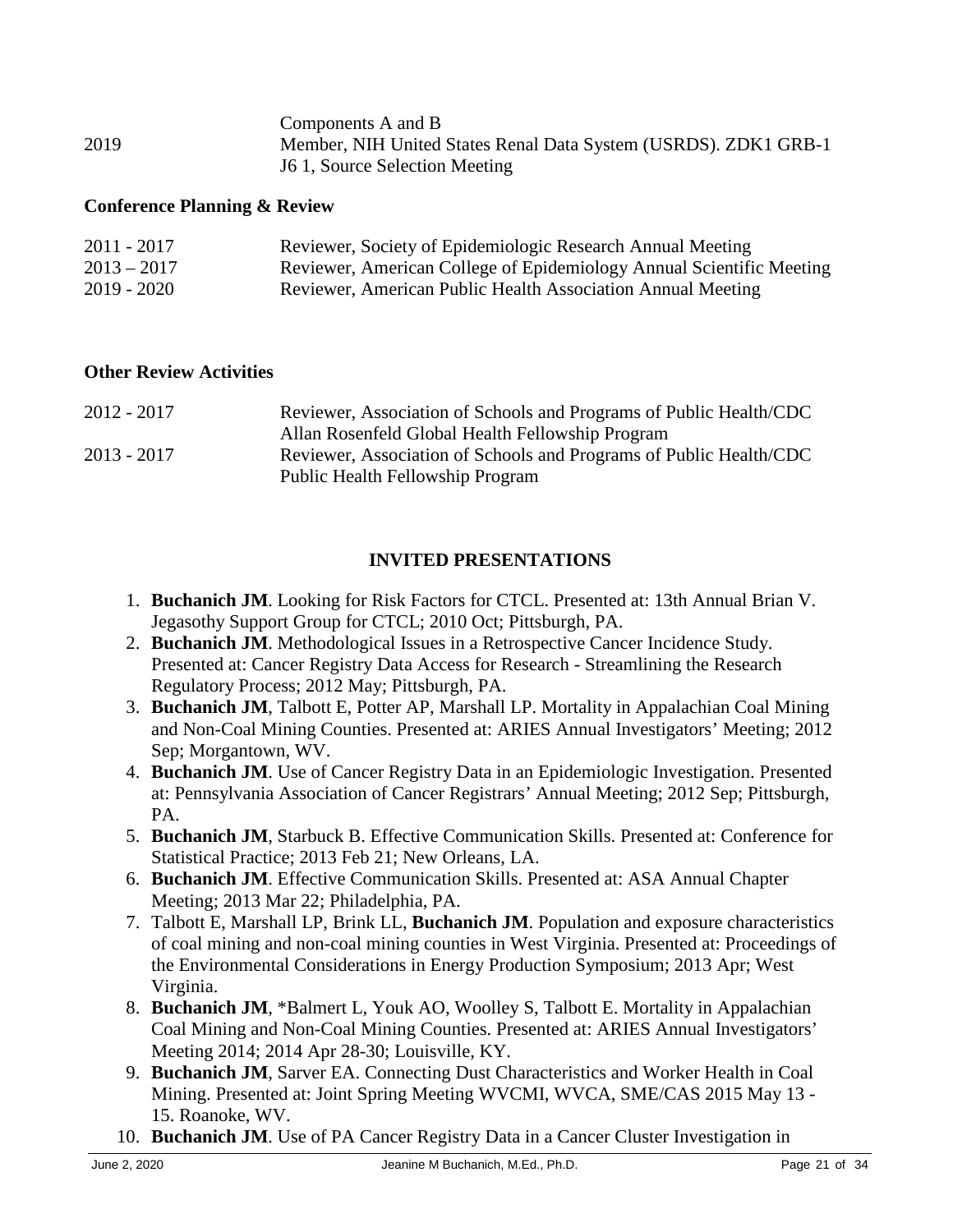Northeastern PA. Presented at: Pitt Public Health, Department of Epidemiology Seminar; 2015 November 19. Pittsburgh, PA.

- 11. **Buchanich JM**. Exploring overdose patterns and trends in Pennsylvania. 2017 Opioid Summit; 2017 June 20. Philadelphia, PA.
- 12. **Buchanich JM**. Years of Life Lost to External Causes of Death in Pennsylvania. Presented at: Pennsylvania Psychiatric Leadership Council Spring Conference; 2018 March 19. Harrisburg, PA.
- 13. **Buchanich JM**. The impact of unspecified drug reporting on opioid-related overdose deaths in PA. Presented at: Opioid Command Center, PA Governor's Office. 2018 Sept 10. Harrisburg, PA.
- 14. **Buchanich JM**. Opioid Overdose Mortality and Approaches for Prevention. Presented at: Educating Teens: Focus on Boys and Young Men Symposium. 2018 Oct 18. Pittsburgh, PA.
- 15. **Buchanich JM**. Mortality and EM. UPMC Emergency Medicine Grand Rounds. 2018 Oct 20. Pittsburgh, PA.
- 16. **Buchanich JM**. Tailoring biostatistics to your audience. Presented at: University of Pittsburgh Department of Biostatistics Seminar. 2018 Dec 6. Pittsburgh, PA
- 17. **Buchanich JM**. The relationship between death certificate-reported occupation and deaths due to overdose. Presented at: Opioid Command Center, PA Governor's Office. 2019 April 1. Harrisburg, PA.
- 18. **Buchanich JM**. The opioid epidemic: Real time data. Presented at: Association of Clinical Scientists Annual Meeting. 2019 May 17. Hershey, PA.
- 19. **Buchanich JM**. Overdose: What's new? Presented at: Public Health Dynamic Laboratory Speaker Series. 2019 June 3. Pittsburgh, PA.
- 20. **Buchanich JM**. The Importance of Place in Public Health. Festschrift Symposium Honoring the Career of Donald S. Burke. 2019 September 13. Pittsburgh, PA.
- 21. **Buchanich JM**. Opioid Overdose Mortality. Presented at: Educating Teens: Focus on Boys and Young Men Symposium. 2019 Oct 17. Pittsburgh, PA.

## **CONFERENCE PRESENTATIONS**

- 1. Marsh GM, **Buchanich JM**, Lieberman FS, Youk AO. An epidemiological study of brain cancer mortality and incidence among a cohort of jet engine manufacturing workers. Poster presented at: Society of Neuro-Oncology Annual Meeting; 2006 Nov; Orlando, FL.
- 2. **Buchanich JM**, Songer TJ. A Decision Making Rule for Mild Head Injury in Very Young Children. Presented at: 29th Annual Meeting of the Society for Medical Decision Making; 2007.
- 3. **Buchanich JM**, Bornemann ZB, Marsh GM, Youk AO, Lieberman FS. An epidemiological study of brain cancer incidence among a cohort of jet engine manufacturing workers: methodological issues. Presented at: 2008 Society of Neuro-Oncology Annual Meeting; 2008; Las Vegas, NV.
- 4. Youk AO, **Buchanich JM**, Marsh GM, Fryzek J, Cunningham M. A Study of Cancer Mortality Rates in High Altitude Counties of the United States. Presented at: Dean's Junior Faculty Seminar Series,; 2008; Pittsburgh, PA.
- 5. **Buchanich JM**, Marsh GM, Esmen NA, Youk AO, Kennedy KJ. Cerebrovascular Mortality among Arsenic-Exposed Copper Smelter Workers. Presented at: British Occupational Hygiene Society (BOHS); 2009 Apr; Eastbourne, England.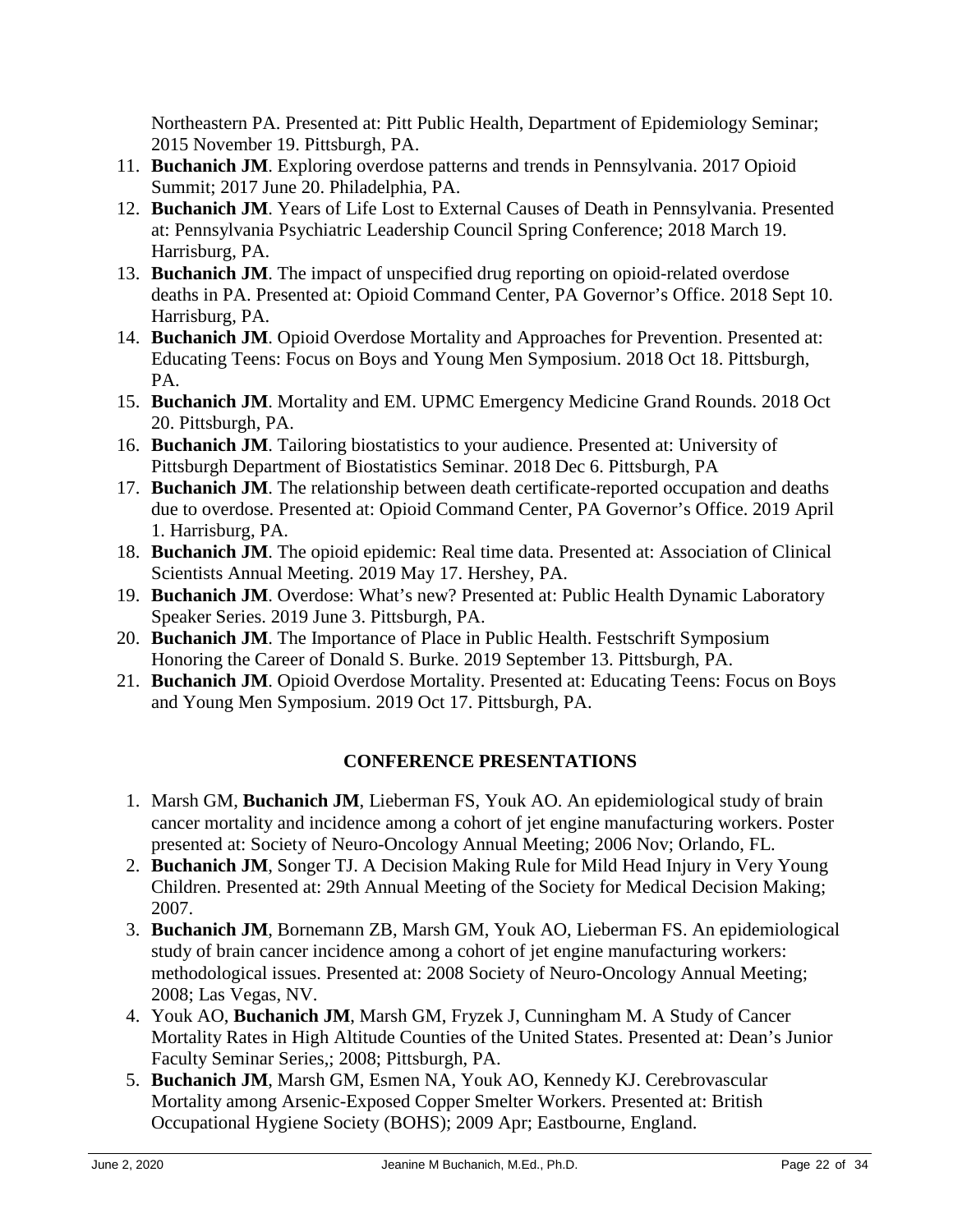- 6. Youk AO, **Buchanich JM**, Marsh GM, Fryzek J, Cunningham M. An Ecological Study of Cancer Mortality Rates in High Altitude Counties of the United States. Poster presented at: SER Annual Meeting; 2010; Seattle, WA.
- 7. **Buchanich JM**, Kennedy KJ, Marsh GM, Esmen NA. Communicating Environmental and Occupational Health Risks to Stakeholders: Avoiding Mistrust and Garnering Support. Presented at: Environmental Health; 2011; Salvador, Brazil.
- 8. **Buchanich JM**, Talbott E, \*Potter A, Marshall L. Comparison of Mortality Rates between Appalachian Coal Mining Counties and Non-Coal Mining Counties. Presented at: Environmental Considerations in Energy Production; 2013 Apr 15-17; Charleston, WV.
- 9. Marsh GM, **Buchanich JM**, Downing S. Evaluating Health Effects of Exposure to Acrylonitrile": A Comprehensive Research Program at the University of Pittsburgh. Presented at: EPICOH 2013; 2013 Jun 18-21; Utrecht, The Netherlands.
- 10. Marsh GM, **Buchanich JM**, Downing S. An International Historical Cohort Study of Hard Metal Workers. Presented at: 2013 EPICOH Meeting; 2013 Jun 18-21; Utrecht, The Netherlands.
- 11. Talbott E, Brink LL, **Buchanich JM**, Sharma R, Stacy S. Use of National Air Toxics Assessment Data to Evaluate Dust and Volatile Organic Exposures in Coal and Non Coal Mining Communities of West Virginia: A Preliminary Study. Presented at: Geological Society of America Southeast Section 2014 Apr 10 - 11. Blacksburg, VA.
- 12. Talbott E, Brink LL, **Buchanich JM**, Sharma R, Stacy S. Socio-demographic and Personal Risk Determinants of Cardiovascular and Circulatory Hospitalization Rates in Coal Mining and Non Coal Mining Communities in West Virginia. Presented at: Geological Society of America Southeast Section; 2014 Apr 10-11; Blacksburg, VA.
- 13. **Buchanich JM**, Meacham S, Talbott EO. Comparing Mortality among Coal Mining and Non-Coal Mining Areas of Appalachian West Virginia and Virginia. Presented at: Geological Society of America Southeast Section; 2014 Apr 10-11; Blacksburg, VA.
- 14. Marsh GM, **Buchanich JM**, Zimmerman SC. An International Historical Cohort Study of Workers in the Hard-Metal Industry. Presented at: EPICOH Meeting 2014; 2014 Jun 24-27; Chicago, IL.
- 15. **Buchanich JM**, \*Balmert LC, \*Woolley SM, Youk AO, Talbott EO. Disparities in Diabetes Mellitus Mortality Rates in Coal Mining and Non-Coal Mining Areas of Appalachia. Presented at: APHA 2014 Annual Meeting; 2014 Nov 16-20; New Orleans, LA.
- 16. **Buchanich JM**, \*Wooley SM, \*Balmert LC, Burke DS. Infectious Disease Deaths: Other Priorities for Modeling. Poster Presented at: MIDAS Network Meeting; 2015 April 28-29; Atlanta, GA.
- 17. Meacham SL, Meisha D, \*Woolley SM, \*Balmert LC, Talbott EO, **Buchanich JM**, Snyder A.2nd Environmental Considerations in Energy Production Conference; 2015 Sep 20 – 23; Pittsburgh, PA.
- 18. **Buchanich JM**, \*Balmert L, Youk AO, \*Woolley S, Talbott EO. *Disparities in diabetes mellitus mortality rates in coal mining and non-coal mining areas of Appalachia*. 2nd Environmental Considerations in Energy Production Conference; 2015 Sep 20 – 23; Pittsburgh, PA.
- 19. \*Balmert LC, **Buchanich JM**, Pringle JL, Williams KE, Burke DS, Marsh GM. Patterns and Trends in Accidental Poisoning Deaths: Pennsylvania's Experience 1979-2014. Pennsylvania Public Health Association Annual Meeting; 2016 April 7; Lancaster, PA.
- 20. **Buchanich JM,** Burke DS. An Examination of Influenza Vaccination Rates and Influenza and Pneumonia Mortality. Poster Presented at: MIDAS Network Meeting; 2016 May 23-24;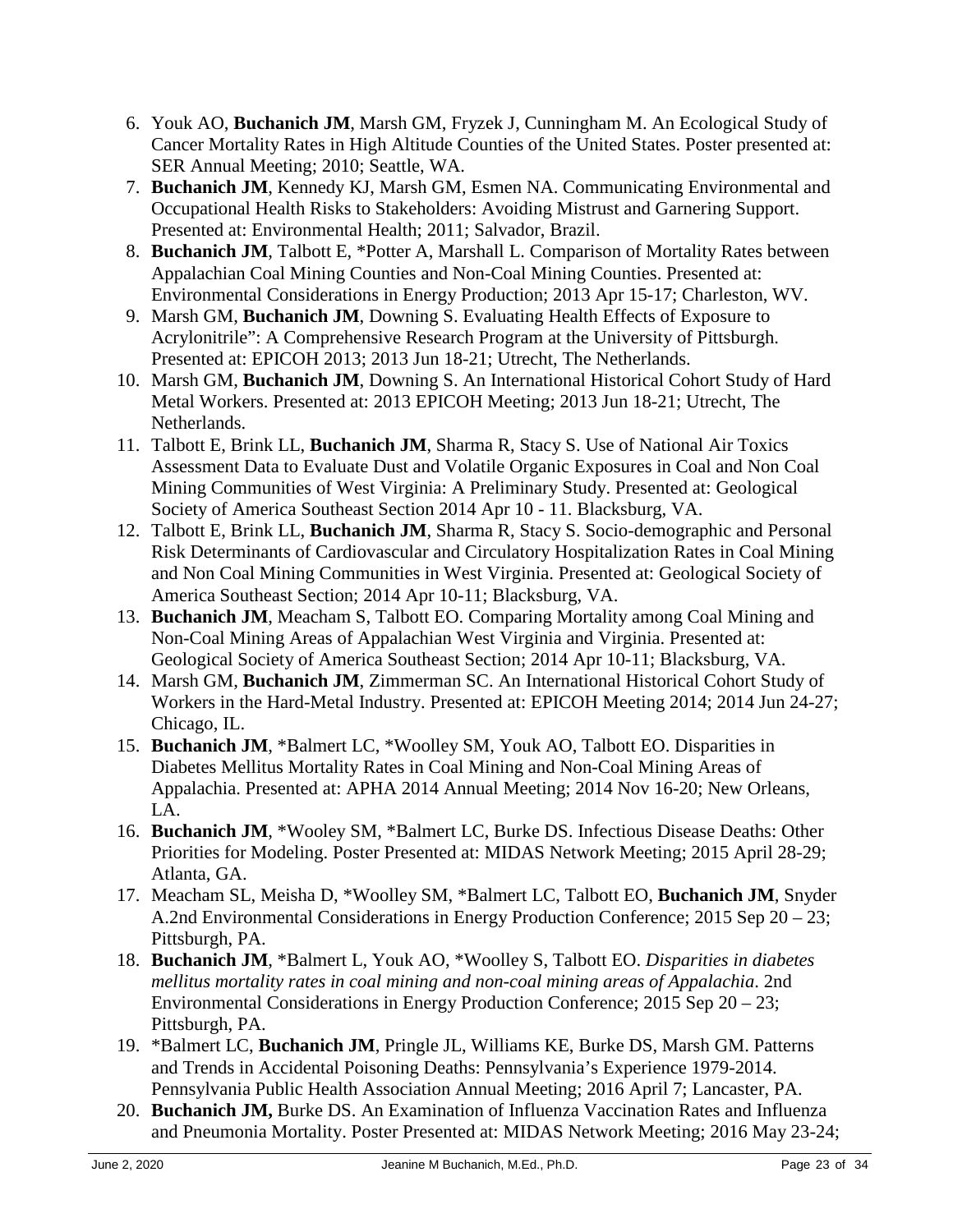Reston, VA.

- 21. **Buchanich JM**, \*Woolley SM, Lann MF, Burke DS, Marsh GM. Patterns and Causes of Years of Potential Life Lost in the US. Epidemiology Congress of the Americas; 2016 June 22-25; Miami, FL.
	- 22. **Buchanich JM,** Burke DS. Introducing MOIRA: Mortality Informatics and Research Analytics. Poster Presented at: MIDAS Network Meeting; 2017 May 22-23; Atlanta, GA.
	- 23. **Buchanich JM,** Balmert LC, Burke DS. Incomplete Death Certificate Coding Dramatically Underestimates the Opioid Epidemic. Presented at: American College of Epidemiology Annual Conference; 2017 September 24-26. New Orleans, LA.
	- 24. **Buchanich JM,** Burke DS. Improvement in Racial Disparities in Years of Life Lost due to Infectious Diseases in the USA Since 1990. MIDAS Network Meeting; 2018 May 2-3; Bethesda, MD.
	- 25. **Buchanich JM**, Pyne S, Burke DB. Gun-related mortality. Preventive Medicine; 2019 May 21; Pittsburgh, PA.
	- 26. Chanine L, \*Cummin GL, \*Chen Shangzhen, **Buchanich JM**, Edison B, Daeschler M, Kahl S, Kopil C, Marras C. Demographic Influences on Wearing Off Symptoms in Parkinson's Disease. 2019 International Congress of Parkinson's Disease and Movement Disorders. 2019 September 20-24; Nice, France.
	- 27. **Buchanich JM**, Kruchten A, Bobby K. Demographic and Geographic Variation in Opioid Overdose Deaths. PA Opioid Summit. 2019 October 1. Penn State, PA. Lo-Ciganic WH, Donohue JM, Hulsey EG, Barnes S, Li Y, Kuza CC, Yang Q, **Buchanich**
	- 28. **JM**, Huang JL, Mair C, Gellad WF Integrating County-Level Health, Human Services, and Criminal Justice Data to Predict Risk of Opioid Overdose among Medicaid Beneficiaries: A Machine Learning Approach. ISPOR. 2020 May 18-20. Virtual.
	- 29. Talbott EO, Malek AM, Arena V, Rager JR, Wu F, **Buchanich JM**. Use of ALS cases from the ATSDR/CDC National ALS Registry and a population-based control group to investigate ambient air pollution and suspected neurotoxicants as risk factors for ALS. AAN Annual Meeting. 2020 May. Virtual.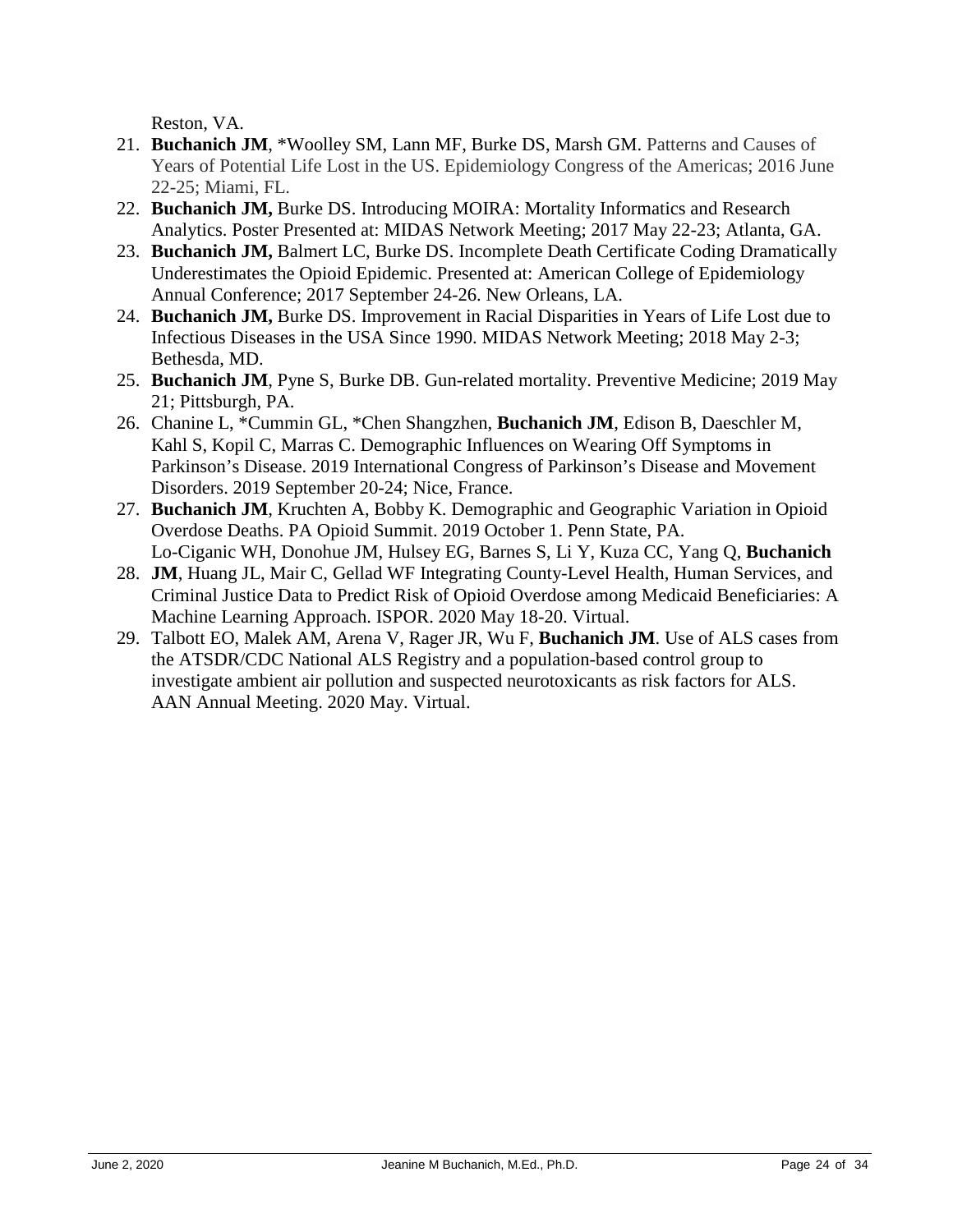## **TEACHING**

#### **Graduate Courses**

| Year(s)/Term<br>$2009 - 2010$<br>(Fall & Spring) | <b>Course Number &amp; Title</b><br>BIOS 2025, Departmental Seminar                                          | <b>Number of Students</b><br>$25 - 35$ | Role<br>Coordinator   |
|--------------------------------------------------|--------------------------------------------------------------------------------------------------------------|----------------------------------------|-----------------------|
| $2009 -$ Present<br>(Every Spring)               | PH 2011, Essentials of Public<br>Health                                                                      | $15 - 25$                              | Mentor                |
| $2010$ – Present<br>(Every Fall)                 | BIOS 2058, Scientific<br><b>Communication Skills</b>                                                         | $6 - 15$                               | Primary Instructor    |
| $2012 - 2012$<br>(Spring)                        | BIOS 2087, Biostatistics Consulting<br>Practicum                                                             | 8                                      | Co-Instructor         |
| $2012$ – Present<br>(Every Fall $\&$<br>Spring)  | BIOS 2087, Biostatistics Consulting<br>Practicum                                                             | $6 - 14$                               | Primary Instructor    |
| $2013$ – Present<br>(Every Spring)               | EPI 2230, Advanced Topics in<br><b>Epidemiological Methods</b>                                               | $6 - 12$                               | <b>Guest Lecturer</b> |
| $2015 - 2018$<br>(Every Spring)                  | HPM2133, Law in Public Health<br>Practice                                                                    | 8                                      | <b>Guest Lecturer</b> |
| 2019                                             | HPM2133, Law in Public Health<br>Practice                                                                    | 6                                      | Co-Instructor         |
| $2020$ – Present<br>(Every term)                 | BIOS 2099, Capstone                                                                                          | $5 - 15$                               | Co-Instructor         |
| 2020                                             | EPI 2223, Intro to Environmental<br>Epidemiology                                                             | 15                                     | <b>Guest Lecturer</b> |
| <b>Continuing Education</b>                      |                                                                                                              |                                        |                       |
| 2012                                             | Buchanich J. Scientific Presentation Skills: Train the Trainer.<br>8.0 hrs, Joint Statistical Meetings, ASA. |                                        |                       |
| 2018, 2019 (x2)                                  | Buchanich JM. "Harnessing the Power of Data"<br>9.0 hours, Mid-Atlantic Region Public Health Training Center |                                        |                       |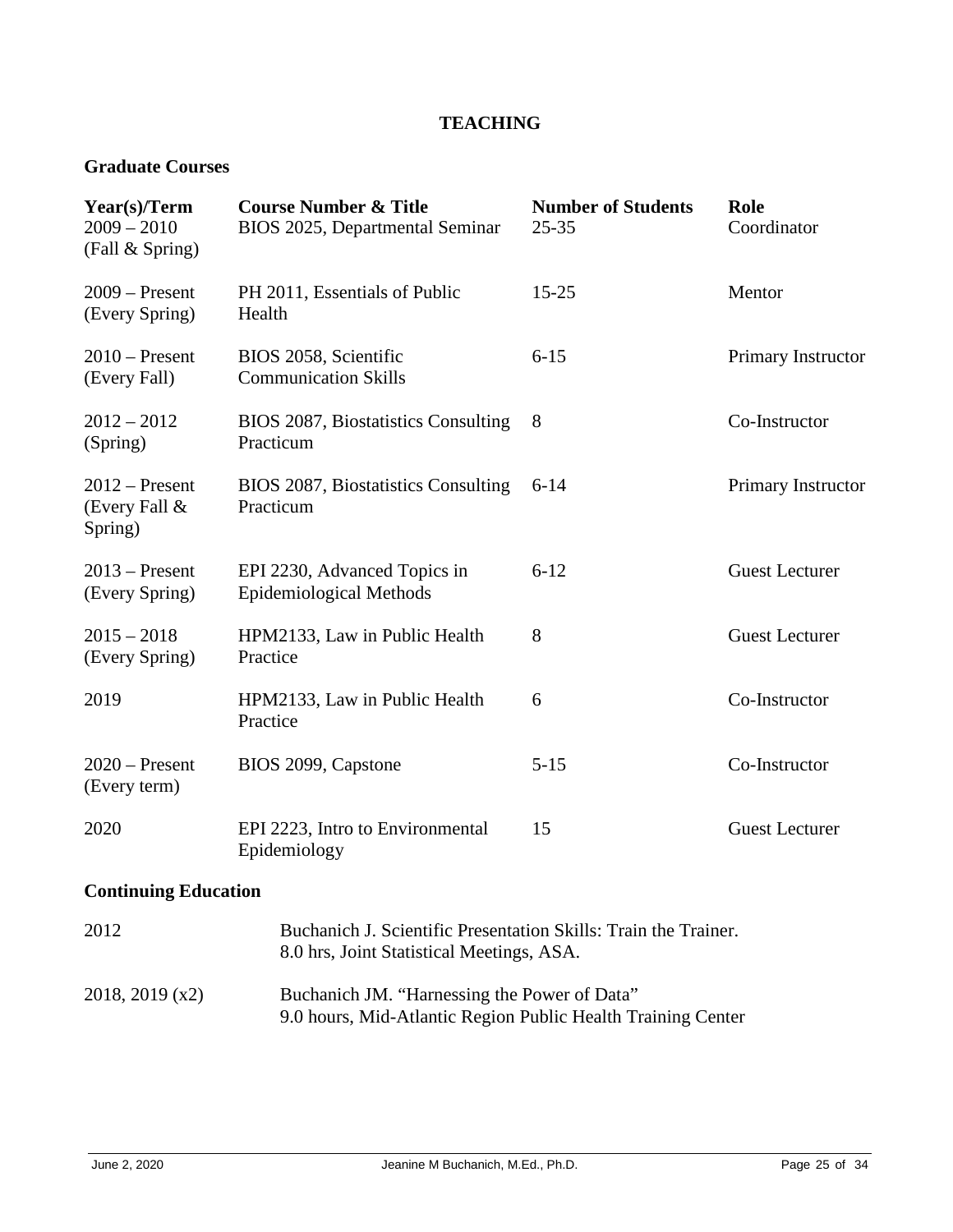## **MENTORING AND ADVISING**

### **Master's Students**

| Year(s)       | <b>Student's Name &amp;</b><br><b>Department/Degree/Discipline</b>                                                                                                                                                                             | Role             |
|---------------|------------------------------------------------------------------------------------------------------------------------------------------------------------------------------------------------------------------------------------------------|------------------|
| $2008 - 2008$ | Shanna Horvatin<br>Environmental & Occupational Health, University<br>of Illinois at Chicago<br>MS (6/2008)<br>Worker Ability to Recall Personal Occupational<br>History                                                                       | Committee member |
| $2008 - 2009$ | Hui Xu<br>Biostatistics, University of Pittsburgh<br>MS (4/2009)<br>Comparison Between Respondents And Non-<br>Respondents In A Nested Case-Control Study Of<br><b>Brain Tumors</b>                                                            | Committee member |
| $2008 - 2009$ | <b>Hyoung Frank Ryou</b><br>Environmental & Occupational Health, University<br>of Illinois at Chicago<br>MS (4/2009)<br>Occupational Injuries in a Cohort of Jet Engine<br><b>Manufacturing Facility</b>                                       | Committee member |
| $2008 - 2009$ | Xiaoxue Li<br>Biostatistics, University of Pittsburgh<br>MS (4/2009)<br>Comparing the three methods: stratified log-rank<br>test, Cox proportional hazard model, stratified<br>proportional hazard model, and their impact on<br>meta-analysis | Committee member |
| $2010 - 2010$ | Lei Zhou<br>Biostatistics, University of Pittsburgh<br>MS (4/2010)<br>Variation in use of \$4 generic program and potential<br>savings among Medicare part D beneficiaries                                                                     | Committee member |
| $2010 - 2010$ | Chirag Patel<br>Environmental & Occupational Health, University<br>of Illinois at Chicago<br>MS (6/2010)<br>Chemosensory and irritant properties of chemicals<br>as factors driving temporal trends                                            | Committee member |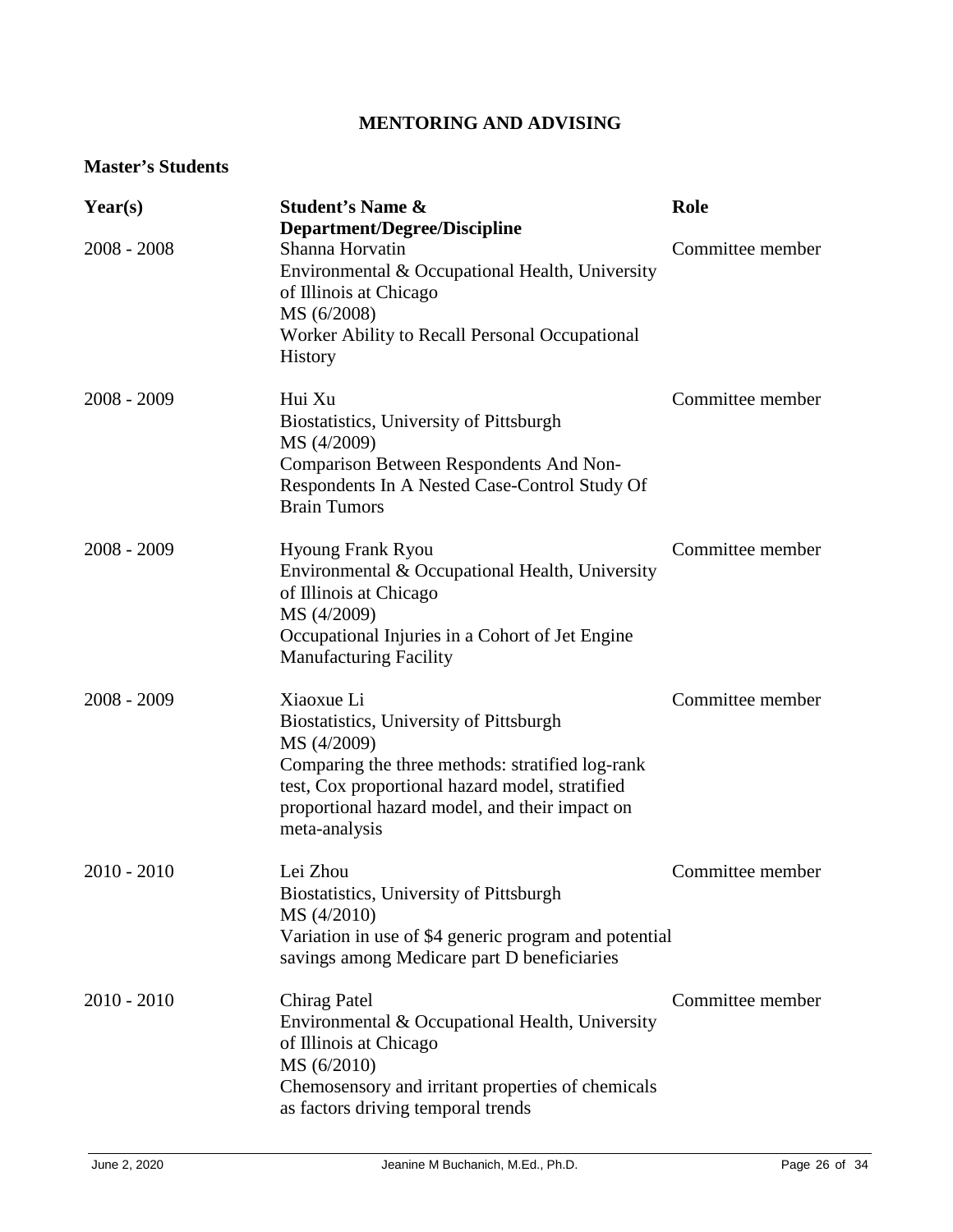| $2010 - 2012$ | Jennifer Cooper<br>Biostatistics, University of Pittsburgh<br>MS (4/2012)<br>Mechanisms driving the effect of weight loss on<br>arterial stiffness                                                    | Advisor          |
|---------------|-------------------------------------------------------------------------------------------------------------------------------------------------------------------------------------------------------|------------------|
| $2010 - 2016$ | John T. Walters<br>Biostatistics, University of Pittsburgh<br>MS (12/2016)<br>Prediction of Kidney Allograft Damage via<br>Immunologic Phenotype Profiles in Living-Donor<br><b>Kidney Recipients</b> | Advisor          |
| $2011 - 2013$ | Fangfang Chen<br>Biostatistics, University of Pittsburgh<br>MS (8/2013)<br>Historical Mortality Patterns of Polycythemia Vera                                                                         | Advisor          |
| $2012 - 2013$ | Jordan Smith<br>Biostatistics, University of Pittsburgh<br>MS (4/2013)<br>Medical Student Demographics and Attitudes as<br><b>Predictors for Future Rural Practice</b>                                | Advisor          |
| $2012 - 2014$ | <b>Kelsey Baker</b><br>Biostatistics, University of Pittsburgh<br>MS (12/2014)<br>Predictors of Type of Illegal Drug Use in Teenagers                                                                 | Advisor          |
| $2012 - 2014$ | Laura Berbert<br>Biostatistics, University of Pittsburgh<br>MS (12/2014)<br>Role of Sport in Severity of Concussion                                                                                   | Advisor          |
| $2013 - 2013$ | Katrina Zell<br>Biostatistics, University of Pittsburgh<br>MS (4/2013)<br>An Analysis of Survey Data for Estimating<br><b>Marcellus Shale Perceptions</b>                                             | Committee member |
| $2013 - 2013$ | <b>Annabel Ferguson</b><br>Biostatistics, University of Pittsburgh<br>MS (12/2013)<br>Inter-rater Reliability of C. Elegans Lifestage                                                                 | Committee member |
| $2013 - 2015$ | Victor Talisa<br>Biostatistics, University of Pittsburgh<br>MS (8/2015)                                                                                                                               | Advisor          |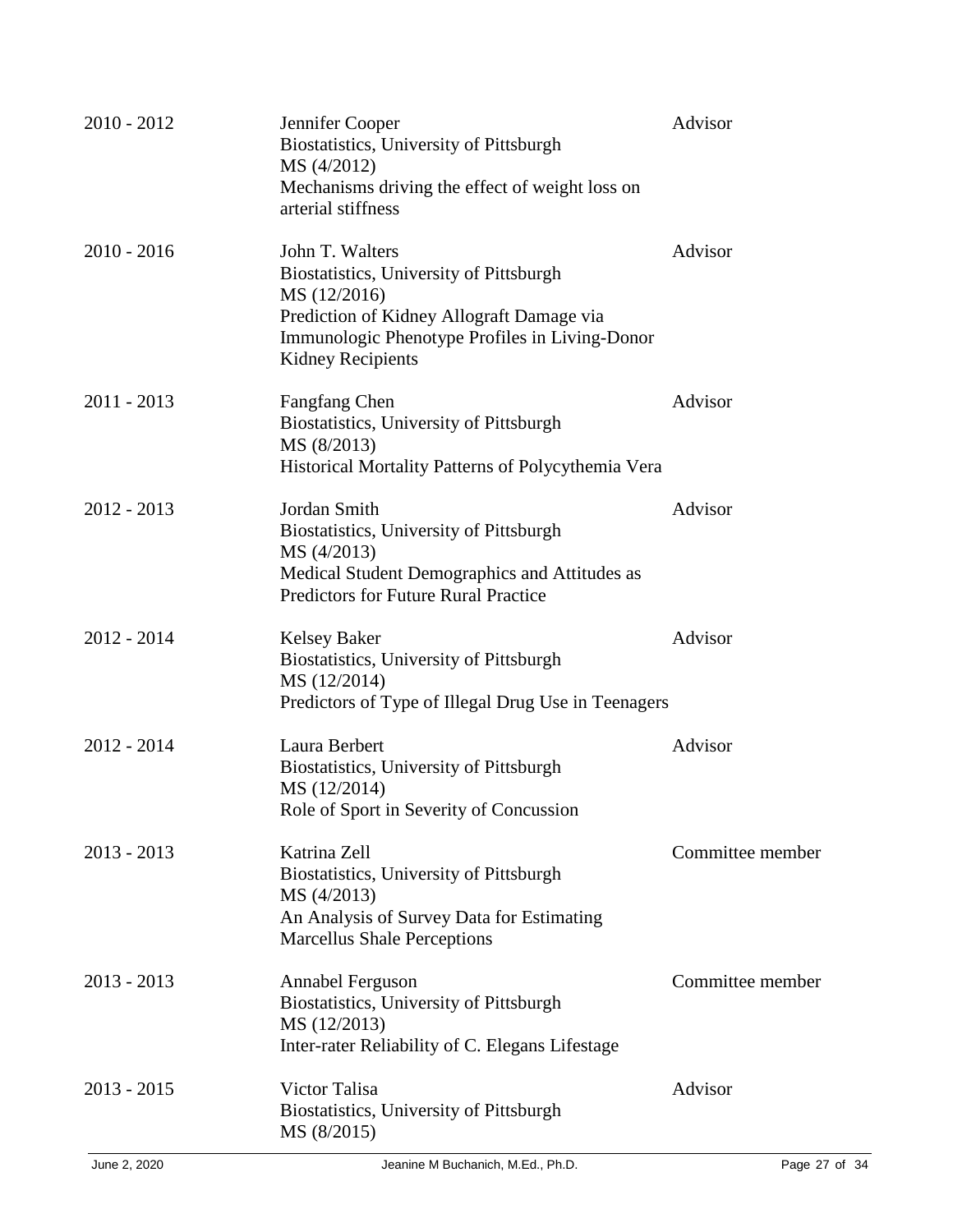|               | <b>Evaluating Medicare Part D</b>                                                                                                                                                                                              |                  |
|---------------|--------------------------------------------------------------------------------------------------------------------------------------------------------------------------------------------------------------------------------|------------------|
| $2013 - 2016$ | Xinmei Zhu<br>Biostatistics, University of Pittsburgh                                                                                                                                                                          | Academic advisor |
| $2014 - 2014$ | Drew Donnell<br>Biostatistics, University of Pittsburgh<br>MS (4/2014)<br>Dynamic Prediction of Pre-Transplant Survival in a<br>Multi-Center Study of Pediatric Acute Liver Failure                                            | Committee member |
| $2014 - 2016$ | <b>Matthew Johnson</b><br>Biostatistics, University of Pittsburgh<br>MS (6/2016)<br>Analysis of Racial Differences in ICD Shock<br>Burden Using Cox Proportional Hazards Regression                                            | Advisor          |
| $2015 - 2016$ | Hai Vo<br>Biostatistics, University of Pittsburgh<br>MS (4/2016)<br>An application of analyzing correlated binary<br>outcomes in a study of twins                                                                              | Committee member |
| $2015 - 2016$ | Wendy He<br>Biostatistics, University of Pittsburgh                                                                                                                                                                            | Academic advisor |
| $2015 - 2016$ | Kathryn Gill<br>Biostatistics, University of Pittsburgh                                                                                                                                                                        | Academic advisor |
| $2016 - 2016$ | Chris Freyder<br>Biostatistics, University of Pittsburgh<br>MS (6/2016)<br>Using Linear Regression and Mixed Models to<br>Predict Health Care Costs after an Inpatient Event                                                   | Committee member |
| $2016 - 2016$ | Nicholas Heaghney<br>Biostatistics, University of Pittsburgh<br>MS (12/2016)<br>Can Medical Marijuana Stem Increases in Drug<br><b>Related Death-Rates: A Time-Series Cross-Section</b><br>Analysis                            | Advisor          |
| $2016 - 2017$ | Prerna Ranganathan<br>Biostatistics, University of Pittsburgh<br>MS (12/2017)<br>Chronic serum cortisol mediates the relationship<br>between IL-6/sIL-6R complex and long-term global<br>outcomes after moderate to severe TBI | Advisor          |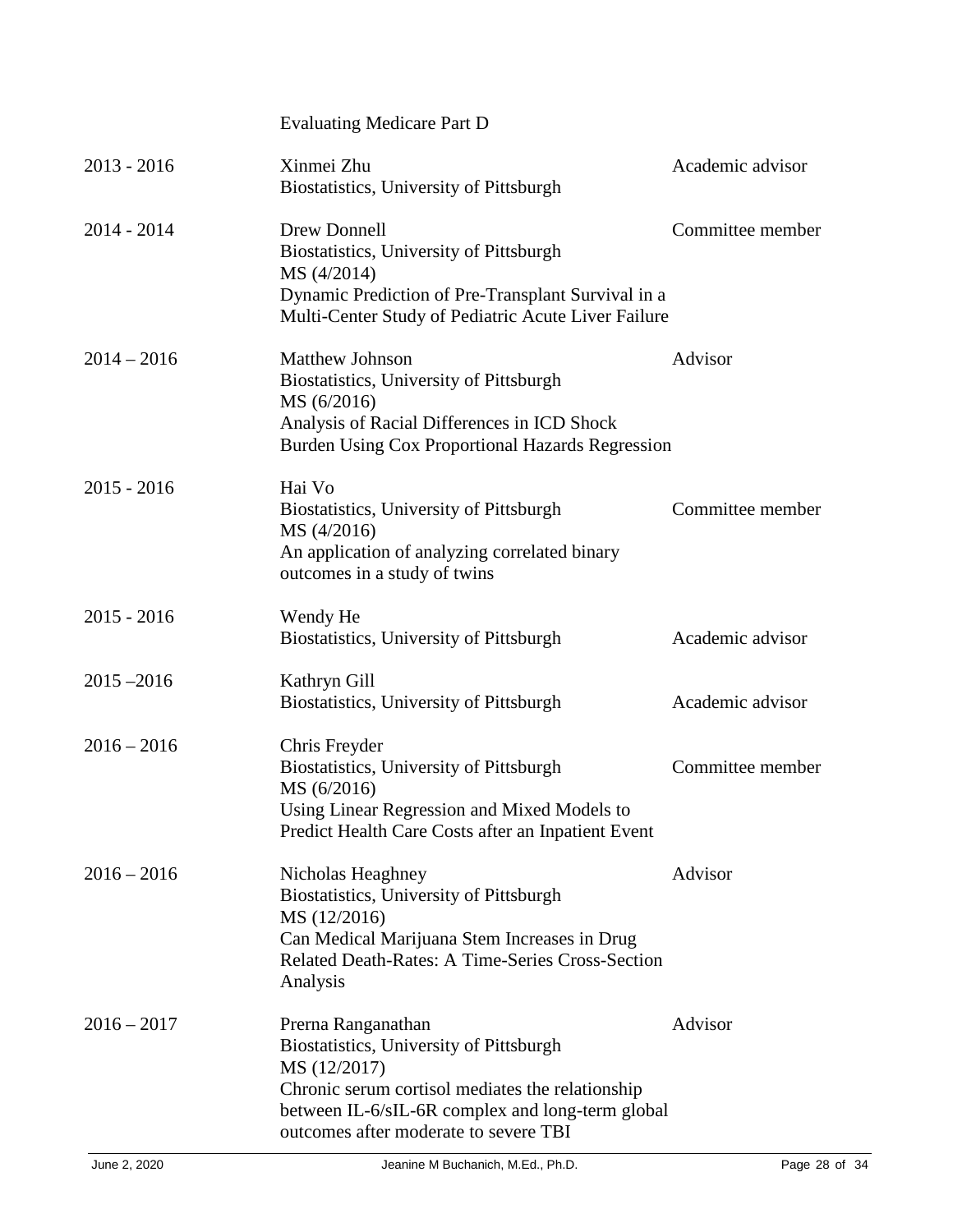| $2016 - 2017$ | Winston Eng<br>Biostatistics, University of Pittsburgh                                                                                                                                                                                                                            | Academic advisor |
|---------------|-----------------------------------------------------------------------------------------------------------------------------------------------------------------------------------------------------------------------------------------------------------------------------------|------------------|
| 2016-2017     | Jung-Yi Yan<br>Biostatistics, University of Pittsburgh<br>MS (4/2017)<br>Performance of Rank-Minimization under Different<br>Scenarios: A Simulation Study Focusing on<br>Baseline Covariate Imbalance in Clinical Trials                                                         | Committee member |
| $2017 - 2017$ | Sabrina Mukhtar<br>Multidisciplinary Master of Public Health,<br>University of Pittsburgh<br>MMPH (4/2017)<br>Pediatric Keratonocus: A Revie of the Literature                                                                                                                    | Essay reader     |
| 2017-2017     | Natalie Sumetsky<br>Biostatistics, University of Pittsburgh<br>MS (07/2017)<br>Spatiotemporal modeling of opioid abuse and<br>dependence outcomes using Bayesian hierarchical<br>methods                                                                                          | Committee member |
| $2017 - 2019$ | Qi Gao<br>Biostatistics, University of Pittsburgh<br>MS (04/2019)<br>Multinomial logistic regression and group-based<br>trajectory modeling for longitudinal data of<br>contraceptive methods and recognition of abusive<br>behaviors among women seeking family clinical<br>care | Advisor          |
| 2017 - 2019   | Priyanka Setty<br>Biostatistics, University of Pittsburgh<br>MS (8/2019)<br>A comparative analysis to predict p53 activity using<br>classification models                                                                                                                         | Advisor          |
| 2018-2018     | Jack Warwick<br>Behavioral and Community Health Services,<br>University of Pittsburgh<br>MPH (04/2018)<br>Addressing a policy need in the opioid epidemic:<br>Accounting for rural versus urban differences in<br>Pennsylvania                                                    | Committee member |
| 2018-2018     | <b>Jessica Graves</b><br>Biostatistics, University of Pittsburgh                                                                                                                                                                                                                  | Committee member |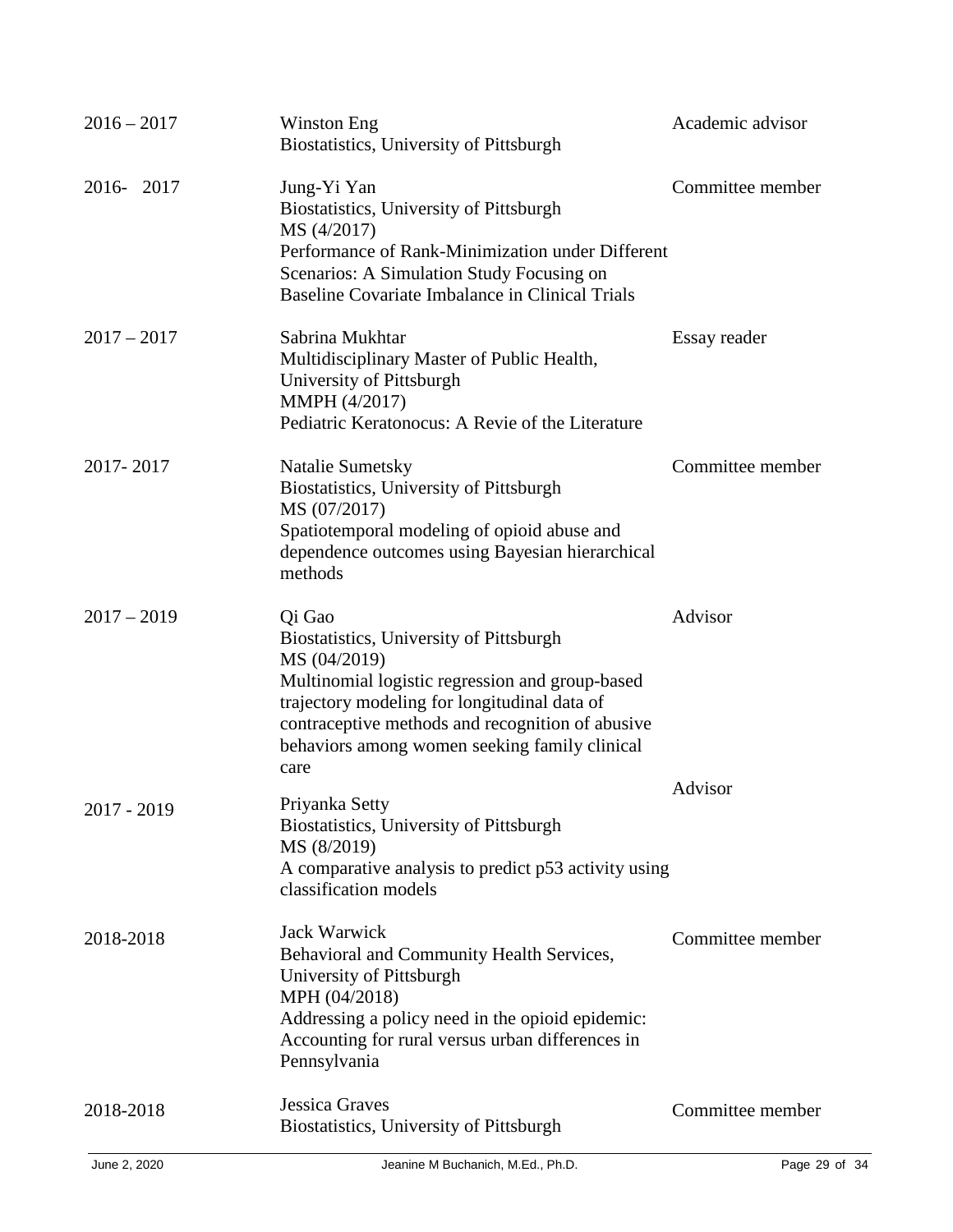| MS (04/2018)                                                                                        |                                                                                                                             |
|-----------------------------------------------------------------------------------------------------|-----------------------------------------------------------------------------------------------------------------------------|
| <b>Molly Shiflets</b><br>Health Policy and Management, University of<br>Pittsburgh<br>MPH (04/2019) | Committee member                                                                                                            |
| <b>Brandon Meng</b><br>Biostatistics, University of Pittsburgh                                      | Advisor                                                                                                                     |
| Kayleigh Adamson<br>Biostatistics, University of Pittsburgh<br>MS (04/2020)                         | Advisor                                                                                                                     |
|                                                                                                     | Advisor                                                                                                                     |
| <b>Biostatistics, University of Pittsburgh</b>                                                      | Academic advisor                                                                                                            |
| <b>Chandler Capps</b><br>Biostatistics, University of Pittsburgh                                    |                                                                                                                             |
| Alex Conway<br>Biostatistics, University of Pittsburgh                                              | Advisor                                                                                                                     |
| Qingwen Chen<br>Biostatistics, University of Pittsburgh<br>MS (04/2019)                             | Committee member                                                                                                            |
| Kristina Boyd<br>Biostatistics, University of Pittsburgh<br>MS (12/2019)                            | Advisor                                                                                                                     |
| Kendra Bobby<br>Biostatistics, University of Pittsburgh<br>MS (12/2019)                             | Advisor                                                                                                                     |
| G. Lucas Cummin<br>Biostatistics, University of Pittsburgh<br>MS (12/2019)                          | Advisor                                                                                                                     |
| Hiba Anwer<br>Epidemiology, University of Pittsburgh<br>MPH (12/2019)                               | Committee member                                                                                                            |
| <b>Ruopu Song</b><br>Biostatistics, University of Pittsburgh<br>MS (4/2020)                         | Committee member                                                                                                            |
|                                                                                                     | Timing of dysregulation in rest-activity rhythm and<br>depression symptom severity in dementia caregivers<br>Samuel Wittman |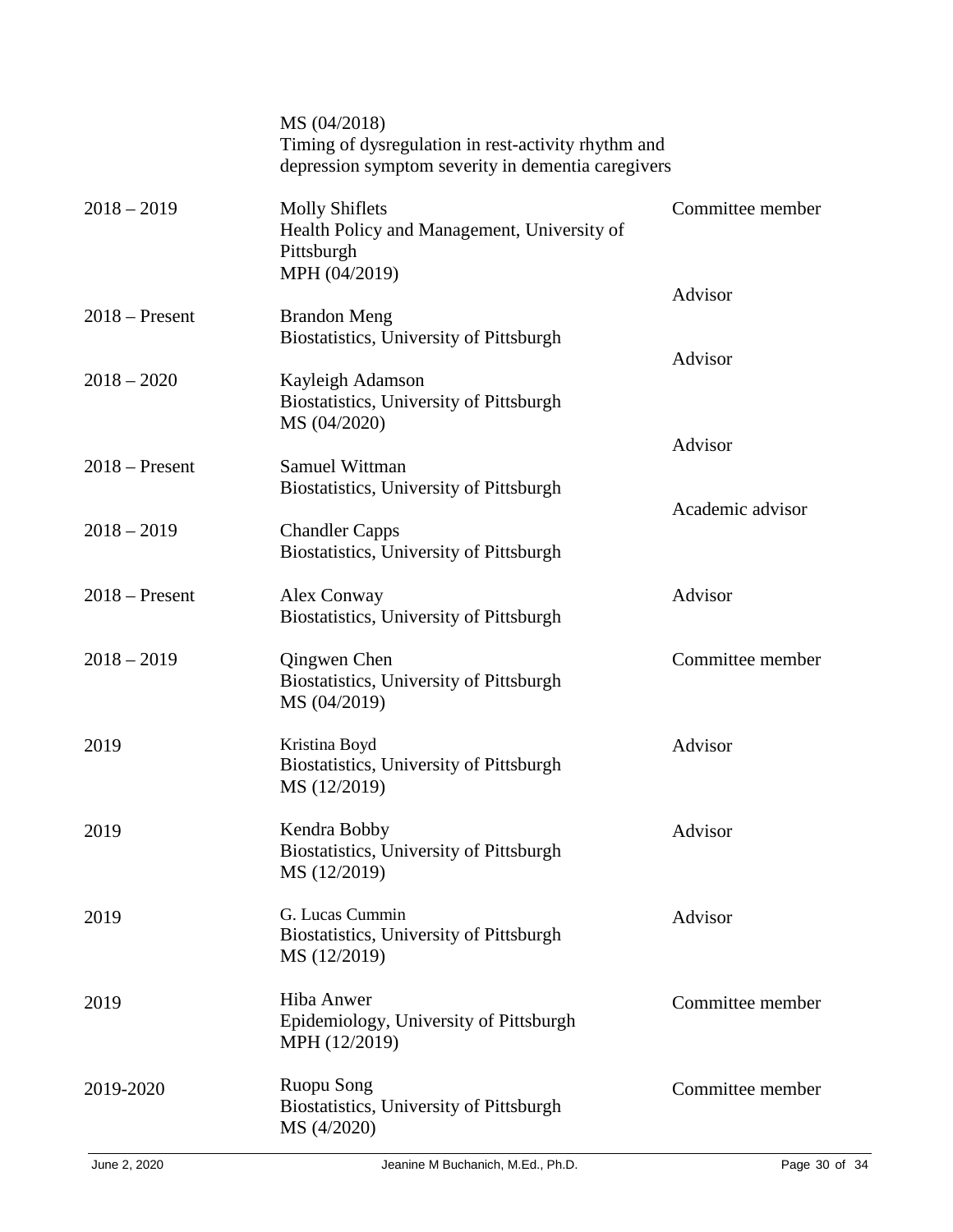| 2020 | Elijah Lovelace<br>Biostatistics, University of Pittsburgh<br>MS (4/2020) | Committee member |
|------|---------------------------------------------------------------------------|------------------|
| 2020 | Mengqi Wang<br>Biostatistics, University of Pittsburgh<br>MS (4/2020)     | Committee member |
| 2020 | Jennifer Fedor<br>Biostatistics, University of Pittsburgh<br>MS (4/2020)  | Committee member |
| 2020 | Anni Guo<br>Biostatistics, University of Pittsburgh<br>MS (6/2020)        | Committee member |
| 2020 | Nabil Awan<br>Biostatistics, University of Pittsburgh<br>MS (ant 8/2020)  | Committee member |

## **Doctoral Students**

| Year(s)       | <b>Student's Name &amp;</b><br><b>Department/Degree/Discipline</b>                                             | Role                                       |
|---------------|----------------------------------------------------------------------------------------------------------------|--------------------------------------------|
| $2009 - 2010$ | Jennifer Pearce<br>Environmental & Occupational Health,<br>University of Illinois at Chicago<br>PhD $(6/2010)$ | Committee member                           |
| $2011 - 2013$ | <b>Andrew Potter</b><br>Biostatistics, University of Pittsburgh                                                | Research supervisor                        |
| $2012 - 2013$ | Ryan Kunkle<br>Biostatistics, University of Pittsburgh                                                         | Research supervisor                        |
| $2013 - 2013$ | Shaina Smith<br>Environmental & Occupational Health,<br>University of Pittsburgh                               | <b>Qualifying Exam</b><br>Committee member |
| $2014 - 2017$ | Lauren Balmert<br>Biostatistics, University of Pittsburgh<br>PhD $(4/2017)$                                    | Research supervisor/<br>Committee member   |
| $2014 - 2017$ | <b>Shannon Woolley</b><br>Biostatistics, University of Pittsburgh<br>PhD $(4/2017)$                            | Research supervisor/<br>Committee member   |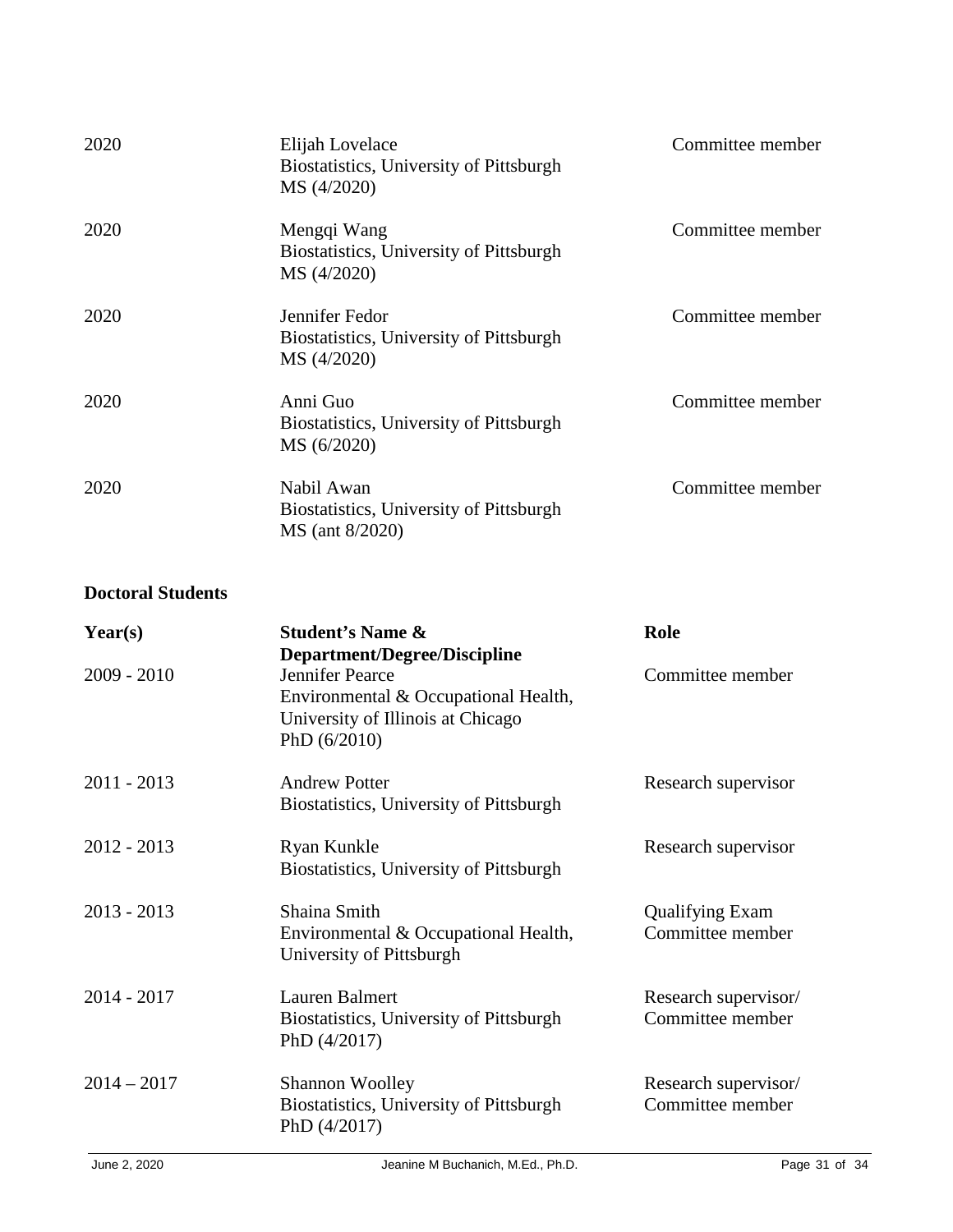| 2016-2018        | Kathleen Creppage<br>Epidemiology, University of Pittsburgh<br>PhD $(5/2018)$ | Committee member                         |
|------------------|-------------------------------------------------------------------------------|------------------------------------------|
| $2016 - 2019$    | Kendra Bobby<br>Biostatistics, University of Pittsburgh                       | Research supervisor                      |
| $2018$ – Present | Adam Kruchten<br>Biostatistics, University of Pittsburgh                      | Academic advisor/<br>Research supervisor |
| $2018 -$ Present | Erin Tomaszewski<br>Epidemiology, University of Pittsburgh                    | Committee member                         |
| 2019-2020        | Huang Lin<br>Biostatistics, University of Pittsburgh<br>PhD (4/2020)          | Committee member                         |
| $2019 -$ Present | Yan Yi<br>Epidemiology, University of Pittsburgh                              | Committee member                         |
| $2020$ – Present | Sara Godina<br>Epidemiology, University of Pittsburgh                         | Committee member                         |
| 2020 - Present   | Hristina Denic<br>Epidemiology, University of Pittsburgh                      | Committee member                         |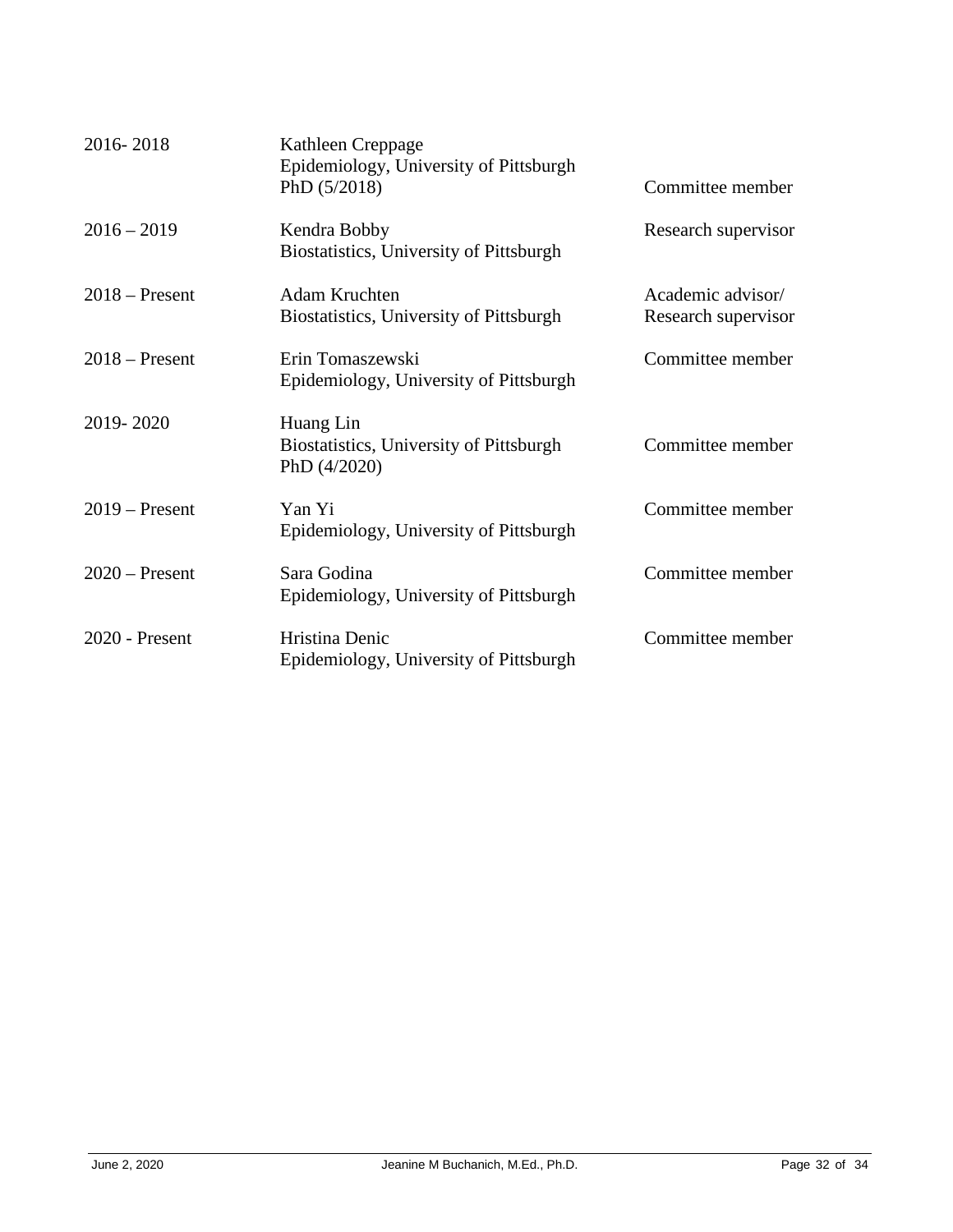#### **SERVICE**

#### **Service to Internal Organizations**

### **Department Committees**

| 2009 - Present   | Grader, PhD Preliminary Exam, Public Health Subcommittee         |
|------------------|------------------------------------------------------------------|
| 2009 - Present   | Scientific Reviewer for new Institutional Review Board proposals |
| $2010 - 2010$    | Grader, PhD Preliminary Exam, Applied Subcommittee               |
| $2010 - 2011$    | Member, Social Committee                                         |
| $2010$ - Present | Member, PhD Preliminary Exam, Public Health Subcommittee         |
| $2010$ - Present | Member, Masters Program Committee                                |
| $2011$ - Present | Grader, Masters Comprehensive Exam                               |
| $2011$ - Present | Chair, Social Committee                                          |
| $2011$ - Present | Chair, Dean's Day Department Awards                              |
| $2011$ - Present | Faculty liaison for student representatives                      |
| $2012$ - Present | Chair, Masters Comprehensive Exam                                |
|                  |                                                                  |

### **School Committees**

| $2009 - 2010$    | Dean's Day abstract preparation                                       |
|------------------|-----------------------------------------------------------------------|
| $2009 -$ Present | Dean's Day Judge                                                      |
| $2014$ - Present | Member, Graduate School of Public Health Planning and Budget Policies |
|                  | Committee                                                             |

### **University Committees**

| Elected Member, University Faculty Assembly<br>$2010 - 2016$      |                                                                     |
|-------------------------------------------------------------------|---------------------------------------------------------------------|
| $2010 - 2016$                                                     | Member, University Plant Utilization and Planning Committee         |
| $2011 - 2016$<br>Member, University Senate                        |                                                                     |
| $2014 - 2016$<br>Member, University Budget and Planning Committee |                                                                     |
| $2015$ – Present                                                  | Faculty Advisor, American Statistical Association Student Chapter   |
| <b>Faculty Advisor, SPHERE</b><br>$2016 - 2018$                   |                                                                     |
| Elected Member, University Faculty Assembly<br>$2017$ – Present   |                                                                     |
| $2017$ – Present                                                  | Elected Member, University Plant Utilization and Planning Committee |
| Member, University Senate<br>$2018 -$ Present                     |                                                                     |
| $2018$ – Present                                                  | Appointed Member, University Board of Trustees Institutional        |
| <b>Advancement Committee</b>                                      |                                                                     |
| 2019<br>Elected Member, Senior Vice Chancellor Search Committee   |                                                                     |

### **Service to External Organizations**

### **Public Policy and Programs**

| $2014 - 2017$ | Expert panel member, Agency for Toxic Substances and Diseases/Centers   |
|---------------|-------------------------------------------------------------------------|
|               | for Disease Control and Prevention, Camp Lejeune cancer incidence study |

## **External Committees**

| $2009 - 2014$ | Member, International Online Medical Conference, Scientific Committee |               |
|---------------|-----------------------------------------------------------------------|---------------|
| June 2, 2020  | Jeanine M Buchanich, M.Ed., Ph.D.                                     | Page 33 of 34 |